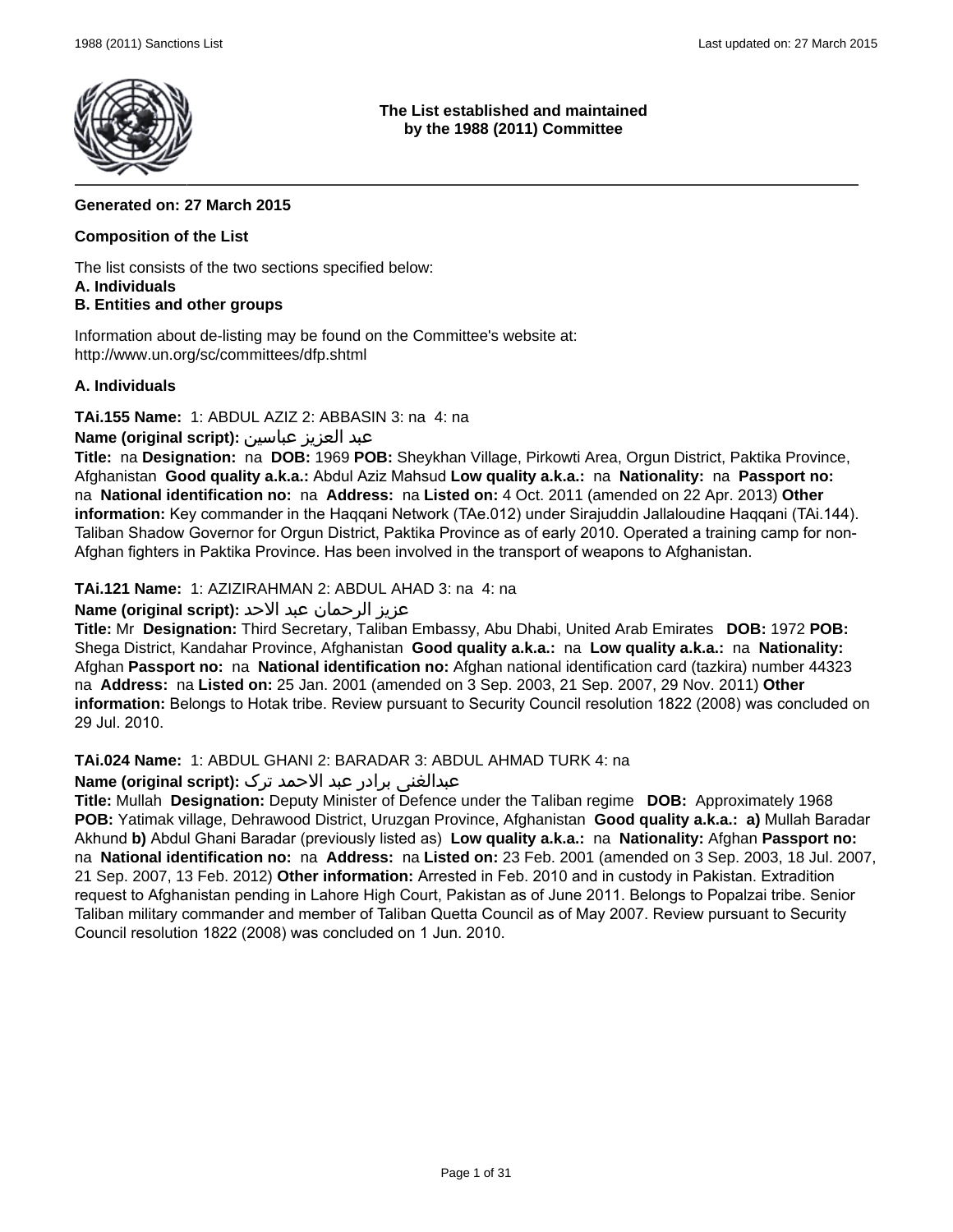### **TAi.128 Name:** 1: ABDUL QADEER 2: BASIR 3: ABDUL BASEER 4: na

#### عبدالقدیر بصیر عبد البصير **:(script original (Name**

**Title: a)** General **b)** Maulavi **Designation:** Military Attache, Taliban Embassy, Islamabad, Pakistan **DOB:** 1964 **POB: a)** Surkh Rod District, Nangarhar Province, Afghanistan **b)** Hisarak District, Nangarhar Province, Afghanistan **Good quality a.k.a.: a)** Abdul Qadir **b)** Ahmad Haji **c)** Abdul Qadir Haqqani **d)** Abdul Qadir Basir **Low quality a.k.a.:** na **Nationality:** Afghan **Passport no:** Afghanistan number D 000974 **National identification no:** na **Address:** na **Listed on:** 25 Jan. 2001 (amended on 3 Sep. 2003, 25 Jul. 2006, 23 Apr. 2007, 18 Jul. 2007, 21 Sep. 2007, 29 Nov. 2011, 13 Aug. 2012) **Other information:** Financial advisor to Taliban Peshawar Military Council and Head of Taliban Peshawar Financial Commission. Believed to be in Afghanistan/Pakistan border area. Review pursuant to Security Council resolution 1822 (2008) was concluded on 21 Jul. 2010.

### **TAi.100 Name:** 1: NAZIR MOHAMMAD 2: ABDUL BASIR 3: na 4: na

## نظر محمدعبد البصیر **:(script original (Name**

**Title:** Maulavi **Designation: a)** Mayor of Kunduz City **b)** Acting, Governor of Kunduz Province under the Taliban regime **DOB:** 1954 **POB:** Malaghi Village, Kunduz District, Kunduz Province, Afghanistan **Good quality a.k.a.:** Nazar Mohammad (previously listed as) **Low quality a.k.a.:** na **Nationality:** Afghan **Passport no:** na **National identification no:** na **Address:** na **Listed on:** 23 Feb. 2001 (amended on 3 Sep. 2003, 21 Sep. 2007, 18 May 2012, 31 Dec. 2013) **Other information:** Alternative title: Sar Muallim. Reconciled after the fall of the Taliban regime, and assumed duties under the new Government on district level in Kunduz Province. Confirmed assassinated by Taliban on 9 November 2008. Review pursuant to Security Council resolution 1822 (2008) was concluded on 27 Jul. 2010.

### **TAi.130 Name:** 1: ABDUL GHAFAR 2: QURISHI 3: ABDUL GHANI 4: na

### عبدالغفار قریشی عبد الغنی **:(script original (Name**

**Title:** Maulavi **Designation:** Repatriation Attache, Taliban Embassy, Islamabad, Pakistan **DOB: a)** 1970 **b)** 1967 **POB:** Turshut village, Wursaj District, Takhar Province, Afghanistan **Good quality a.k.a.:** Abdul Ghaffar Qureshi **Low quality a.k.a.:** na **Nationality:** Afghan **Passport no:** Afghan passport number D 000933 issued in Kabul on 13 Sep. 1998 **National identification no:** Afghan national identification card (tazkira) number 55130 na **Address:** Khairkhana Section Number 3, Kabul, Afghanistan **Listed on:** 25 Jan. 2001 (amended on 3 Sep. 2003, 18 Jul. 2007, 21 Sep. 2007, 29 Nov. 2011, 31 Dec. 2013) **Other information:** Involved in drug trafficking. Belongs to Tajik ethnic group. Review pursuant to Security Council resolution 1822 (2008) was concluded on 29 Jul. 2010.

#### **TAi.145 Name:** 1: AMIR 2: ABDULLAH 3: na 4: na

# امیر عبد الله **:(script original (Name**

**Title:** na **Designation:** Former Kandahar Province Deputy Taliban Governor **DOB:** Approximately 1972 **POB:** Paktika Province, Afghanistan **Good quality a.k.a.:** na **Low quality a.k.a.:** Amir Abdullah Sahib **Nationality:** Afghan **Passport no:** na **National identification no:** na **Address:** Karachi, Pakistan **Listed on:** 20 Jul. 2010 (amended on 29 Nov. 2011) **Other information:** Has travelled to Kuwait, Saudi Arabia, the Libyan Arab Jamahiriya and the United Arab Emirates to raise funds for the Taliban. Treasurer to Abdul Ghani Baradar Abdul Ahmad Turk (TAi.024). Believed to be in Afghanistan/Pakistan border area.

#### **TAi.162 Name:** 1: ABDUL SATAR 2: ABDUL MANAN 3: na 4: na

# عبد الستار عبد المنان **:(script original (Name**

**Title:** Haji **Designation:** na **DOB:** 1964 **POB: a)** Mirmandaw village, Nahr-e Saraj District, Helmand Province, Afghanistan **b)** Mirmadaw village, Gereshk District, Helmand Province, Afghanistan **c)** Qilla Abdullah, Baluchistan Province, Pakistan **Good quality a.k.a.: a)** Haji Abdul Sattar Barakzai **b)** Haji Abdul Satar **c)** Haji Satar Barakzai **d)** Abdulasattar **Low quality a.k.a.:** na **Nationality:** na **Passport no:** AM5421691, issued in Pakistan (expires on 11 Aug. 2013) **National identification no: a)** 5420250161699, issued in Pakistan **b)** 585629, issued in Afghanistan **Address: a)** Kachray Road, Pashtunabad, Quetta, Baluchistan Province, Pakistan **b)** Nasrullah Khan Chowk, Pashtunabad Area, Baluchistan Province, Pakistan **c)** Chaman, Baluchistan Province, Pakistan **d)** Abdul Satar Food Shop, Ayno Mina 0093, Kandahar Province, Afghanistan **Listed on:** 29 Jun. 2012 **Other information:** Coowner of Haji Khairullah Haji Sattar Money Exchange (TAe.001) and associated also with Khairullah Barakzai (TAi.163). Belongs to Barakzai tribe. Father's name is Hajji 'Abd-al-Manaf.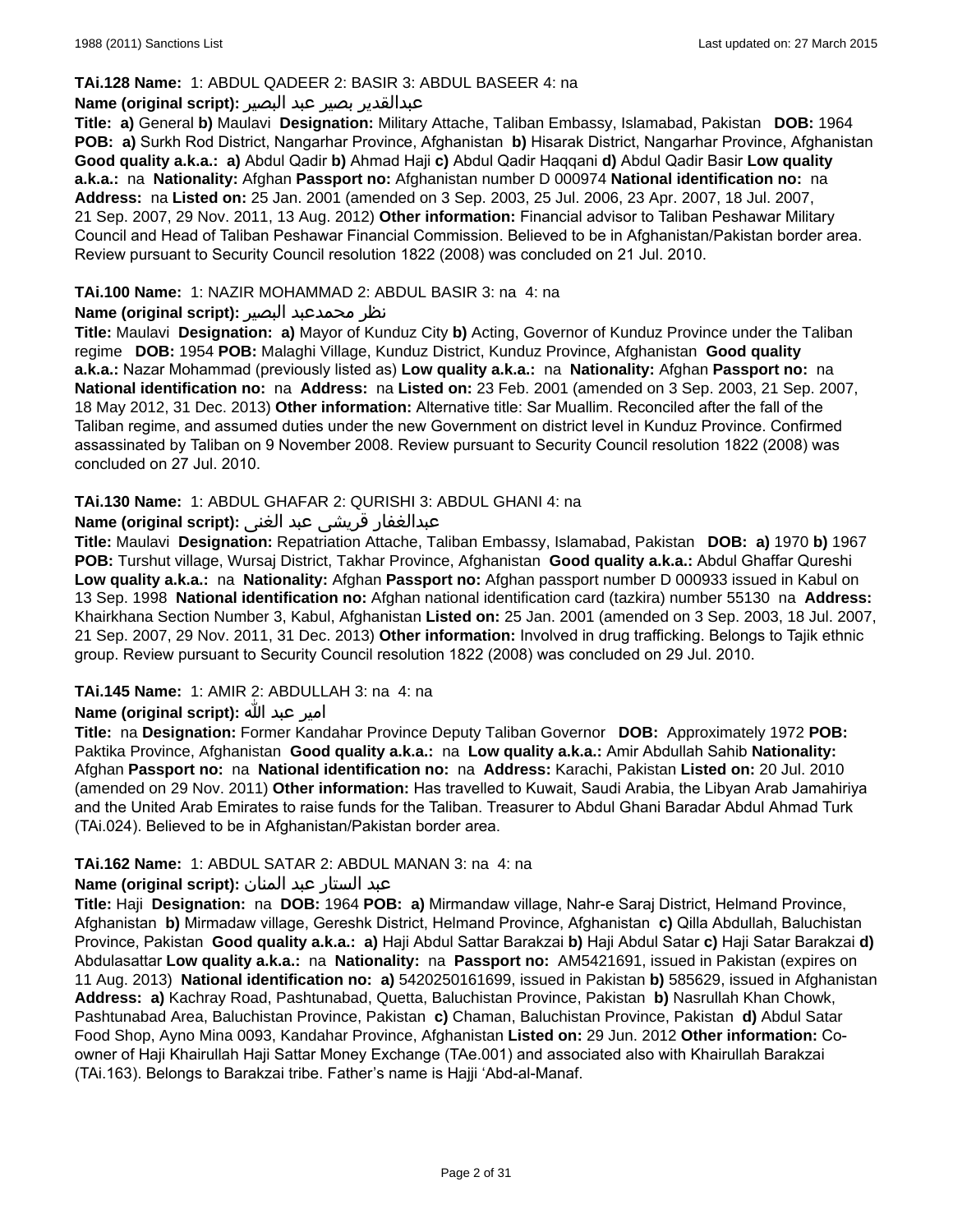# **TAi.142 Name:** 1: ABDUL HAI 2: HAZEM 3: ABDUL QADER 4: na

### عبد الحی عظیم عبد القادر **:(script original (Name**

**Title: a)** Maulavi **b)** Mullah **Designation:** First Secretary, Taliban Consulate General, Quetta, Pakistan **DOB:** 1971 **POB:** Pashawal Yargatoo village, Andar District, Ghazni Province, Afghanistan **Good quality a.k.a.:** Abdul Hai Hazem (previously listed as) **Low quality a.k.a.:** na **Nationality:** Afghan **Passport no:** D 0001203, issued in Afghanistan **National identification no:** na **Address: a)** Iltifat village, Shakardara District, Kabul Province, Afghanistan **b)** Puli Charkhi Area, District Number 9, Kabul City, Kabul Province**Listed on:** 25 Jan. 2001 (amended on 3 Sep. 2003, 25 Jul. 2006, 21 Sep. 2007, 29 Nov. 2011, 18 May 2012) **Other information:** Review pursuant to Security Council resolution 1822 (2008) was concluded on 29 Jul. 2010.

# **TAi.105 Name:** 1: AHMAD TAHA 2: KHALID 3: ABDUL QADIR 4: na

# احمد طه خالد عبد القادر **:(script original (Name**

**Title:** Maulavi **Designation:** Governor of Paktia Province under the Taliban regime **DOB:** Approximately 1963 **POB: a)** Nangarhar Province, Afghanistan **b)** Khost Province, Afghanistan **c)** Siddiq Khel village, Naka District, Paktia Province, Afghanistan **Good quality a.k.a.:** na **Low quality a.k.a.:** na **Nationality:** Afghan **Passport no:** na **National identification no:** na **Address:** na **Listed on:** 23 Feb. 2001 (amended on 3 Sep. 2003, 21 Sep. 2007, 3 Oct. 2008, 29 Nov. 2011, 13 Aug. 2012) **Other information:** Taliban member responsible for Nangarhar Province as at 2011. Believed to be in Afghanistan/Pakistan border area. Belongs to Zadran tribe. Close associate of Sirajuddin Jallaloudine Haqqani (TAi.144). Review pursuant to Security Council resolution 1822 (2008) was concluded on 1 Jun. 2010.

### **TAi.080 Name:** 1: SAYED ESMATULLAH 2: ASEM 3: ABDUL QUDDUS 4: na

# سید عصمت الله عاصم عبد القدوس **:(script original (Name**

**Title:** Maulavi **Designation: a)** Deputy Minister of Preventing Vice and Propagating Virtue under the Taliban regime **b)** Secretary General of the Afghan Red Crescent Society (ARCS) under the Taliban regime **DOB:**  Approximately 1967 **POB:** Qalayi Shaikh, Chaparhar District, Nangarhar Province, Afghanistan **Good quality a.k.a.: a)** Esmatullah Asem **b)** Asmatullah Asem **c)** Sayed Esmatullah Asem (previously listed as) **Low quality a.k.a.:** na **Nationality:** Afghan **Passport no:** na **National identification no:** na **Address:** na **Listed on:** 23 Feb. 2001 (amended on 3 Sep. 2003, 18 Jul. 2007, 21 Sep. 2007, 27 Sep. 2007, 29 Nov. 2011, 13 Aug. 2012) **Other information:** Member of the Taliban Supreme Council as of May 2007. Believed to be in Afghanistan/ Pakistan border area. Member of the Taliban Peshawar Shura. Responsible for Afghan Taliban activity in Federally Administrated Tribal Areas, Pakistan as at 2008. A leading expert in IED and suicide attacks as of 2012. Review pursuant to Security Council resolution 1822 (2008) was concluded on 1 Jun. 2010.

#### **TAi.008 Name:** 1: SHAMS 2: UR-RAHMAN 3: ABDUL ZAHIR 4: na

# شمس الرحمن عبد الظاهر **:(script original (Name**

**Title: a)** Mullah **b)** Maulavi **Designation:** Deputy Minister of Agriculture under the Taliban regime **DOB:** 1969 **POB:** Waka Uzbin village, Sarobi District, Kabul Province, Afghanistan **Good quality a.k.a.: a)** Shamsurrahman **b)** Shams-u-Rahman **c)** Shamsurrahman Abdurahman **Low quality a.k.a.:** Shams ur-Rahman Sher Alam **Nationality:** Afghan **Passport no:** na **National identification no: a)** Afghan national identification card (tazkira) number 2132370 **b)** Afghan national identification card (tazkira) number 812673 **Address:** na **Listed on:** 23 Feb. 2001 (amended on 3 Sep. 2003, 21 Sep. 2007, 12 Apr. 2010, 29 Nov. 2011, 18 May 2012) **Other information:** Believed to be in Afghanistan/Pakistan border area. Involved in drug trafficking. Belongs to Ghilzai tribe. Review pursuant to Security Council resolution 1822 (2008) was concluded on 27 Jul. 2010.

# **TAi.160 Name:** 1: ABDUL SAMAD 2: ACHEKZAI 3: na 4: na

# عبد الصمد اچکزی **:(script original (Name**

**Title:** na **Designation:** na **DOB:** 1970 **POB:** Afghanistan **Good quality a.k.a.:** Abdul Samad **Low quality a.k.a.:**  na **Nationality:** Afghan **Passport no:** na **National identification no:** na **Address:** na **Listed on:** 2 Mar. 2012 **Other information:** Senior Taliban member responsible for the manufacturing of improvised explosive devices (IED). Involved in recruiting and deploying suicide bombers to conduct attacks in Afghanistan.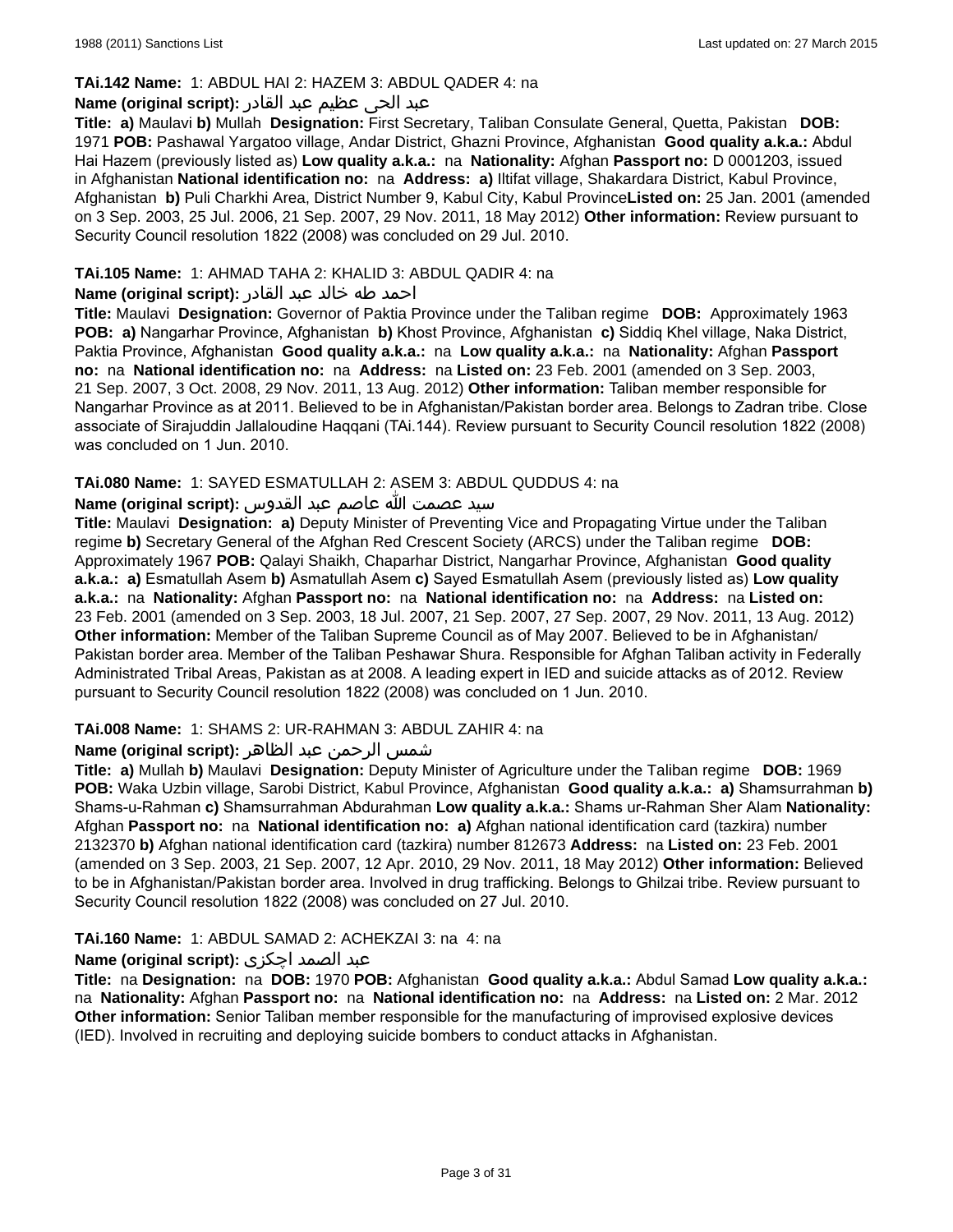# **TAi.167 Name:** 1: ADAM KHAN 2: ACHEKZAI 3: na 4: na

# آدم خان اچکزی **:(script original (Name**

**Title:** Maulavi **Designation:** na **DOB: a)** 1970 **b)** 1972 **c)** 1971 **d)** 1973 **e)** 1974 **f)** 1975 **POB:** Kandahar Province, Afghanistan **Good quality a.k.a.: a)** Maulavi Adam Khan **b)** Maulavi Adam **Low quality a.k.a.:** na **Nationality:** Pakistani **Passport no:** na **National identification no:** na **Address:** Chaman, Baluchistan Province, Pakistan **Listed on:** 16 Apr. 2013 **Other information:** Improvised explosive device manufacturer and facilitator for the Taliban. Taliban member responsible for Badghis Province, Afghanistan, as at mid – 2010. Former Taliban member responsible for Sar-e Pul and Samangan Provinces, Afghanistan. As Taliban military commander in Kandahar Province, Afghanistan, he was involved in organizing suicide attacks in neighboring provinces. Associated with Abdul Samad Achekzai (TAi.160).

# **TAi.114 Name:** 1: ABDUL RAHMAN 2: AGHA 3: na 4: na

# **Name (original script):** آغا عبدالرحمان

**Title:** Maulavi **Designation:** Chief Justice of Military Court under the Taliban regime **DOB:** Approximately 1958 **POB:** Arghandab District, Kandahar Province, Afghanistan **Good quality a.k.a.:** na **Low quality a.k.a.:** na **Nationality: a)** Afghan **b)** Pakistani **Passport no:** na **National identification no:** na **Address:** na **Listed on:** 25 Jan. 2001 (amended on 3 Sep. 2003, 9 Jul. 2007, 21 Sep. 2007, 29 Nov. 2011) **Other information:** Believed to be in Afghanistan/Pakistan border area. Review pursuant to Security Council resolution 1822 (2008) was concluded on 29 Jul. 2010.

### **TAi.156 Name:** 1: AHMAD 2: ZIA 3: AGHA 4: na

### احمد ضیا آغا **:(script original (Name**

**Title:** Haji **Designation:** na **DOB:** 1974 **POB:** Maiwand District, Kandahar Province, Afghanistan **Good quality a.k.a.: a)** Zia Agha **b)** Noor Ahmad **c)** Noor Ahmed **Low quality a.k.a.:** Sia Agha Sayeed **Nationality:** na **Passport no:** na **National identification no:** na **Address:** na **Listed on:** 6 Jan. 2012 **Other information:** Senior Taliban official with military and financial responsibilities as at 2011. Leader of the Taliban's Military Council as of 2010. In 2008 and 2009, served as a Taliban finance officer and distributed money to Taliban commanders in Afghanistan/Pakistan border area.

# **TAi.091 Name:** 1: JANAN 2: AGHA 3: na 4: na

#### **Name (original script):** آغا جانان

**Title:** Mullah **Designation:** Governor of Faryab Province under the Taliban regime **DOB: a)** Approximately 1958 **b)** Approximately 1953 **POB:** Tirin Kot city, Uruzgan Province, Afghanistan **Good quality a.k.a.:** Abdullah Jan Agha **Low quality a.k.a.:** na **Nationality:** Afghan **Passport no:** na **National identification no:** na **Address:**  na **Listed on:** 23 Feb. 2001 (amended on 3 Sep. 2003, 21 Sep. 2007, 29 Nov. 2011, 31 Dec. 2013) **Other information:** Member of Taliban Supreme Council and advisor to Mullah Mohammed Omar (TAi.004) as at June 2010. Leads a Taliban "front" (mahaz) as of mid-2013. Believed to be in Afghanistan/Pakistan border area. Belongs to Sadat ethnic group. Review pursuant to Security Council resolution 1822 (2008) was concluded on 23 Jul. 2010.

#### **TAi.057 Name:** 1: SAYED 2: MOHAMMAD 3: AZIM 4: AGHA

# سید محمد عظیم آغا **:(script original (Name**

**Title:** Maulavi **Designation:** Director of the Passport and Visa Department in the Ministry of Interior under the Taliban regime **DOB: a)** Approximately 1966 **b)** Approximately 1969 **POB:** Panjwai District, Kandahar Province, Afghanistan **Good quality a.k.a.: a)** Sayed Mohammad Azim Agha **b)** Agha Saheb **Low quality a.k.a.:** na **Nationality:** Afghan **Passport no:** na **National identification no:** na **Address:** na **Listed on:** 23 Feb. 2001 (amended on 3 Sep. 2003, 9 Jul. 2007, 21 Sep. 2007, 29 Nov. 2011, 31 Dec. 2013) **Other information:** Directs a Taliban "front"(mahaz) and serves as member of the military commission of the Taliban as of mid-2013. Believed to be in Afghanistan/Pakistan border area. Review pursuant to Security Council resolution 1822 (2008) was concluded on 23 Jul. 2010.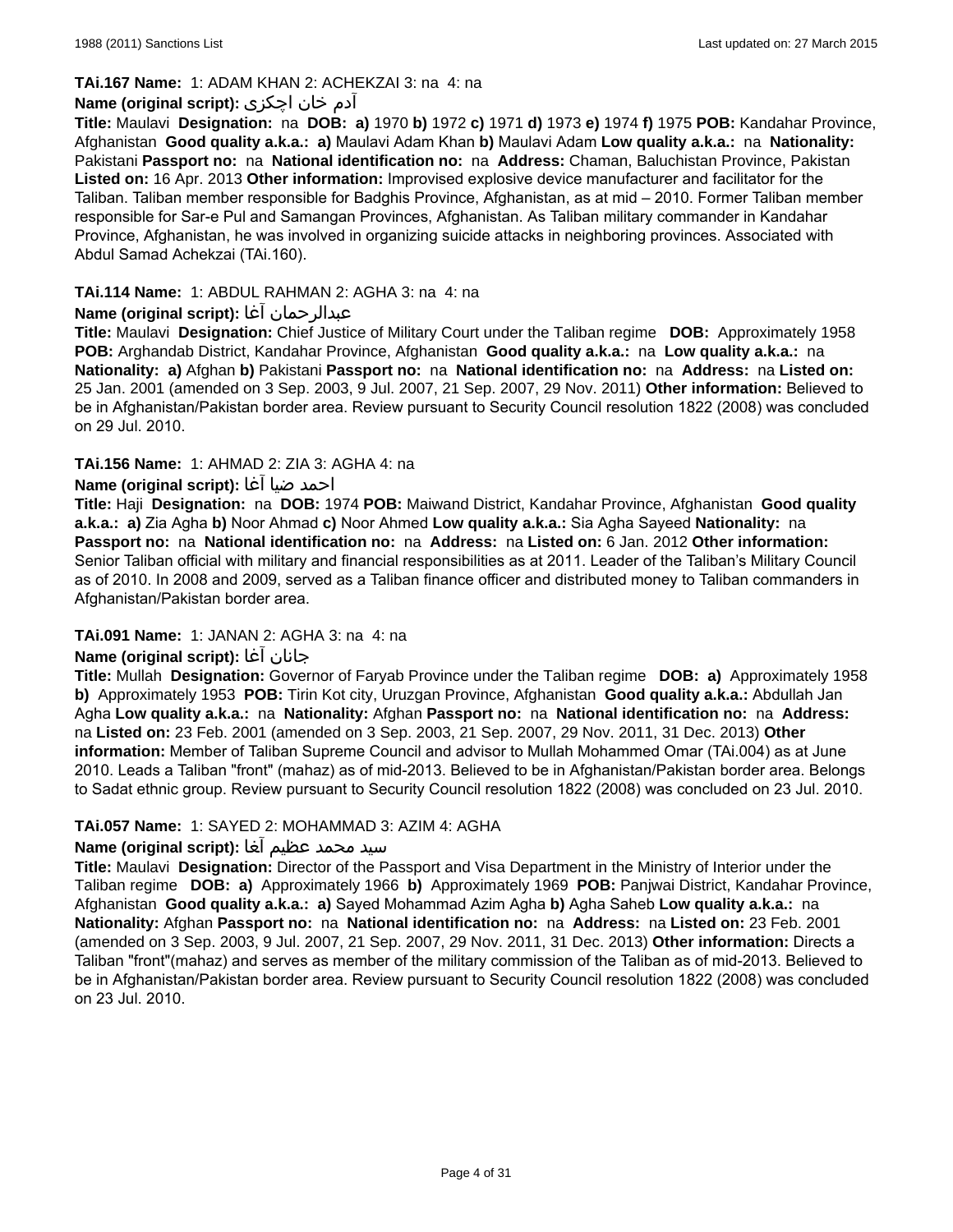# **TAi.072 Name:** 1: SAYYED GHIASSOUDDINE 2: AGHA 3: na 4: na

### سيد غیاث الدین آغا **:(script original (Name**

**Title:** Maulavi **Designation: a)** Minister of Haj and Religious Affairs under the Taliban regime **b)** Education Minister under the Taliban regime **DOB:** Approximately 1961 **POB:** Kohistan District, Faryab Province, Afghanistan **Good quality a.k.a.: a)** Sayed Ghias **b)** Sayed Ghiasuddin Sayed Ghousuddin **c)** Sayyed Ghayasudin **Low quality a.k.a.:** na **Nationality:** Afghan **Passport no:** na **National identification no:** na **Address:** na **Listed on:** 31 Jan. 2001 (amended on 3 Sep. 2003, 18 Jul. 2007, 21 Sep. 2007, 1 Feb. 2008, 29 Nov. 2011) **Other information:** Taliban member responsible for Faryab, Jawzjan, Sari Pul and Balkh Provinces, Afghanistan as at June 2010. Involved in drug trafficking. Member of Taliban Supreme Council and Taliban Military Council as at December 2009. Believed to be in Afghanistan/Pakistan border area. Belongs to Sadat ethnic group. Review pursuant to Security Council resolution 1822 (2008) was concluded on 27 Jul. 2010.

### **TAi.031 Name:** 1: MOHAMMAD 2: AHMADI 3: na 4: na

### **Name (original script):** احمدی محمد

**Title: a)** Mullah **b)** Haji **Designation: a)** President of Central Bank (Da Afghanistan Bank) under the Taliban regime **b)** Minister of Finance under the Taliban regime **DOB:** Approximately 1963 **POB: a)** Daman District, Kandahar Province, Afghanistan **b)** Pashmul village, Panjwai District, Kandahar Province, Afghanistan **Good quality a.k.a.:** na **Low quality a.k.a.:** na **Nationality:** Afghan **Passport no:** na **National identification no:**  na **Address:** na **Listed on:** 23 Feb. 2001 (amended on 3 Sep. 2003, 21 Sep. 2007, 29 Nov. 2011, 31 Dec. 2013) **Other information:** Believed to be in Afghanistan/Pakistan border area. Belongs to Kakar tribe. He is a member of the Taliban Supreme Council. Review pursuant to Security Council resolution 1822 (2008) was concluded on 23 Jul. 2010.

### **TAi.081 Name:** 1: AHMADULLAH 2: na 3: na 4: na

### **Name (original script):** الله احمد

**Title:** Qari **Designation:** Minister of Security (Intelligence) under the Taliban regime **DOB: a)** Approximately 1975 **b)** Approximately 1965 **POB: a)** Khogyani area, Qarabagh District, Ghazni Province, Afghanistan **b)** Andar District, Ghazni Province, Afghanistan **Good quality a.k.a.: a)** Ahmadulla **b)** Mohammad Ahmadullah **Low quality a.k.a.:** na **Nationality:** Afghan **Passport no:** na **National identification no:** na **Address:** na **Listed on:** 25 Jan. 2001 (amended on 3 Sep. 2003, 18 Jul. 2007, 21 Sep. 2007, 12 Apr. 2010, 29 Nov. 2011) **Other information:** Reportedly deceased in Dec. 2001. Belonged to Khogyani tribe. Review pursuant to Security Council resolution 1822 (2008) was concluded on 20 Jul. 2010.

# **TAi.159 Name:** 1: AHMED JAN 2: WAZIR 3: AKHTAR MOHAMMAD 4: na

#### احمد جان وزیر اختر محمد **:(script original (Name**

**Title:** na **Designation:** Official of the Ministry of Finance during the Taliban regime **DOB:** 1963 **POB:** Barlach Village, Qareh Bagh District, Ghazni Province, Afghanistan **Good quality a.k.a.: a)** Ahmed Jan Kuchi **b)** Ahmed Jan Zadran **Low quality a.k.a.:** na **Nationality:** na **Passport no:** na **National identification no:** na **Address:**  na **Listed on:** 6 Jan. 2012 (amended on 31 Dec. 2013, 11 Feb. 2014) **Other information:** Key commander of the Haqqani Network (TAe.012), which is based in Afghanistan/Pakistan border area. Acts as deputy, spokesperson and advisor for Haqqani Network senior leader Sirajuddin Jallaloudine Haqqani (TAi.144). Liaises with the Taliban Supreme Council. Has travelled abroad. Liaises with and provides Taliban commanders in Ghazni Province, Afghanistan, with money, weapons, communications equipment and supplies. Reportedly deceased as of 2013.

# **TAi.149 Name:** 1: SALEH 2: MOHAMMAD 3: KAKAR 4: AKHTAR MUHAMMAD

# صالح محمد كاكر اختر محمد **:Name (original script)**

**Title:** na **Designation:** na **DOB: a)** Approximately 1962 **b)** 1961 **POB: a)** Nalghan village, Panjwai District, Kandahar Province, Afghanistan **b)** Sangesar village, Panjway District, Kandahar Province, Afghanistan **Good quality a.k.a.:** Saleh Mohammad **Low quality a.k.a.:** na **Nationality:** Afghan **Passport no:** na **National identification no:** na **Address:** Daman District, Kandahar Province, Afghanistan **Listed on:** 4 Nov. 2010 (amended on 29 Nov. 2011, 13 Aug. 2012, 31 Dec. 2013, 16 May 2014) **Other information:** Has run an organized smuggling network in Kandahar and Helmand provinces, Afghanistan. Previously operated heroin processing laboratories in Band-e Temur, Kandahar Province, Afghanistan. Has owned a car dealership in Mirwais Mena, Dand District in Kandahar Province, Afghanistan. Released from custody in Afghanistan in February 2014. Linked by marriage to Mullah Ubaidullah Akhund Yar Mohammad Akhund (TAi.022). Belongs to Kakar tribe.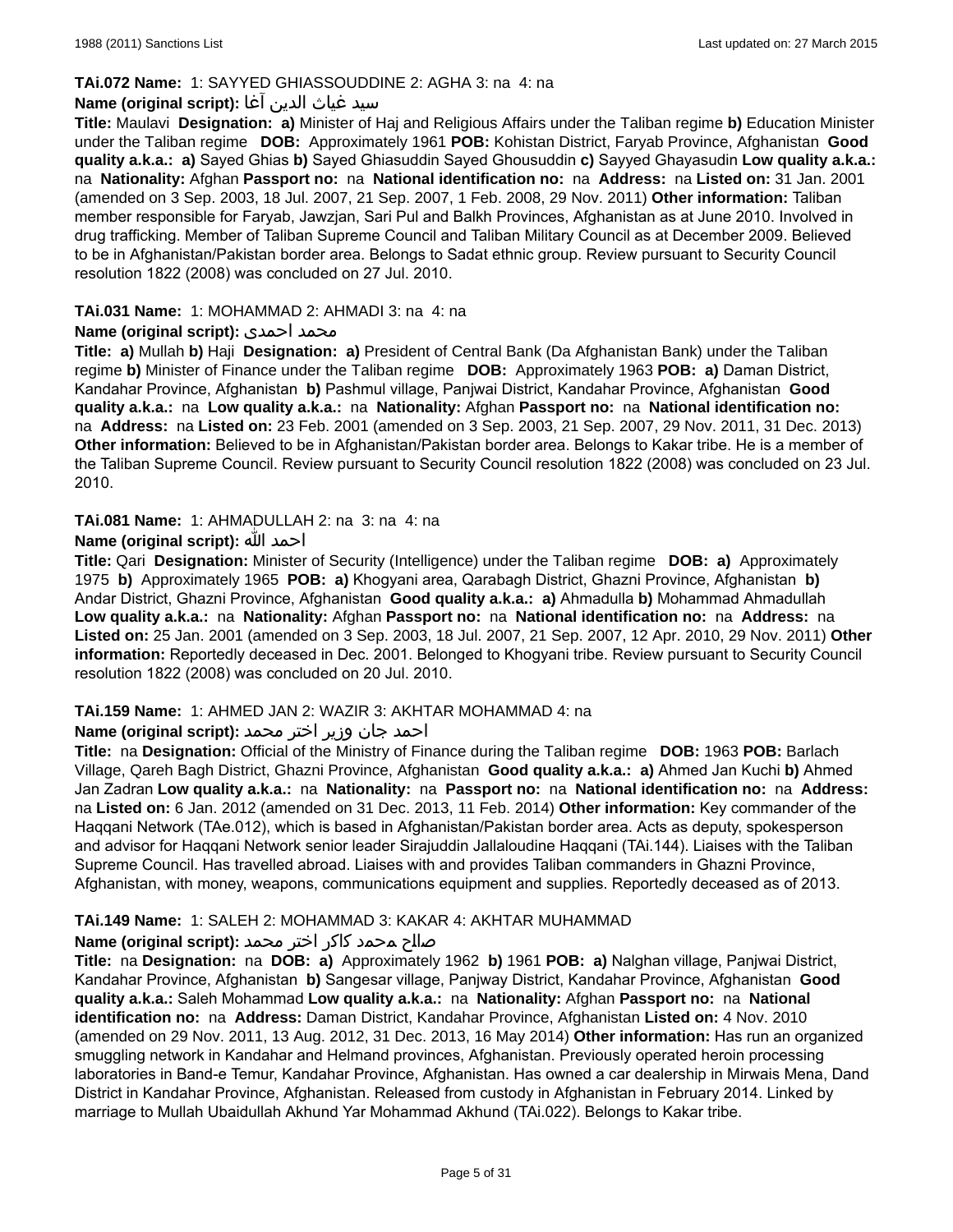# **TAi.094 Name:** 1: ABDUL BARI 2: AKHUND 3: na 4: na

# عبد الباری آخوند **:(script original (Name**

**Title: a)** Maulavi **b)** Mullah **Designation:** Governor of Helmand Province under the Taliban regime **DOB:**  Approximately 1953 **POB: a)** Baghran District, Helmand Province, Afghanistan **b)** Now Zad District, Helmand Province, Afghanistan **Good quality a.k.a.:** Haji Mullah Sahib **Low quality a.k.a.:** Zakir **Nationality:** Afghan **Passport no:** na **National identification no:** na **Address:** na **Listed on:** 23 Feb. 2001 (amended on 3 Sep. 2003, 18 Jul. 2007, 21 Sep. 2007, 13 Feb. 2012) **Other information:** Member of the Taliban Supreme Council as of 2009. Believed to be in Afghanistan/Pakistan border area. Belongs to Alokozai tribe. Member of Taliban leadership in Helmand Province, Afghanistan. Review pursuant to Security Council resolution 1822 (2008) was concluded on 1 Jun. 2010.

# **TAi.009 Name:** 1: ATTIQULLAH 2: AKHUND 3: na 4: na

## عتیق الله آخوند **:(script original (Name**

**Title:** Maulavi **Designation:** Deputy Minister of Agriculture under the Taliban regime **DOB:** Approximately 1953 **POB:** Shah Wali Kot District, Kandahar Province, Afghanistan **Good quality a.k.a.:** na **Low quality a.k.a.:** na **Nationality:** Afghan **Passport no:** na **National identification no:** na **Address:** na **Listed on:** 23 Feb. 2001 (amended on 3 Sep. 2003, 21 Sep. 2007, 29 Nov. 2011) **Other information:** Member of Taliban Supreme Military Council as well as Taliban Supreme Council as at June 2010. Belongs to Popalzai tribe. Review pursuant to Security Council resolution 1822 (2008) was concluded on 23 Jul. 2010.

### **TAi.158 Name:** 1: MOHAMMAD 2: AMAN 3: AKHUND 4: na

### **محمد امان اخوند :(Name (original script**

**Title:** na **Designation:** na **DOB:** 1970 **POB:** Bande Tumur Village, Maiwand District, Kandahar Province, Afghanistan **Good quality a.k.a.: a)** Mohammed Aman **b)** Mullah Mohammed Oman **c)** Mullah Mohammad Aman Ustad Noorzai **Low quality a.k.a.: a)** Mullah Mad Aman Ustad Noorzai **b)** Sanaullah **Nationality:** na **Passport no:** na **National identification no:** na **Address:** na **Listed on:** 6 Jan. 2012 (amended on 18 May 2012, 27 Jun. 2013) **Other information:** Senior Taliban member as at 2011 with financial duties, including raising funds on behalf of the leadership. Has provided logistical support for Taliban operations and channeled proceeds from drug trafficking to arms purchases. Has acted as secretary to Taliban leader Mullah Mohammed Omar (TAi.004) and as his messenger at senior-level meetings of the Taliban. Also associated with Gul Agha Ishakzai (TAi.147). Member of Mullah Mohammed Omar's (TAi.004) inner circle during the Taliban regime.

#### **TAi.002 Name:** 1: MOHAMMAD 2: HASSAN 3: AKHUND 4: na

# محمد حسن آخوند **:Name (original script)**

**Title: a)** Mullah **b)** Haji **Designation: a)** First Deputy, Council of Ministers under the Taliban regime **b)** Foreign Minister under the Taliban regime **c)** Governor of Kandahar under the Taliban regime **d)** Political Advisor of Mullah Mohammed Omar **DOB: a)** Approximately 1955-1958 **b)** Approximately 1945-1950 **POB:** Pashmul village, Panjwai District, Kandahar Province, Afghanistan **Good quality a.k.a.:** na **Low quality a.k.a.:** na **Nationality:** Afghan **Passport no:** na **National identification no:** na **Address:** na **Listed on:** 25 Jan. 2001 (amended on 3 Sep. 2003, 20 Dec. 2005, 9 Jul. 2007, 21 Sep. 2007, 29 Nov. 2011) **Other information:** A close associate of Mullah Mohammed Omar (TAi.004). Member of Taliban Supreme Council as at Dec. 2009. Belongs to Kakar tribe. Review pursuant to Security Council resolution 1822 (2008) was concluded on 21 Jul. 2010.

#### **TAi.066 Name:** 1: MOHAMMAD ABBAS 2: AKHUND 3: na 4: na

#### محمد عباس آخوند **:Name (original script**)

**Title:** Mullah **Designation: a)** Mayor of Kandahar under the Taliban regime **b)** Minister of Public Health under the Taliban regime **DOB:** Approximately 1963 **POB:** Khas Uruzgan District, Uruzgan Province, Afghanistan **Good quality a.k.a.:** na **Low quality a.k.a.:** na **Nationality:** Afghan **Passport no:** na **National identification no:**  na **Address:** na **Listed on:** 25 Jan. 2001 (amended on 3 Sep. 2003, 21 Sep. 2007, 29 Nov. 2011, 31 Dec. 2013) **Other information:** Member of Taliban Supreme Council in charge of the Medical Committee as of Jan. 2011. Directly supervises three medical centers caring for wounded Taliban fighters as of mid-2013. Believed to be in Afghanistan/Pakistan border area. Belongs to Barakzai tribe. Review pursuant to Security Council resolution 1822 (2008) was concluded on 29 Jul. 2010.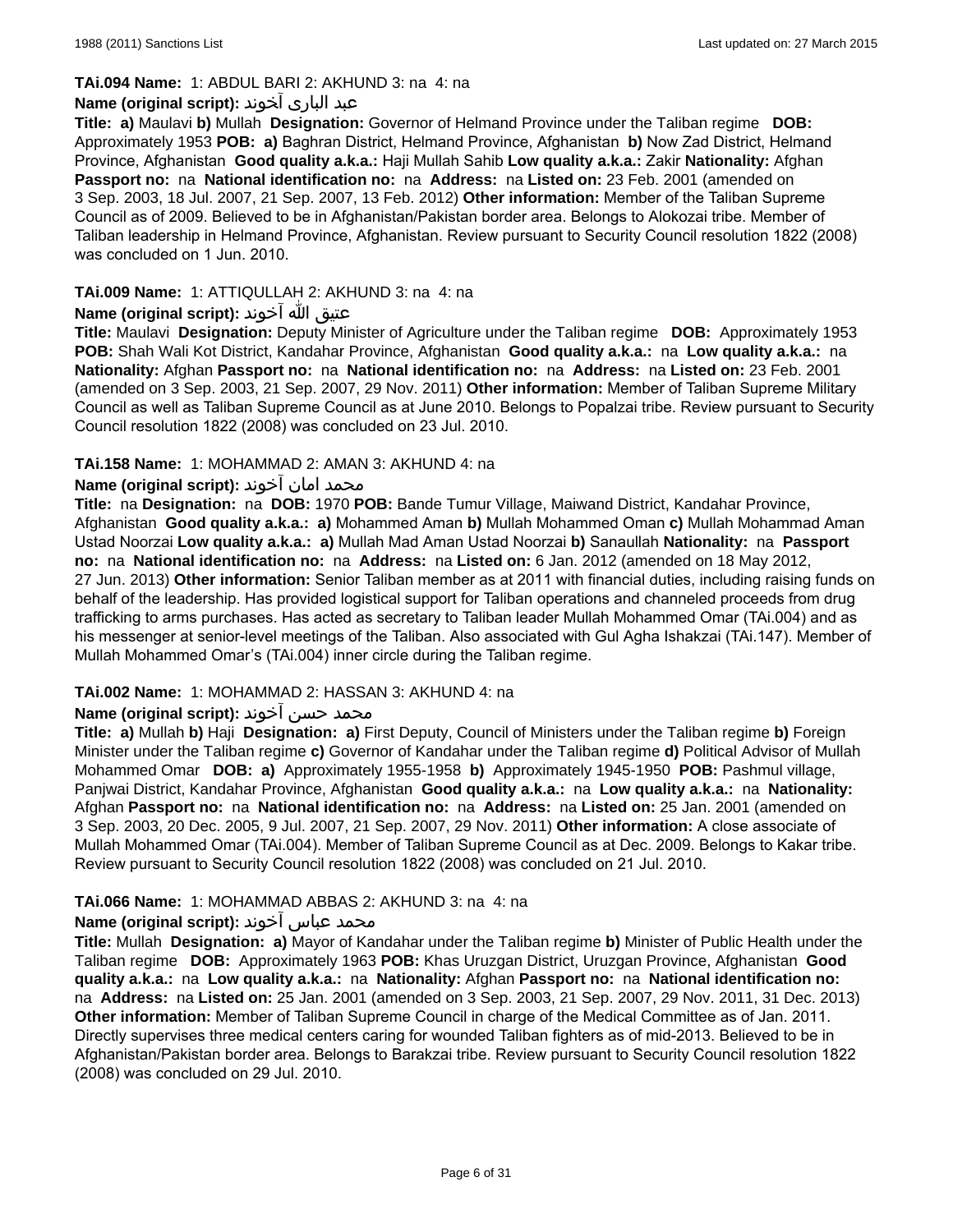### **TAi.060 Name:** 1: MOHAMMAD ESSA 2: AKHUND 3: na 4: na

## محمد عیسی آخوند **:Name (original script)**

**Title: a)** Alhaj **b)** Mullah **Designation:** Minister of Water, Sanitation and Electricity under the Taliban regime **DOB:** Approximately 1958 **POB:** Mial area, Spin Boldak District, Kandahar Province, Afghanistan **Good quality a.k.a.:**  na **Low quality a.k.a.:** na **Nationality:** Afghan **Passport no:** na **National identification no:** na **Address:** na **Listed on:** 25 Jan. 2001 (amended on 3 Sep. 2003, 21 Sep. 2007, 29 Nov. 2011) **Other information:** Belongs to Nurzai tribe. Review pursuant to Security Council resolution 1822 (2008) was concluded on 27 Jul. 2010.

### **TAi.109 Name:** 1: AHMAD JAN 2: AKHUNDZADA 3: SHUKOOR 4: AKHUNDZADA

## احمد جان آخوند زاده شكور آخوند زاده **:(script original (Name**

**Title: a)** Maulavi **b)** Mullah **Designation:** Governor of Zabol and Uruzgan Provinces under the Taliban regime **DOB:** Approximately 1966-1967 **POB: a)** Lablan village, Dehrawood District, Uruzgan Province, Afghanistan **b)** Zurmat District, Paktia Province, Afghanistan **Good quality a.k.a.: a)** Ahmad Jan Akhunzada **b)** Ahmad Jan Akhund Zada **Low quality a.k.a.:** na **Nationality:** Afghan **Passport no:** na **National identification no:** na **Address:** na **Listed on:** 25 Jan. 2001 (amended on 3 Sep. 2003, 21 Sep. 2007, 12 Apr. 2010, 29 Nov. 2011, 1 Jun. 2012) **Other information:** Taliban member responsible for Uruzgan Province, Afghanistan, as at early 2007. Brother-in-law of Mullah Mohammed Omar (TAi.004). Believed to be in Afghanistan/Pakistan border area. Review pursuant to Security Council resolution 1822 (2008) was concluded on 29 Jul. 2010.

### **TAi.083 Name:** 1: EHSANULLAH 2: SARFIDA 3: HESAMUDDIN 4: AKHUNDZADA

# احسان الله سرفدا حسام الدین آخوندزاده **:(script original (Name**

**Title:** Maulavi **Designation:** Deputy Minister of Security (Intelligence) under the Taliban regime **DOB:**  Approximately 1962-1963 **POB:** Khatak village, Gelan District, Ghazni Province, Afghanistan **Good quality a.k.a.: a)** Ehsanullah Sarfadi **b)** Ehsanullah Sarfida (previously listed as) **Low quality a.k.a.:** na **Nationality:** Afghan **Passport no:** na **National identification no:** na **Address:** na **Listed on:** 23 Feb. 2001 (amended on 3 Sep. 2003, 21 Sep. 2007, 13 Feb. 2012, 18 May 2012, 31 Dec. 2013) **Other information:** As of mid-2007, he provided support to the Taliban in the form of weapons and money. Believed to be in the Gulf region. Belongs to Taraki tribe. Review pursuant to Security Council resolution 1822 (2008) was concluded on 23 Jul. 2010.

#### **TAi.101 Name:** 1: MOHAMMAD ESHAQ 2: AKHUNZADA 3: na 4: na

#### محمد اسحاق اخوند زاده **:Name (original script**)

**Title:** Maulavi **Designation:** Governor of Laghman Province under the Taliban regime **DOB:** Between 1963 and 1968 **POB:** Andar District, Ghazni Province, Afghanistan **Good quality a.k.a.:** Mohammad Ishaq Akhund born in 1963 **Low quality a.k.a.:** na **Nationality:** Afghan **Passport no:** na **National identification no:** na **Address:**  na **Listed on:** 23 Feb. 2001 (amended on 3 Sep. 2003, 21 Sep. 2007, 29 Nov. 2011) **Other information:** Taliban commander for Ghazni Province as at 2008. Belongs to Andar tribe. Review pursuant to Security Council resolution 1822 (2008) was concluded on 23 Jul. 2010.

#### **TAi.148 Name:** 1: ABDUL HABIB 2: ALIZAI 3: na 4: na

# عبد الحبیب عالیزی **:(script original (Name**

**Title:** Haji **Designation:** na **DOB: a)** 15 Oct. 1963 **b)** 14 Feb. 1973 **c)** 1967 **d)** Approximately 1957 **POB: a)** Yatimchai village, Musa Qala District, Helmand Province, Afghanistan **b)** Kandahar Province, Afghanistan **Good quality a.k.a.: a)** Haji Agha Jan Alizai **b)** Hajji Agha Jan **c)** Agha Jan Alazai **d)** Haji Loi Lala **e)** Loi Agha **f)** Abdul Habib **g)** Agha Jan Alizai عالیزی جان اغا) formerly listed as) **Low quality a.k.a.:** na **Nationality:** Afghan **Passport no:** na **National identification no:** na **Address:** na **Listed on:** 4 Nov. 2010 (amended on 13 Aug. 2012, 31 Dec. 2013, 11 Feb. 2014) **Other information:** Has managed a drug trafficking network in Helmand Province, Afghanistan. Has regularly traveled to Pakistan.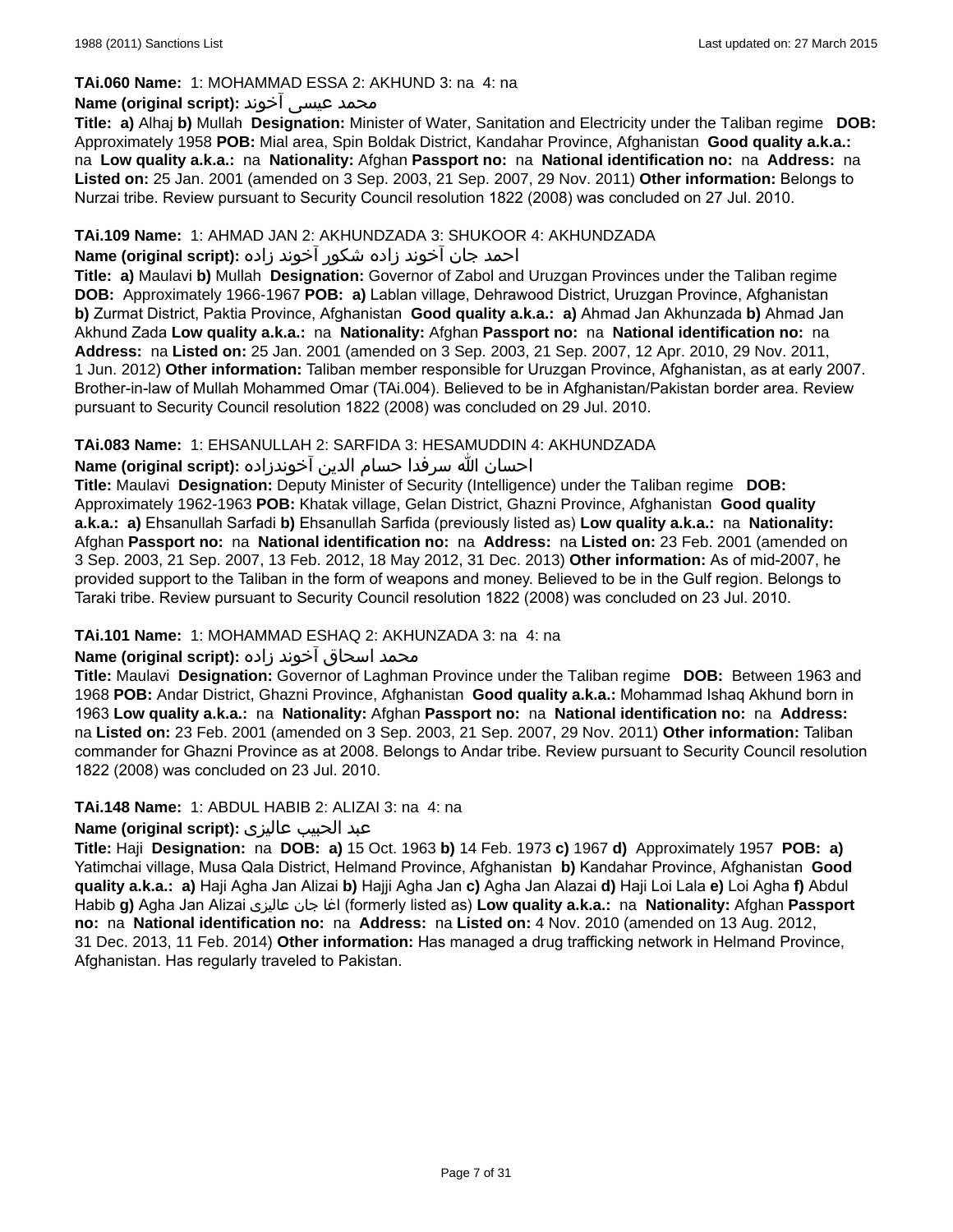## **TAi.143 Name:** 1: HAMDULLAH 2: ALLAH NOOR 3: na 4: na

## حمد الله الله نور **:(script original (Name**

**Title:** Maulavi **Designation:** Repatriation Attache, Taliban Consulate General, Quetta, Pakistan **DOB:** 1973 **POB:** District Number 6, Kandahar City, Kandahar Province, Afghanistan **Good quality a.k.a.:** na **Low quality a.k.a.:**  na **Nationality:** Afghan **Passport no:** na **National identification no:** Afghan national identification card (tazkira) number 4414 **Address:** na **Listed on:** 25 Jan. 2001 (amended on 3 Sep. 2003, 21 Sep. 2007, 29 Nov. 2011) **Other information:** Believed to be in Afghanistan/Pakistan border area. Belongs to Baloch ethnic group. Review pursuant to Security Council resolution 1822 (2008) was concluded on 21 Jul. 2010. Additional title: Hafiz.

### **TAi.136 Name:** 1: MOHAMMAD SADIQ 2: AMIR MOHAMMAD 3: na 4: na

#### محمد صادق امیر محمد **:(Name (original script**

**Title: a)** Alhaj **b)** Maulavi **Designation:** Head of Afghan Trade Agency, Peshawar, Pakistan **DOB:** 1934 **POB: a)** Ghazni Province, Afghanistan **b)** Logar Province, Afghanistan **Good quality a.k.a.:** na **Low quality a.k.a.:**  na **Nationality:** Afghan **Passport no:** Afghan number SE 011252 **National identification no:** na **Address:**  na **Listed on:** 25 Jan. 2001 (amended on 3 Sep. 2003, 25 Jul. 2006, 23 Apr. 2007, 21 Sep. 2007, 29 Nov. 2011, 13 Aug. 2012) **Other information:** Reportedly deceased. Review pursuant to Security Council resolution 1822 (2008) was concluded on 21 Jul. 2010.

### **TAi.005 Name:** 1: MUHAMMAD 2: TAHER 3: ANWARI 4: na

### محمد طاهر انوری **:(Name (original script**

**Title:** Mullah **Designation:** a) Director of Administrative Affairs under the Taliban regime b) Minister of Finance under the Taliban regime **DOB:** Approximately 1961 **POB:** Zurmat District, Paktia Province, Afghanistan **Good quality a.k.a.: a)** Mohammad Taher Anwari **b)** Muhammad Tahir Anwari **c)** Mohammad Tahre Anwari **Low quality a.k.a.:** Haji Mudir **Nationality:** Afghan **Passport no:** na **National identification no:** na **Address:** na **Listed on:** 23 Feb. 2001 (amended on 3 Sep. 2003, 9 Jul. 2007, 21 Sep. 2007, 29 Nov. 2011) **Other information:** Belongs to Andar tribe. Review pursuant to Security Council resolution 1822 (2008) was concluded on 23 Jul. 2010.

### **TAi.038 Name:** 1: ABDUL BAQI 2: BASIR 3: AWAL SHAH 4: na

# عبدالباقی بصیراول شاه **:(script original (Name**

**Title: a)** Maulavi **b)** Mullah **Designation: a)** Governor of Khost and Paktika provinces under the Taliban regime **b)** Vice-Minister of Information and Culture under the Taliban regime **c)** Consular Department, Ministry of Foreign Affairs under the Taliban regime **DOB:** Approximately 1960-1962 **POB: a)** Jalalabad City, Nangarhar Province, Afghanistan **b)** Shinwar District, Nangarhar Province, Afghanistan **Good quality a.k.a.:** Abdul Baqi (previously listed as) **Low quality a.k.a.:** na **Nationality:** Afghan **Passport no:** na **National identification no:** na **Address:** na **Listed on:** 23 Feb. 2001 (amended on 3 Sep. 2003, 7 Sep. 2007, 21 Sep. 2007, 29 Nov. 2011, 13 Aug. 2012) **Other information:** Believed to be in Afghanistan/Pakistan border area. Taliban member responsible for Nangarhar Province as at 2008. Until 7 Sep. 2007 he was also listed under number TAi.048. Review pursuant to Security Council resolution 1822 (2008) was concluded on 1 Jun. 2010.

#### **TAi.104 Name:** 1: MOHAMMAD RASUL 2: AYYUB 3: na 4: na

# محمد رسول ایوب **:(Name (original script**

**Title:** Maulavi **Designation:** Governor of Nimroz Province under the Taliban regime **DOB:** Between 1958 and 1963 **POB:** Robat village, Spin Boldak District, Kandahar Province, Afghanistan **Good quality a.k.a.:** Gurg **Low quality a.k.a.:** na **Nationality:** Afghan **Passport no:** na **National identification no:** na **Address:** na **Listed on:** 23 Feb. 2001 (amended on 3 Sep. 2003, 21 Sep. 2007, 29 Nov. 2011) **Other information:** Member of the Taliban Quetta Shura. Believed to be in Afghanistan/Pakistan border area. Belongs to Nurzai tribe. Review pursuant to Security Council resolution 1822 (2008) was concluded on 27 Jul. 2010.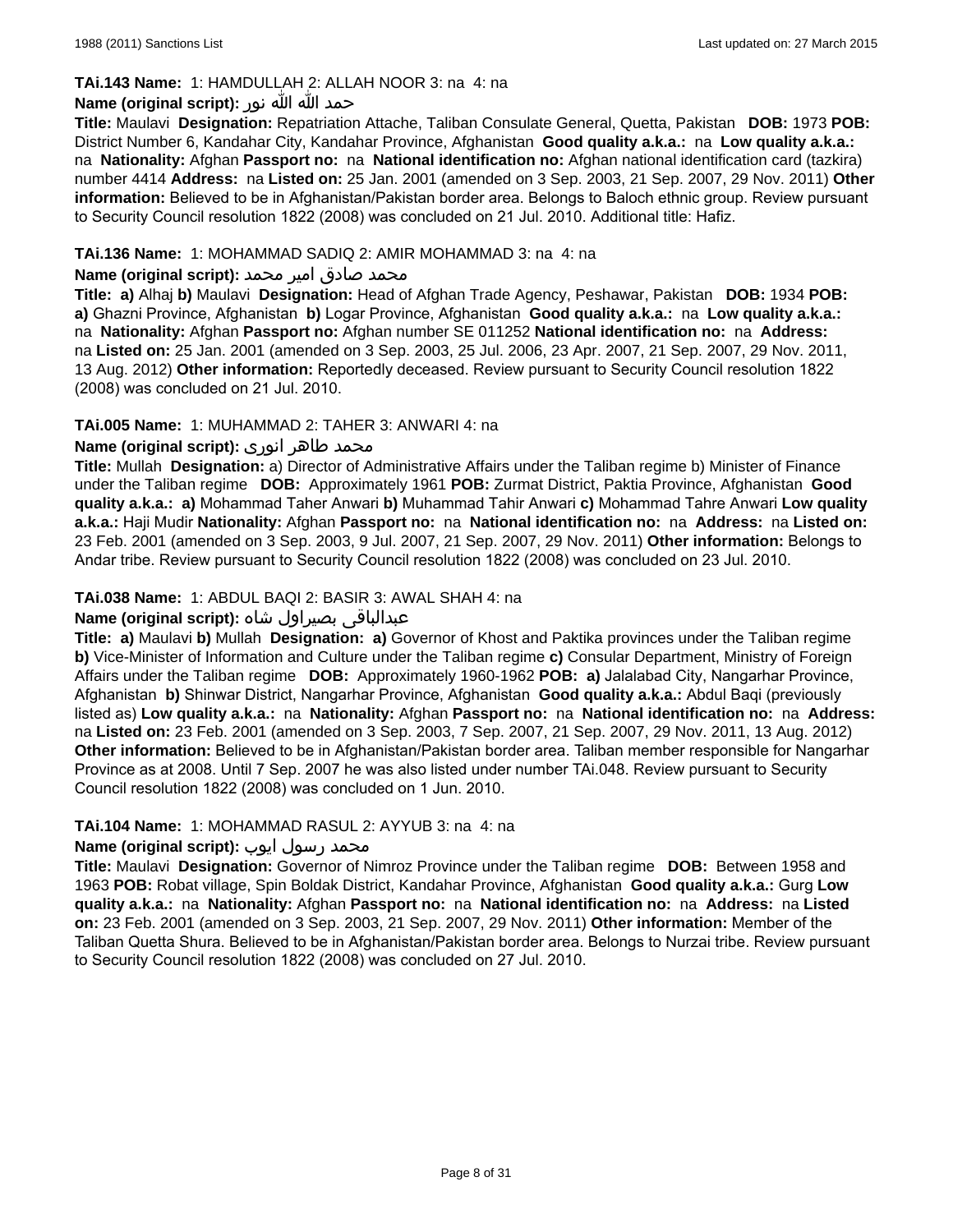### **TAi.113 Name:** 1: SHAHABUDDIN 2: DELAWAR 3: na 4: na

### شهاب الدين دلاور **:(script original (Name**

**Title:** Maulavi **Designation:** Deputy of High Court under the Taliban regime **DOB: a)** 1957 **b)** 1953 **POB:** Logar Province, Afghanistan **Good quality a.k.a.:** na **Low quality a.k.a.:** na **Nationality:** Afghan **Passport no:** Afghan passport number OA296623 **National identification no:** na **Address:** na **Listed on:** 23 Feb. 2001 (amended on 3 Sep. 2003, 18 Jul. 2007, 21 Sep. 2007, 29 Nov. 2011, 22 Apr. 2013) **Other information:** Deputy Head of Taliban Embassy in Riyadh, Saudi Arabia until 25 Sept. 1998. Believed to be in Afghanistan/Pakistan border area. Review pursuant to Security Council resolution 1822 (2008) was concluded on 27 Jul. 2010.

### **TAi.092 Name:** 1: DOST MOHAMMAD 2: na 3: na 4: na

### **Name (original script):** محمد دوست

**Title: a)** Mullah **b)** Maulavi **Designation:** Governor of Ghazni Province under the Taliban regime **DOB:** Between 1968 and 1973 **POB: a)** Nawi Deh village, Daman District, Kandahar Province, Afghanistan **b)** Marghankecha village, Daman District, Kandahar Province, Afghanistan **Good quality a.k.a.:** Doost Mohammad **Low quality a.k.a.:** na **Nationality:** Afghan **Passport no:** na **National identification no:** na **Address:** na **Listed on:** 25 Jan. 2001 (amended on 3 Sep. 2003, 18 Jul. 2007, 21 Sep. 2007, 13 Feb. 2012, 31 Dec. 2013) **Other information:** Associated with Mullah Jalil Haqqani (TAi.034). Believed to be in Afghanistan/Pakistan border area. Belongs to Popalzai tribe. Review pursuant to Security Council resolution 1822 (2008) was concluded on 27 Jul. 2010.

### **TAi.019 Name:** 1: NIK MOHAMMAD 2: DOST MOHAMMAD 3: na 4: na

### نیک محمد دوست محمد **:(script original (Name**

**Title:** Maulavi **Designation:** Deputy Minister of Commerce under the Taliban regime **DOB:** Approximately 1957 **POB:** Zangi Abad village, Panjwai District, Kandahar Province, Afghanistan **Good quality a.k.a.:** Nik Mohammad (previously listed as) **Low quality a.k.a.:** na **Nationality:** Afghan **Passport no:** na **National identification no:**  na **Address:** na **Listed on:** 31 Jan. 2001 (amended on 3 Sep. 2003, 21 Sep. 2007, 29 Nov. 2011, 13 Aug. 2012, 19 Oct. 2012, 31 Dec. 2013) **Other information:** Leads a commission to register enemies of the Taliban as of mid-2013. Believed to be in Afghanistan/Pakistan border area. Belongs to Nurzai tribe. Review pursuant to Security Council resolution 1822 (2008) was concluded on 27 Jul. 2010.

#### **TAi.063 Name:** 1: MOHAMMAD AZAM 2: ELMI 3: na 4: na

# محمد اعظم علمی **:(Name (original script**

**Title:** Maulavi **Designation:** Deputy Minister of Mines and Industries under the Taliban regime **DOB:**  Approximately 1968 **POB:** Sayd Karam District, Paktia Province, Afghanistan **Good quality a.k.a.:** Muhammad Azami **Low quality a.k.a.:** na **Nationality:** Afghan **Passport no:** na **National identification no:** na **Address:**  na **Listed on:** 23 Feb. 2001 (amended on 3 Sep. 2003, 18 Jul. 2007, 21 Sep. 2007, 29 Nov. 2011) **Other information:** Reportedly deceased in 2005. Review pursuant to Security Council resolution 1822 (2008) was concluded on 29 Jul. 2010.

#### **TAi.036 Name:** 1: FAIZ 2: na 3: na 4: na

#### **Name (original script):** فیض

**Title:** Maulavi **Designation:** Head of the Information Department, Ministry of Foreign Affairs under the Taliban regime **DOB:** Approximately 1969 **POB:** Ghazni Province, Afghanistan **Good quality a.k.a.:** na **Low quality a.k.a.:** na **Nationality:** Afghan **Passport no:** na **National identification no:** na **Address:** na **Listed on:** 23 Feb. 2001 (amended on 3 Sep. 2003, 9 Jul. 2007, 21 Sep. 2007, 29 Nov. 2011) **Other information:** Review pursuant to Security Council resolution 1822 (2008) was concluded on 23 Jul. 2010.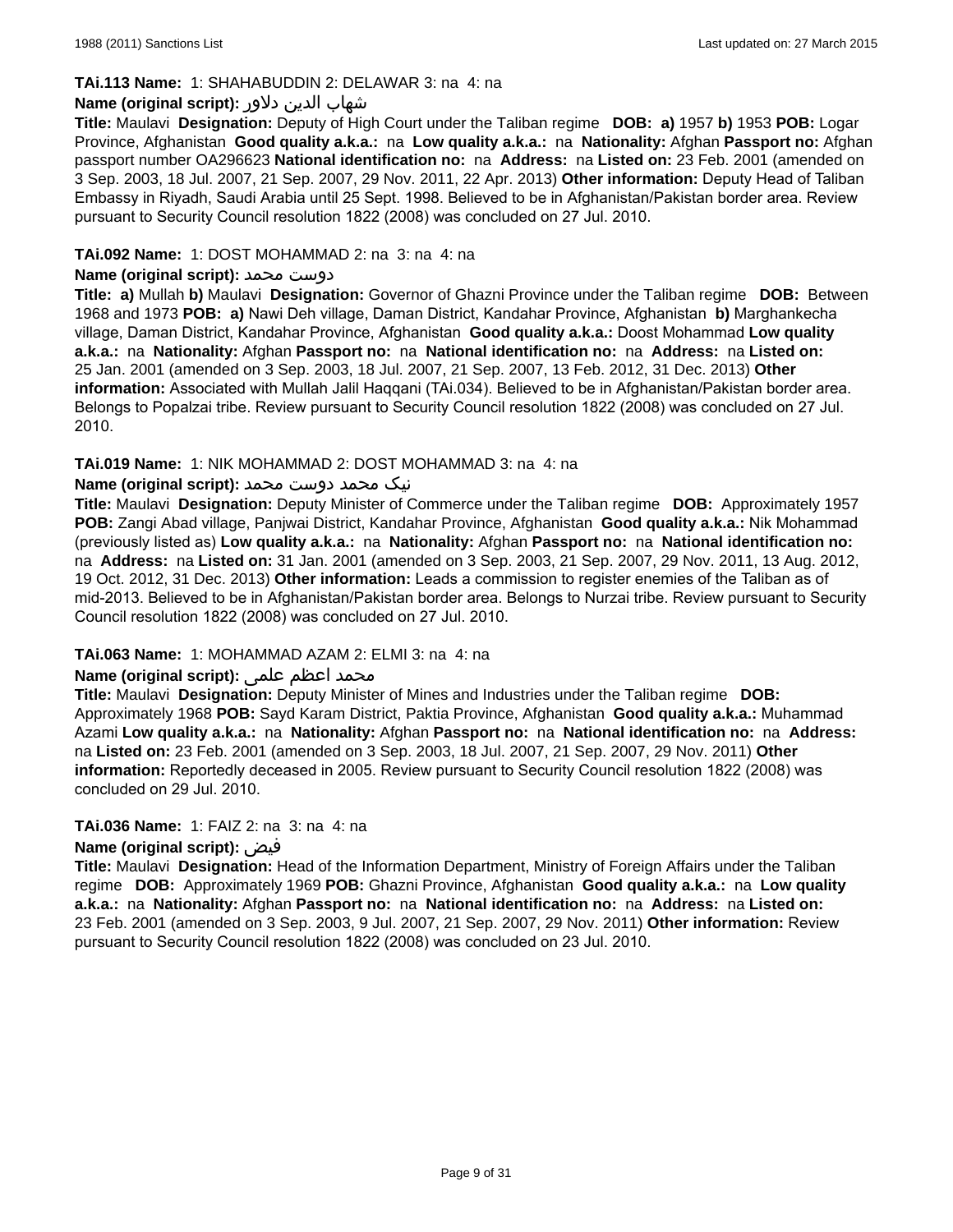### **TAi.106 Name:** 1: MOHAMMAD SHAFIQULLAH 2: AHMADI 3: FATIH KHAN 4: na

# محمد شفیق الله احمدی فاتح خان **:Name (original script**)

**Title:** Mullah **Designation:** Governor of Samangan Province under the Taliban regime **DOB:** 1956-1957 **POB: a)** Charmistan village, Tirin Kot District, Uruzgan Province, Afghanistan **b)** Marghi village, Nawa District, Ghazni Province, Afghanistan **Good quality a.k.a.: a)** Mohammad Shafiq Ahmadi (previously listed as) **b)** Mullah Shafiqullah **Low quality a.k.a.:** na **Nationality:** Afghan **Passport no:** na **National identification no:** na **Address:** na **Listed on:** 23 Feb. 2001 (amended on 3 Sep. 2003, 21 Sep. 2007, 1 Jun. 2012, 13 Aug. 2012, 22 Apr. 2013, 31 Dec. 2013) **Other information:** Originally from Ghazni Province, but later lived in Uruzgan. Taliban Shadow Governor for Uruzgan Province as of late 2012. Reportedly killed in airstrike in Shahjoy District, Zabul Province in early 2013. Belongs to Hotak tribe. Review pursuant to Security Council resolution 1822 (2008) was concluded on 27 Jul. 2010.

### **TAi.157 Name:** 1: FAZL 2: RABI 3: na 4: na

### **Name (original script):** ربيع فضل

**Title:** na **Designation:** Senior official in Konar Province during the Taliban regime **DOB: a)** 1972 **b)** 1975 **POB: a)** Kohe Safi District, Parwan Province, Afghanistan **b)** Kapisa Province, Afghanistan **c)** Nangarhar Province, Afghanistan **d)** Kabul Province, Afghanistan **Good quality a.k.a.: a)** Fazl Rabbi **b)** Fazal Rabi **c)** Faisal Rabbi **Low quality a.k.a.:** na **Nationality:** Afghan **Passport no:** na **National identification no:** na **Address:** na **Listed on:** 6 Jan. 2012 (amended on 31 May 2013) **Other information:** Represents and provides financial and logistical support to the Haqqani Network (TAe.012), which is based in Afghanistan/Pakistan border area. Member of the Taliban Financial Council. Has travelled abroad to raise funds on behalf of Sirajuddin Jallaloudine Haqqani (TAi.144), Jalaluddin Haqqani (TAi.040), the Haqqani network and the Taliban. Believed to be in Afghanistan/Pakistan border area.

# **TAi.030 Name:** 1: AREFULLAH 2: AREF 3: GHAZI MOHAMMAD 4: na

### عارف الله عارف غازی محمد **:(script original (Name**

**Title:** Maulavi **Designation: a)** Deputy Minister of Finance under the Taliban regime **b)** Governor of Ghazni Province under the Taliban regime **c)** Governor of Paktia Province under the Taliban regime **DOB:** Approximately 1958 **POB:** Lawang (Lawand) village, Gelan District, Ghazni Province, Afghanistan **Good quality a.k.a.:** Arefullah Aref (formerly listed as) **Low quality a.k.a.:** na **Nationality:** Afghan **Passport no:** na **National identification no:**  na **Address:** na **Listed on:** 31 Jan. 2001 (amended on 3 Sep. 2003, 21 Sep. 2007, 29 Nov. 2011, 31 Dec. 2013) **Other information:** Directs Taliban "front" in Gelan District, Ghazni Province, Afghanistan as of mid-2013. Believed to be in Afghanistan/Pakistan border area. Belongs to Andar tribe. Review pursuant to Security Council resolution 1822 (2008) was concluded on 27 Jul. 2010.

#### **TAi.004 Name:** 1: MOHAMMED 2: OMAR 3: GHULAM NABI 4: na

# محمد عمر غلام نبی **:(Name (original script**

**Title:** Mullah **Designation:** Leader of the Faithful ('Amir ul-Mumineen'), Afghanistan **DOB: a)** Approximately 1966 **b)** 1960 **c)** 1953 **POB: a)** Naw Deh village, Deh Rawud District, Uruzgan Province, Afghanistan **b)** Noori village , Maiwand District, Kandahar Province, Afghanistan **Good quality a.k.a.:** na **Low quality a.k.a.:** na **Nationality:** Afghan **Passport no:** na **National identification no:** na **Address:** na **Listed on:** 31 Jan. 2001 (amended on 3 Sep. 2003, 21 Sep. 2007, 29 Nov. 2011, 31 Dec. 2013) **Other information:** Father's name is Ghulam Nabi, also known as Mullah Musafir. Left eye missing. Brother-in-law of Ahmad Jan Akhundzada Shukoor Akhundzada (TAi.109). Believed to be in Afghanistan/Pakistan border area. Belongs to Hotak tribe. Review pursuant to Security Council resolution 1822 (2008) was concluded on 27 Jul. 2010.

#### **TAi.161 Name:** 1: BAKHT 2: GUL 3: na 4: na

# **Name (original script):** گل بخت

**Title:** na **Designation:** na **DOB:** 1980 **POB:** Aki Village, Zadran District, Paktiya Province, Afghanistan **Good quality a.k.a.: a)** Bakhta Gul **b)** Bakht Gul Bahar **c)** Shuqib **Low quality a.k.a.:** na **Nationality:** Afghan **Passport no:** na **National identification no:** na **Address:** Miram Shah, North Waziristan, Federally Administered Tribal Areas, Pakistan **Listed on:** 27 Jun. 2012 (amended on 11 Feb. 2014) **Other information:** Communications assistant to Badruddin Haqqani (deceased). Also coordinates movement of Haqqani insurgents, foreign fighters and weapons in the Afghanistan/Pakistan border area. Belongs to Zadran tribe.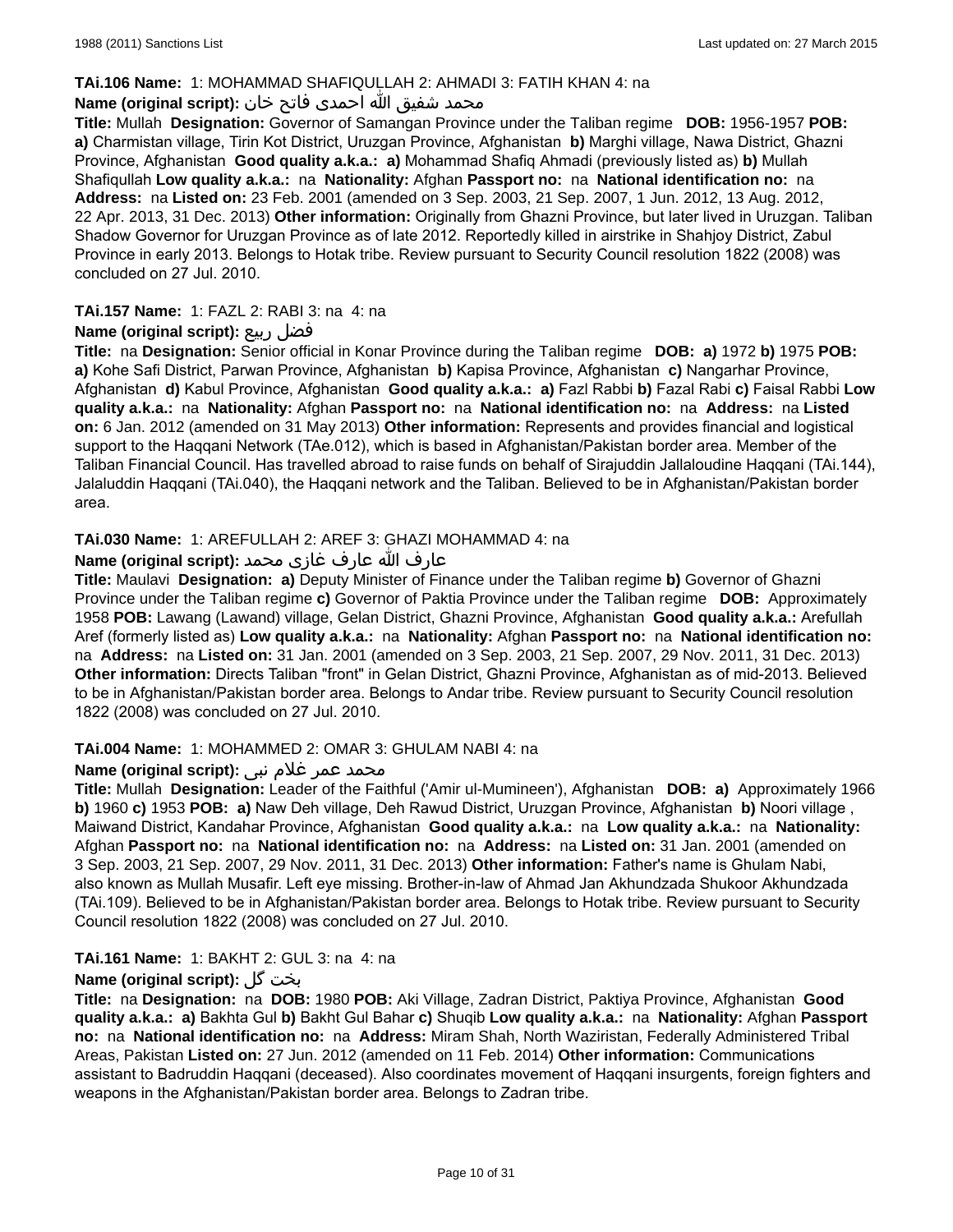### **TAi.069 Name:** 1: RUSTUM 2: HANAFI 3: HABIBULLAH 4: na

### رستم حنفی حبیب الله **:(script original (Name**

**Title:** Maulavi **Designation:** Deputy Minister of Public Works under the Taliban regime **DOB:** Approximately 1963 **POB:** Dara Kolum, Do Aab District, Nuristan Province, Afghanistan **Good quality a.k.a.:** Rostam Nuristani **Low quality a.k.a.:** Hanafi Sahib **Nationality:** Afghan **Passport no:** na **National identification no:** na **Address:**  na **Listed on:** 25 Jan. 2001 (amended on 3 Sep. 2003, 18 Jul. 2007, 21 Sep. 2007, 29 Nov. 2011, 18 May 2012, 13 Aug. 2012) **Other information:** Taliban member responsible for Nuristan Province, Afghanistan, as of May 2007. Belongs to Nuristani tribe. Reportedly deceased in early 2012. Review pursuant to Security Council resolution 1822 (2008) was concluded on 23 Jul. 2010.

# **TAi.140 Name:** 1: GUL AHMAD 2: HAKIMI 3: na 4: na

# گل احمد حکيم**ي :(Name (original script**

**Title:** Maulavi **Designation:** Commercial Attache, Taliban Consulate General, Karachi, Pakistan **DOB:** 1964 **POB: a)** Logar Province, Afghanistan **b)** Kabul Province, Afghanistan **Good quality a.k.a.:** na **Low quality a.k.a.:** na **Nationality:** Afghan **Passport no:** na **National identification no:** na **Address:** na **Listed on:** 25 Jan. 2001 (amended on 3 Sep. 2003, 21 Sep. 2007, 3 Oct. 2008, 29 Nov. 2011) **Other information:** Believed to be in Afghanistan/Pakistan border area. Review pursuant to Security Council resolution 1822 (2008) was concluded on 29 Jul. 2010.

### **TAi.043 Name:** 1: DIN MOHAMMAD 2: HANIF 3: na 4: na

### دین محمد حنیف **:(script original (Name**

**Title:** Qari **Designation:** a) Minister of Planning under the Taliban regime b) Minister of Higher Education under the Taliban regime **DOB:** Approximately 1955 **POB:** Shakarlab village, Yaftali Pain District, Badakhshan Province, Afghanistan **Good quality a.k.a.: a)** Qari Din Mohammad **b)** Iadena Mohammad, born 1 Jan. 1969 in Badakhshan **Low quality a.k.a.:** na **Nationality:** Afghan **Passport no:** OA 454044, issued in Afghanistan **National identification no:** na **Address:** na **Listed on:** 25 Jan. 2001 (amended on 3 Sep. 2003, 9 Jul. 2007, 21 Sep. 2007, 29 Nov. 2011, 25 Oct. 2012) **Other information:** Member of Taliban Supreme Council responsible for Takhar and Badakhshan provinces. Believed to be in Afghanistan/Pakistan border area. Review pursuant to Security Council resolution 1822 (2008) was concluded on 27 Jul. 2010.

#### **TAi.040 Name:** 1: JALALUDDIN 2: HAQQANI 3: na 4: na

# جلال الدين حقانى **:(script original (Name**

**Title:** Maulavi **Designation:** Minister of Frontier Affairs under the Taliban regime **DOB: a)** Approximately 1942 **b)** Approximately 1948 **POB: a)** Garda Saray area, Waza Zadran District, Paktia Province, Afghanistan **b)** Neka District, Paktika Province, Afghanistan **Good quality a.k.a.: a)** Jalaluddin Haqani **b)** Jallalouddin Haqqani **c)** Jallalouddine Haqani **Low quality a.k.a.:** na **Nationality:** Afghan **Passport no:** na **National identification no:**  na **Address:** na **Listed on:** 31 Jan. 2001 (amended on 3 Sep. 2003, 18 Jul. 2007, 21 Sep. 2007, 27 Sep. 2007, 1 Feb. 2008, 31 Jul. 2008, 3 Oct. 2008, 29 Nov. 2011, 11 Feb. 2014) **Other information:** Father of Sirajuddin Jallaloudine Haqqani (TAi.144), Nasiruddin Haqqani (TAi.146) and Badruddin Haqqani (deceased). Brother of Mohammad Ibrahim Omari (TAi.042) and Khalil Ahmed Haqqani (TAi.150). He is an active Taliban leader. Believed to be in Afghanistan/Pakistan border area. Head of the Taliban Miram Shah Shura as at 2008. Belongs to Zadran tribe. Review pursuant to Security Council resolution 1822 (2008) was concluded on 27 Jul. 2010.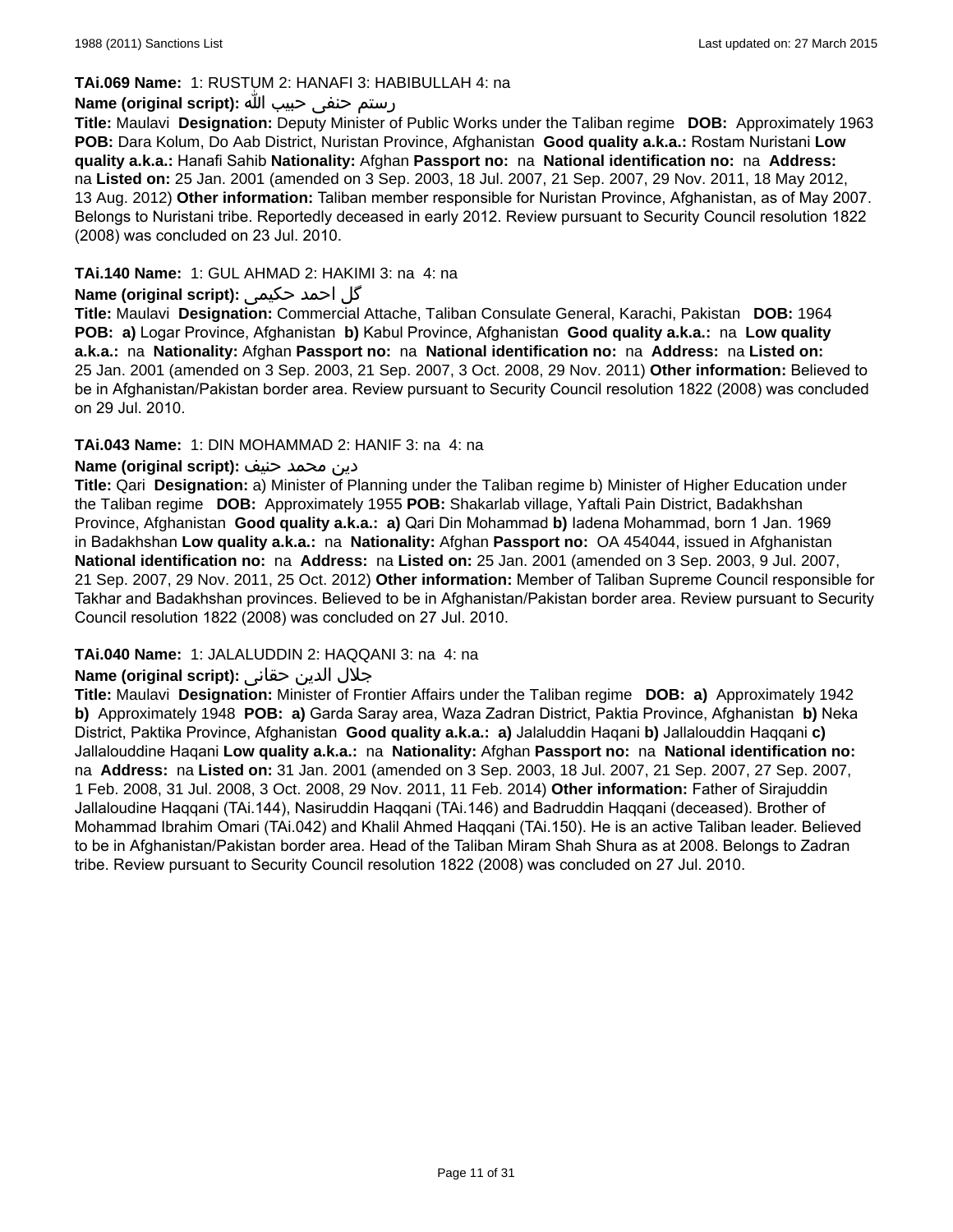# **TAi.150 Name:** 1: KHALIL 2: AHMED 3: HAQQANI 4: na

# خلیل احمد حقانی **:(script original (Name**

**Title:** Haji **Designation:** na **DOB: a)** 1 Jan. 1966 **b)** Between 1958 and 1964 **POB:** Sarana Village, Garda Saray area, Waza Zadran District, Paktia Province, Afghanistan **Good quality a.k.a.: a)** Khalil Al-Rahman Haqqani **b)** Khalil ur Rahman Haqqani **c)** Khaleel Haqqani **Low quality a.k.a.:** na **Nationality:** Afghan **Passport no:** na **National identification no:** na **Address: a)** Peshawar, Pakistan **b)** Near Dergey Manday Madrasa in Dergey Manday Village, near Miram Shah, North Waziristan Agency (NWA), Federally Administered Tribal Areas (FATA), Pakistan **c)** Kayla Village, near Miram Shah, North Waziristan Agency (NWA), Federally Administered Tribal Areas (FATA), Pakistan **d)** Sarana Zadran Village, Paktia Province, Afghanistan **Listed on:** 9 Feb. 2011 (amended on 1 Jun. 2012) **Other information:** Senior member of the Haqqani Network (TAe.012), which operates out of North Waziristan in the Federally Administered Tribal Areas of Pakistan. Has previously traveled to, and raised funds in, Dubai, United Arab Emirates. Brother of Jalaluddin Haqqani (TAi.040) and uncle of Sirajuddin Jallaloudine Haqqani (TAi.144).

# **TAi.079 Name:** 1: MOHAMMAD SALIM 2: HAQQANI 3: na 4: na

# محمد سلیم حقانی **:Name (original script)**

**Title:** Maulavi **Designation:** Deputy Minister of Preventing Vice and Propagating Virtue under the Taliban regime **DOB:** Approximately 1966-1967 **POB:** Alingar District, Laghman Province, Afghanistan **Good quality a.k.a.:** na **Low quality a.k.a.:** na **Nationality:** Afghan **Passport no:** na **National identification no:** na **Address:** na **Listed on:** 31 Jan. 2001 (amended on 3 Sep. 2003, 18 Jul. 2007, 21 Sep. 2007, 29 Nov. 2011) **Other information:** Deputy Commander of Ezatullah Haqqani Khan Sayyid (TAi.064) as at Mar. 2010. Member of Taliban Peshawar Military Council as at June 2010. Belongs to Pashai ethnic group. Review pursuant to Security Council resolution 1822 (2008) was concluded on 27 Jul. 2010.

### **TAi.146 Name:** 1: NASIRUDDIN 2: HAQQANI 3: na 4: na

### نصیر الدین حقانی **:(script original (Name**

**Title:** na **Designation:** na **DOB:** Approximately 1970-1973 **POB:** Neka District, Paktika Province, Afghanistan **Good quality a.k.a.: a)** Dr. Alim Ghair **b)** Naseer Haqqani **c)** Dr. Naseer Haqqani **d)** Nassir Haqqani **e)** Nashir Haqqani **Low quality a.k.a.:** Naseruddin **Nationality:** Afghan **Passport no:** na **National identification no:** na **Address:** Pakistan **Listed on:** 20 Jul. 2010 (amended on 29 Jul. 2011, 18 May 2012, 27 Jun. 2013, 11 Feb. 2014) **Other information:** A leader of the Haqqani Network (TAe.012), which operates out of North Waziristan in the Federally Administered Tribal Areas of Pakistan. Son of Jalaluddin Haqqani (TAi.040). Has travelled to Saudi Arabia and the United Arab Emirates to raise funds for the Taliban. Reportedly deceased as of 2013.

#### **TAi.006 Name:** 1: SAYYED MOHAMMED 2: HAQQANI 3: na 4: na

#### سيد محمد حقانی **:(script original (Name**

**Title:** Mullah **Designation: a)** Director of Administrative Affairs under the Taliban regime **b)** Head of Information and Culture in Kandahar Province under the Taliban regime **DOB:** Approximately 1965 **POB:** Chaharbagh village, Arghandab District, Kandahar Province, Afghanistan **Good quality a.k.a.:** Sayyed Mohammad Haqqani **Low quality a.k.a.:** na **Nationality:** Afghan **Passport no:** na **National identification no:** na **Address:** na **Listed on:** 31 Jan. 2001 (amended on 3 Sep. 2003, 20 Dec. 2005, 18 Jul. 2007, 21 Sep. 2007, 29 Nov. 2011) **Other information:** Graduate of the Haqqaniya madrasa in Akora Khattak, Pakistan. Believed to have had close relations with Taliban Leader Mullah Mohammed Omar (TAi.004). Believed to be in Afghanistan/Pakistan border area. Member of Taliban Supreme Council as at June 2010. Belongs to Barakzai tribe. Review pursuant to Security Council resolution 1822 (2008) was concluded on 27 Jul. 2010.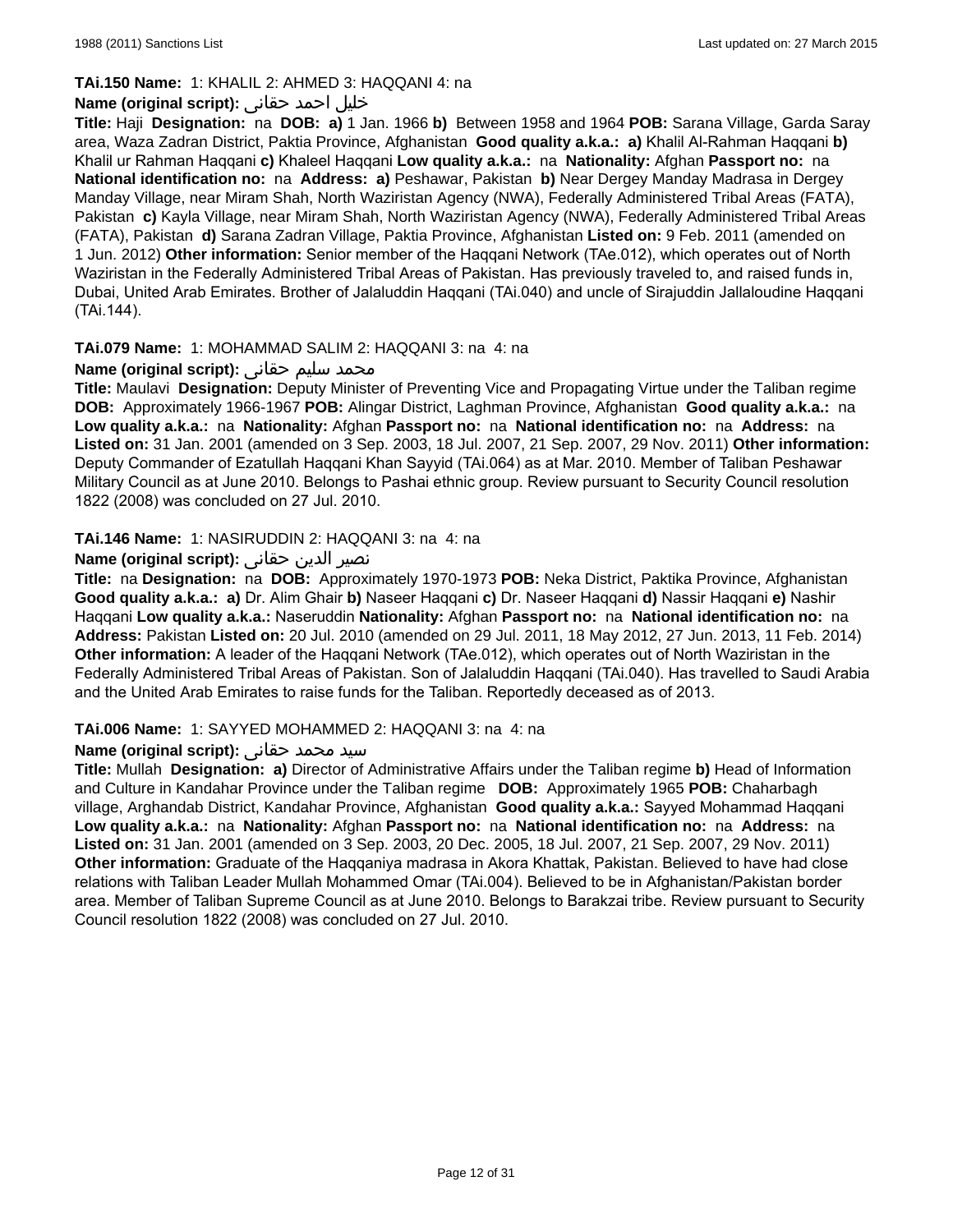# **TAi.144 Name:** 1: SIRAJUDDIN 2: JALLALOUDINE 3: HAQQANI 4: na

# سراج الدين جلال الدين حقانى **:(script original (Name**

**Title:** na **Designation:** Na'ib Amir (Deputy Commander) **DOB:** Approximately 1977/1978 **POB: a)** Danda, Miramshah, North Waziristan, Pakistan **b)** Srana village, Garda Saray district, Paktia province, Afghanistan **c)** Neka district, Paktika province, Afghanistan **d)** Khost province, Afghanistan **Good quality a.k.a.: a)** Siraj Haqqani **b)** Serajuddin Haqani **c)** Siraj Haqani **d)** Saraj Haqani **Low quality a.k.a.:** Khalifa **Nationality:** Afghan **Passport no:** na **National identification no:** na **Address: a)** Kela neighborhood/Danda neighborhood, Miramshah, North Waziristan, Pakistan **b)** Manba'ul uloom Madrasa, Miramshah, North Waziristan, Pakistan **c)** Dergey Manday Madrasa, Miramshah, North Waziristan, Pakistan **Listed on:** 13 Sep. 2007 (amended on 22 Apr. 2013) **Other information:** Heading the Haqqani Network (TAe.012) as of late 2012. Son of Jalaluddin Haqqani (TAi.040). Belongs to Sultan Khel section, Zadran tribe of Garda Saray of Paktia province, Afghanistan. Believed to be in the Afghanistan/Pakistan border area. Review pursuant to Security Council resolution 1822 (2008) was concluded on 27 Jul. 2010.

**TAi.014 Name:** 1: HIDAYATULLAH 2: na 3: na 4: na

### **Name (original script):** الله هدايت

**Title:** na **Designation:** Deputy Minister of Civil Aviation and Tourism under the Taliban regime **DOB:**  Approximately 1968 **POB:** Arghandab District, Kandahar Province, Afghanistan **Good quality a.k.a.:** Abu Turab **Low quality a.k.a.:** na **Nationality:** Afghan **Passport no:** na **National identification no:** na **Address:** na **Listed on:** 8 Mar. 2001 (amended on 3 Sep. 2003, 21 Sep. 2007, 28 Feb. 2008, 3 Oct. 2008, 29 Nov. 2011) **Other information:** Believed to be in Afghanistan/Pakistan border area. Belongs to Ghilzai tribe. Review pursuant to Security Council resolution 1822 (2008) was concluded on 29 Jul. 2010.

### **TAi.071 Name:** 1: NAJIBULLAH 2: HAQQANI 3: HIDAYATULLAH 4: na

# نجیب الله حقانی هدايت الله **:(script original (Name**

**Title:** Maulavi **Designation:** Deputy Minister of Finance under the Taliban regime **DOB:** 1971 **POB:** Moni village, Shigal District, Kunar Province **Good quality a.k.a.:** Najibullah Haqani **Low quality a.k.a.:** na **Nationality:** Afghan **Passport no:** na **National identification no:** Afghan national identification card (tazkira) number 545167 (issued in 1974 ) na **Address:** na **Listed on:** 23 Feb. 2001 (amended on 3 Sep. 2003, 18 Jul. 2007, 21 Sep. 2007, 27 Sep. 2007, 29 Nov. 2011, 16 May 2014) **Other information:** Cousin of Moulavi Noor Jalal. Grandfather's name is Salam. Taliban member responsible for Laghman Province as of late 2010. Believed to be in Afghanistan/Pakistan border area. Review pursuant to Security Council resolution 1822 (2008) was concluded on 1 Jun. 2010.

#### **TAi.049 Name:** 1: ABDUL RAHMAN 2: AHMAD 3: HOTTAK 4: na

# عبدالرحمان احمد هوتک **:(script original (Name**

**Title:** Maulavi **Designation: a)** Deputy (Cultural) Minister of Information and Culture under the Taliban regime **b)** Head of Consular Department of Ministry of Foreign Affairs under the Taliban regime **DOB:** Approximately 1957 **POB:** Ghazni Province, Afghanistan **Good quality a.k.a.:** Hottak Sahib **Low quality a.k.a.:** na **Nationality:** Afghan **Passport no:** na **National identification no:** na **Address:** na **Listed on:** 25 Jan. 2001 (amended on 3 Sep. 2003, 9 Jul. 2007, 21 Sep. 2007, 29 Nov. 2011) **Other information:** Believed to be in Afghanistan/Pakistan border area. Belongs to Hotak tribe. Review pursuant to Security Council resolution 1822 (2008) was concluded on 29 Jul. 2010.

#### **TAi.119 Name:** 1: JAN MOHAMMAD 2: MADANI 3: IKRAM 4: na

# جان محمد مدنی اکرام **:(script original (Name**

**Title:** Maulavi **Designation:** Charge d'Affaires, Taliban Embassy, Abu Dhabi, United Arab Emirates **DOB:** 1954-1955 **POB:** Siyachoy village, Panjwai District, Kandahar Province, Afghanistan **Good quality a.k.a.:** na **Low quality a.k.a.:** na **Nationality:** Afghan **Passport no:** na **National identification no:** na **Address:** na **Listed on:** 25 Jan. 2001 (amended on 3 Sep. 2003, 21 Sep. 2007, 29 Nov. 2011, 15 Aug. 2012) **Other information:** Believed to be in Afghanistan/Pakistan border area. Belongs to Alizai tribe. Review pursuant to Security Council resolution 1822 (2008) was concluded on 29 Jul. 2010.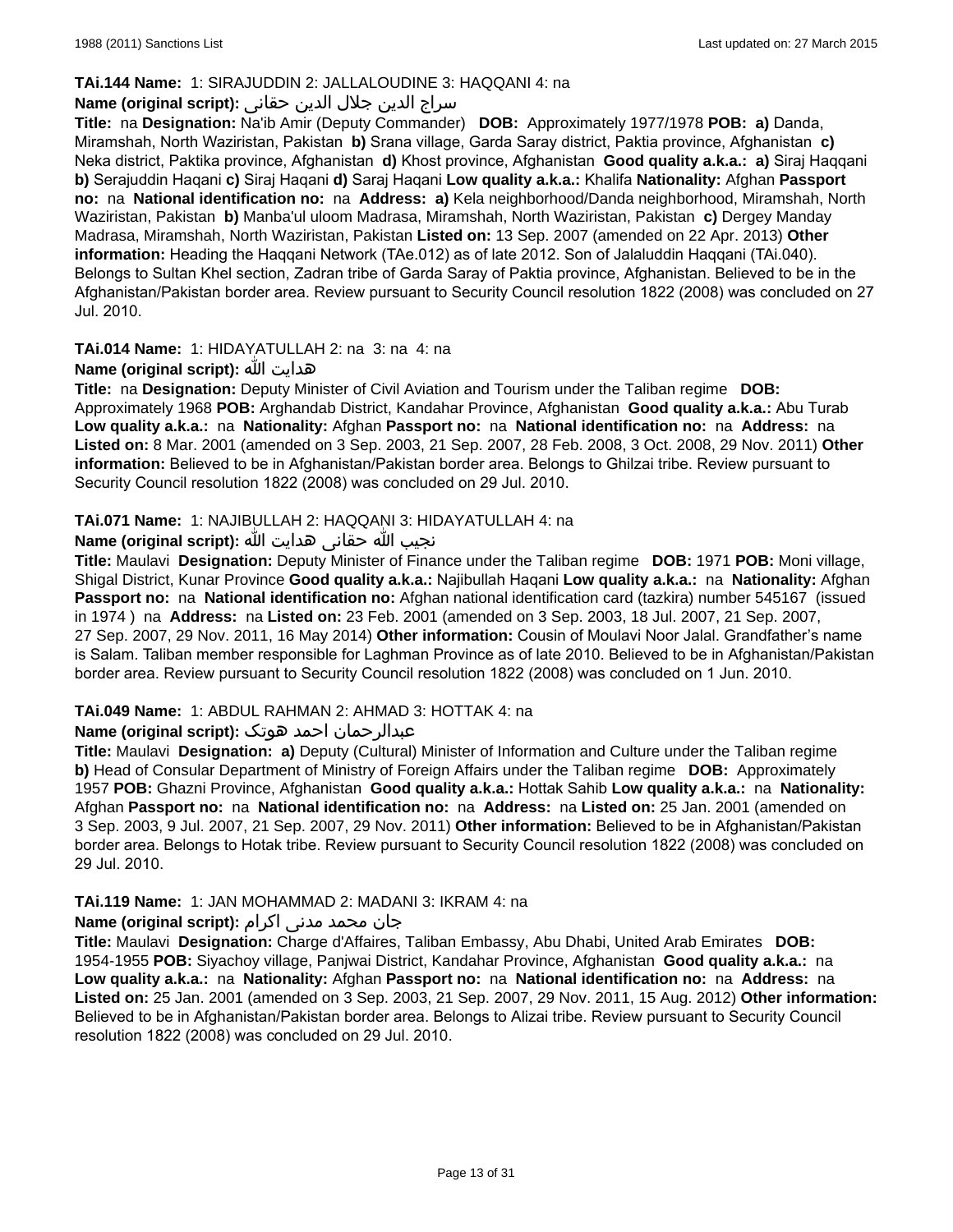# **TAi.147 Name:** 1: GUL 2: AGHA 3: ISHAKZAI 4: na

# كُل آغا اسحاقزی **:(script original (Name**

**Title:** na **Designation:** na **DOB:** Approximately 1972 **POB:** Band-e Temur, Maiwand District, Kandahar Province, Afghanistan **Good quality a.k.a.: a)** Mullah Gul Agha **b)** Mullah Gul Agha Akhund **Low quality a.k.a.: a)** Hidayatullah **b)** Haji Hidayatullah **c)** Hayadatullah **Nationality:** na **Passport no:** na **National identification no:**  na **Address:** Pakistan **Listed on:** 20 Jul. 2010 (amended on 29 Nov. 2011, 31 Dec. 2013) **Other information:** Member of a Taliban Council that coordinates the collection of zakat (Islamic tax) from Baluchistan Province, Pakistan. Head of Taliban Financial Commission as at mid-2013. Associated with Mullah Mohammed Omar (TAi.004). Served as Omar's principal finance officer and one of his closest advisors. Belongs to Ishaqzai tribe.

# **TAi.047 Name:** 1: QUDRATULLAH 2: JAMAL 3: na 4: na

# قدرت الله جمال **:(script original (Name**

**Title:** Maulavi **Designation:** Minister of Information under the Taliban regime **DOB:** Approximately 1963 **POB:** Gardez, Paktia Province, Afghanistan **Good quality a.k.a.:** Haji Sahib **Low quality a.k.a.:** na **Nationality:** Afghan **Passport no:** na **National identification no:** na **Address:** na **Listed on:** 25 Jan. 2001 (amended on 3 Sep. 2003, 18 Jul. 2007, 21 Sep. 2007, 29 Nov. 2011) **Other information:** Member of Taliban Supreme Council and member of Taliban Cultural Commission as at 2010. Believed to be in Afghanistan/Pakistan border area. Review pursuant to Security Council resolution 1822 (2008) was concluded on 21 Jul. 2010.

# **TAi.137 Name:** 1: RAHMATULLAH 2: KAKAZADA 3: na 4: na

# رحمت الله کاکا زاده **:(script original (Name**

**Title: a)** Maulavi **b)** Mullah **Designation:** Consul General, Taliban Consulate General, Karachi, Pakistan **DOB:** 1968 **POB:** Zurmat District, Paktia Province, Afghanistan **Good quality a.k.a.: a)** Rehmatullah **b)** Kakazada **Low quality a.k.a.:** Mullah Nasir **Nationality:** Afghan **Passport no:** D 000952, issued on 7 Jan. 1999, issued in Afghanistan **National identification no:** na **Address:** na **Listed on:** 25 Jan. 2001 (amended on 3 Sep. 2003, 25 Jul. 2006, 18 Jul. 2007, 21 Sep. 2007, 29 Nov. 2011) **Other information:** Taliban member responsible for Ghazni Province, Afghanistan, as of May 2007. Head of an intelligence network. Believed to be in Afghanistan/Pakistan border area. Belongs to Suleimankheil tribe. Review pursuant to Security Council resolution 1822 (2008) was concluded on 21 Jul. 2010.

# **TAi.025 Name:** 1: ABDUL RAUF 2: KHADEM 3: na 4: na

# **Name (original script):** خادم عبدالروف

**Title:** Mullah **Designation:** Commander of Central Corps under the Taliban regime **DOB: a)** Between 1958 and 1963 **b)** Approximately 1970 **POB: a)** Azan village, Kajaki District, Helmand Province, Afghanistan **b)** Spin Boldak District, Kandahar Province, Afghanistan **Good quality a.k.a.:** Mullah Abdul Rauf Aliza **Low quality a.k.a.:** na **Nationality:** Afghan **Passport no:** na **National identification no:** na **Address:** na **Listed on:** 23 Feb. 2001 (amended on 3 Sep. 2003, 21 Sep. 2007, 13 Feb. 2012) **Other information:** Member of the Taliban Quetta Shura as at 2009. Taliban member responsible for Uruzgan Province, Afghanistan, as at 2011. Review pursuant to Security Council resolution 1822 (2008) was concluded on 1 Jun. 2010.

#### **TAi.093 Name:** 1: KHAIRULLAH 2: KHAIRKHWAH 3: na 4: na

# **Name (original script):** خيرخواه خيرالله

**Title: a)** Maulavi **b)** Mullah **Designation: a)** Governor of Herat Province under the Taliban regime **b)** Spokesperson of the Taliban regime **c)** Governor of Kabul province under the Taliban regime **d)** Minister of Internal Affairs under the Taliban regime **DOB:** Approximately 1963 **POB:** Poti village, Arghistan district, Kandahar province, Afghanistan **Good quality a.k.a.: a)** Mullah Khairullah Khairkhwah **b)** Khirullah Said Wali Khairkhwa, born in Kandahar on 01 Jan.1967 **Low quality a.k.a.:** na **Nationality:** Afghan **Passport no:** na **National identification no:** na **Address:** Guantanamo Bay prison**Listed on:** 25 Jan. 2001 (amended on 3 Sep. 2003, 21 Sep. 2007, 3 Oct. 2008, 12 Apr. 2010, 29 Nov. 2011, 31 Dec. 2013) **Other information:** In custody of the United States of America as at mid-2013. Belongs to Popalzai tribe. Review pursuant to Security Council resolution 1822 (2008) was concluded on 23 Jul. 2010.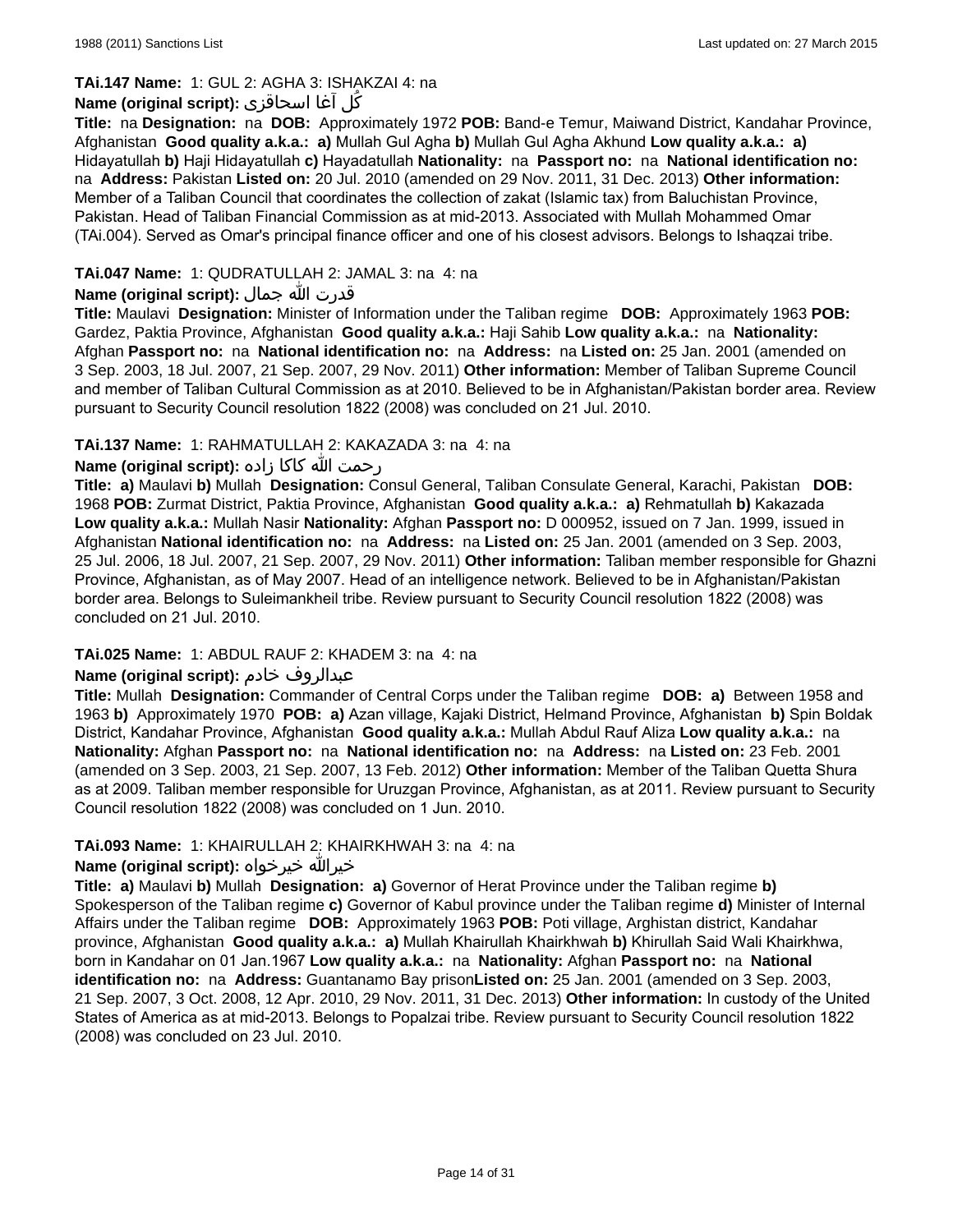# **TAi.064 Name:** 1: EZATULLAH 2: HAQQANI 3: KHAN SAYYID 4: na

# عزت الله حقانی خان سید **:(script original (Name**

**Title:** Maulavi **Designation:** Deputy Minister of Planning under the Taliban regime **DOB:** Approximately 1957 **POB:** Alingar District, Laghman Province, Afghanistan **Good quality a.k.a.:** Ezatullah Haqqani (previously listed as) **Low quality a.k.a.:** na **Nationality:** Afghan **Passport no:** na **National identification no:** na **Address:** na **Listed on:** 23 Feb. 2001 (amended on 3 Sep. 2003, 18 Jul. 2007, 21 Sep. 2007, 27 Sep. 2007, 29 Nov. 2011, 18 May 2012) **Other information:** Member of the Taliban Peshawar Shura as of 2008. Believed to be in Afghanistan/Pakistan border area. Review pursuant to Security Council resolution 1822 (2008) was concluded on 1 Jun. 2010.

### **TAi.013 Name:** 1: MOHAMMAD NAIM 2: BARICH 3: KHUDAIDAD 4: na

### محمد نعیم بریځ خدایداد **:Name (original script**)

**Title:** Mullah **Designation:** Deputy Minister of Civil Aviation under the Taliban regime **DOB:** Approximately 1975 **POB: a)** Lakhi village, Hazarjuft Area, Garmsir District, Helmand Province, Afghanistan **b)** Laki village, Garmsir District, Helmand Province, Afghanistan **c)** Lakari village, Garmsir District, Helmand Province, Afghanistan **d)** Darvishan, Garmsir District, Helmand Province, Afghanistan **e)** De Luy Wiyalah village, Garmsir District, Helmand Province, Afghanistan **Good quality a.k.a.: a)** Mullah Naeem Barech **b)** Mullah Naeem Baraich **c)** Mullah Naimullah **d)** Mullah Naim Bareh **e)** Mohammad Naim (previously listed as) **f)** Mullah Naim Barich **g)** Mullah Naim Barech **h)** Mullah Naim Barech Akhund **i)** Mullah Naeem Baric **j)** Naim Berich **k)** Haji Gul Mohammed Naim Barich **l)** Gul Mohammad **m)** Haji Ghul Mohammad **n)** Gul Mohammad Kamran **o)** Mawlawi Gul Mohammad **Low quality a.k.a.:** Spen Zrae **Nationality:** Afghan **Passport no:** na **National identification no:** na **Address:** na **Listed on:** 23 Feb. 2001 (amended on 3 Sep. 2003, 9 Jul. 2007, 21 Sep. 2007, 13 Feb. 2012, 13 Aug. 2012, 22 Apr. 2013, 31 Dec. 2013) **Other information:** Member of the Taliban Military Commission as at mid-2013. Believed to be in Afghanistan/Pakistan border area. Belongs to Barich tribe. Review pursuant to Security Council resolution 1822 (2008) was concluded on 1 Jun. 2010.

# **TAi.163 Name:** 1: KHAIRULLAH 2: BARAKZAI 3: KHUDAI NAZAR 4: na

# خيرالله بارکزی خدای نظر **:(script original (Name**

**Title:** Haji **Designation:** na **DOB:** 1965 **POB: a)** Zumbaleh village, Nahr-e Saraj District, Helmand Province, Afghanistan **b)** Mirmadaw village, Gereshk District, Helmand Province, Afghanistan **c)** Qilla Abdullah, Baluchistan Province, Pakistan **Good quality a.k.a.: a)** Haji Khairullah **b)** Haji Khair Ullah **c)** Haji Kheirullah **d)** Haji Karimullah **e)** Haji Khair Mohammad **Low quality a.k.a.:** na **Nationality:** na **Passport no:** BP4199631, issued in Pakistani (expires on 25 Jun. 2014, officially cancelled as of 2013) **National identification no:** 5440005229635, issued in Pakistani (officially cancelled as of 2013) **Address:** Abdul Manan Chowk, Pashtunabad, Quetta, Baluchistan Province, Pakistan **Listed on:** 29 Jun. 2012 (amended on 11 Feb. 2014) **Other information:** Co-owner of Haji Khairullah Haji Sattar Money Exchange (TAe.001) and associated also with Abdul Satar Abdul Manan (TAi.162). Belongs to Barakzai tribe. Father's name is Haji Khudai Nazar. Alternative father's name is Nazar Mohammad.

#### **TAi.165 Name:** 1: MOHAMMED QASIM 2: MIR WALI 3: KHUDAI RAHIM 4: na

# محمد قاسم میر ولی خدایرحیم **:Name (original script)**

**Title:** Haji **Designation:** na **DOB:** Between 1975 and 1976 **POB: a)** Minar village, Garmser District, Helmand Province, Afghanistan **b)** Darweshan Village, Garmser District, Helmand Province **Good quality a.k.a.: a)** Muhammad Qasim **b)** Abdul Salam **Low quality a.k.a.:** na **Nationality:** Afghan **Passport no:** na **National identification no: a)** Afghan national identification card (tazkira) number 57388 (issued in Lashkar Gah District, Helmand Province, Afghanistan) **b)** Residential card number 665 (Ayno Maina, Kandahar Province, Afghanistan) na **Address: a)** Wesh, Spin Boldak District, Kandahar Province, Afghanistan **b)** Safaar Bazaar, Garmser District, Helmand Province, Afghanistan **c)** Room number 33, 5th Floor Sarafi Market, Kandahar City, Kandahar Province, Afghanistan **Listed on:** 21 Nov. 2012 (amended on 22 Apr. 2013) **Other information:** Owner of Rahat Ltd. (TAe.013). Involved in the supply of weapons for Taliban, including improvised explosive devices (IED). Arrested in 2012 and in custody in Afghanistan as of January 2013. Associated with Rahat Ltd. (TAe.013).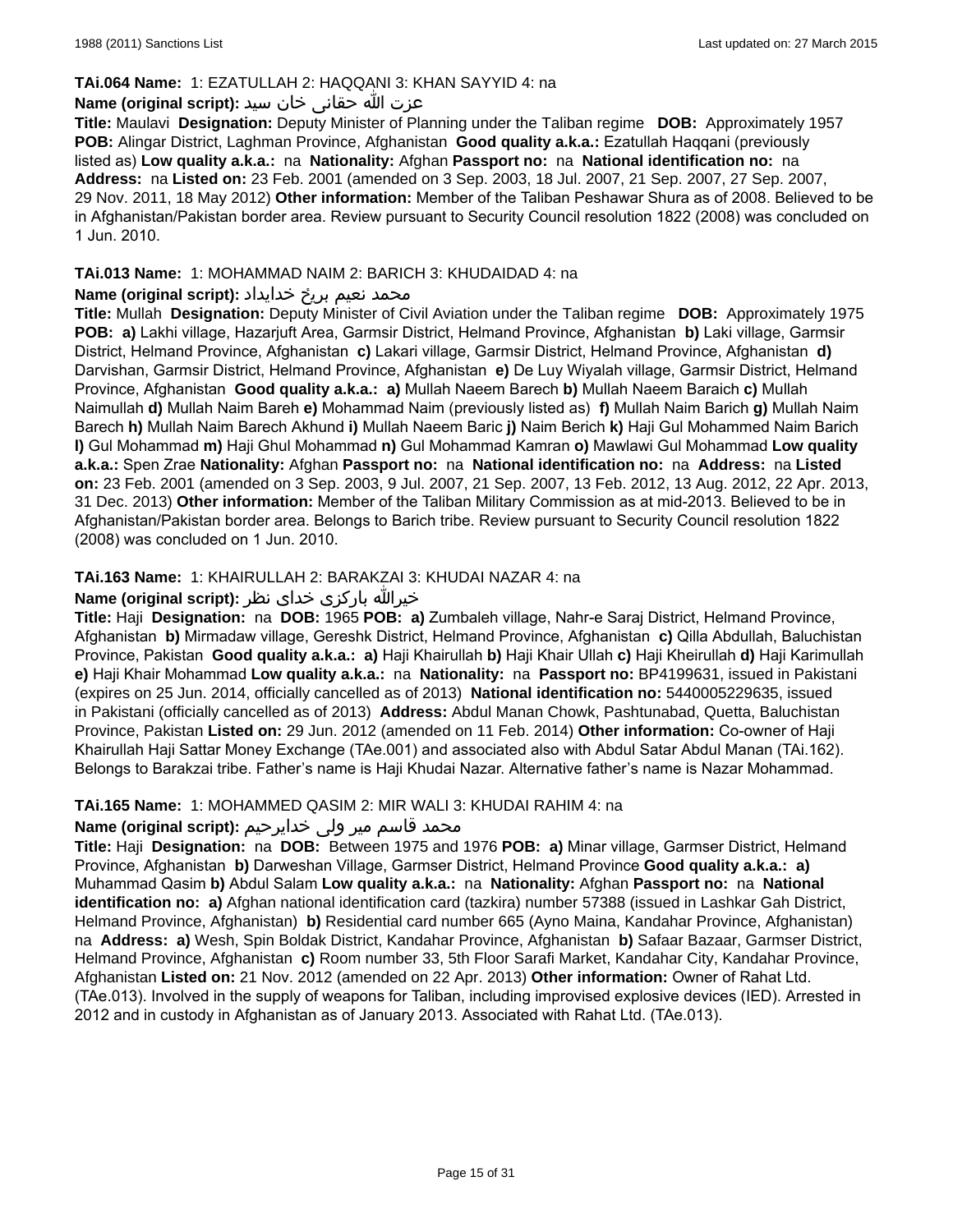# **TAi.053 Name:** 1: ABDUL RAZAQ 2: AKHUND 3: LALA AKHUND 4: na

# عبد الرزاق آخوند لا لا آخوند :**Name (original script):**

**Title:** Mullah **Designation: a)** Minister of Interior Affairs under the Taliban regime **b)** Chief of Kabul Police under the Taliban regime **DOB:** Approximately 1958 **POB:** Spin Boldak District, Kandahar Province, Afghanistan, in the area bordering Chaman District, Quetta, Pakistan **Good quality a.k.a.:** na **Low quality a.k.a.:** na **Nationality:** Afghan **Passport no:** na **National identification no:** na **Address:** na **Listed on:** 25 Jan. 2001 (amended on 3 Sep. 2003, 18 Jul. 2007, 21 Sep. 2007, 29 Nov. 2011, 31 Dec. 2013) **Other information:** Member of Taliban Supreme Council as at June 2008. Deputy of Mullah Mohammed Omar (TAi.004) as at Mar. 2010. Member of the Supervision Commission of the Taliban as of mid-2013. Involved in drug trafficking. Believed to be in Afghanistan/ Pakistan border area. Belongs to Achekzai tribe. Review pursuant to Security Council resolution 1822 (2008) was concluded on 21 Jul. 2010.

## **TAi.102 Name:** 1: ZIA-UR-RAHMAN 2: MADANI 3: na 4: na

# ضیا الرحمان مدنی **:(script original (Name**

**Title:** Maulavi **Designation:** Governor of Logar Province under the Taliban regime **DOB:** Approximately 1960 **POB: a)** Paliran village, Namakab District, Takhar Province, Afghanistan **b)** Taluqan City, Takhar Province, Afghanistan **Good quality a.k.a.: a)** Ziaurrahman Madani **b)** Zaia u Rahman Madani **c)** Madani Saheb **d)** Diya' al-Rahman Madani **Low quality a.k.a.:** na **Nationality:** Afghan **Passport no:** na **National identification no:**  na **Address:** na **Listed on:** 23 Feb. 2001 (amended on 3 Sep. 2003, 18 Jul. 2007, 21 Sep. 2007, 27 Sep. 2007, 1 Feb. 2008, 13 Feb. 2012, 31 Dec. 2013) **Other information:** Involved in drug trafficking. Taliban member responsible for military affairs in Takhar province, Afghanistan, as of May 2007. Facilitated fund raising in the Gulf on behalf of the Taliban since 2003. Also facilitated meetings between Taliban officials and wealthy supporters and arranged for more than a dozen individuals to travel to Kabul, Afghanistan, for suicide attacks. Believed to be in the Gulf region. Review pursuant to Security Council resolution 1822 (2008) was concluded on 23 Jul. 2010.

### **TAi.007 Name:** 1: ABDUL LATIF 2: MANSUR 3: na 4: na

### **Name (original script):** منصور عبداللطیف

**Title:** Maulavi **Designation:** Minister of Agriculture under the Taliban regime **DOB:** Approximately 1968 **POB: a)** Zurmat District, Paktia Province, Afghanistan **b)** Garda Saray District, Paktia Province, Afghanistan **Good quality a.k.a.: a)** Abdul Latif Mansoor **b)** Wali Mohammad **Low quality a.k.a.:** na **Nationality:** Afghan **Passport no:** na **National identification no:** na **Address:** na **Listed on:** 31 Jan. 2001 (amended on 3 Sep. 2003, 18 Jul. 2007, 21 Sep. 2007, 13 Feb. 2012, 18 May 2012, 22 Apr. 2013) **Other information:** Taliban Shadow Governor for Logar Province as of late 2012. Believed to be in Afghanistan/Pakistan border area. Belongs to Sahak tribe (Ghilzai). Review pursuant to Security Council resolution 1822 (2008) was concluded on 27 Jul. 2010.

#### **TAi.068 Name:** 1: MOHAMMADULLAH 2: MATI 3: na 4: na

# محمد الله مطيع :(Name (original script

**Title:** Maulavi **Designation:** Minister of Public Works under the Taliban regime **DOB:** Approximately 1961 **POB:** Arghandab District, Kandahar Province, Afghanistan **Good quality a.k.a.:** Mawlawi Nanai **Low quality a.k.a.:** na **Nationality:** Afghan **Passport no:** na **National identification no:** na **Address:** na **Listed on:** 25 Jan. 2001 (amended on 3 Sep. 2003, 21 Sep. 2007, 3 Oct. 2008, 29 Nov. 2011, 31 Dec. 2013) **Other information:** Lost one leg in 1980s. Interim leader of Taliban Supreme Council from February to April 2010. In charge of recruitment activities as of mid-2013. Believed to be in Afghanistan/Pakistan border area. Belongs to Isakzai tribe. Review pursuant to Security Council resolution 1822 (2008) was concluded on 29 Jul. 2010.

#### **TAi.021 Name:** 1: ALLAH DAD 2: MATIN 3: na 4: na

# الله داد متین **:(script original (Name**

**Title:** Mullah **Designation: a)** Minister of Urban Development under the Taliban regime **b)** President of Central Bank (Da Afghanistan Bank) under the Taliban regime **c)** Head of Ariana Afghan Airlines under the Taliban regime **DOB: a)** Approximately 1953 **b)** Approximately 1960 **POB:** Kadani village, Spin Boldak District, Kandahar Province, Afghanistan **Good quality a.k.a.: a)** Allahdad (previously listed as) **b)** Shahidwror **Low quality a.k.a.:** Akhund **Nationality:** Afghan **Passport no:** na **National identification no:** na **Address:** na **Listed on:** 31 Jan. 2001 (amended on 3 Sep. 2003, 21 Sep. 2007, 29 Nov. 2011, 31 Dec. 2013) **Other information:** One foot lost in landmine explosion. Believed to be in Afghanistan/Pakistan border area. Belongs to Nurzai tribe. Review pursuant to Security Council resolution 1822 (2008) was concluded on 27 Jul. 2010.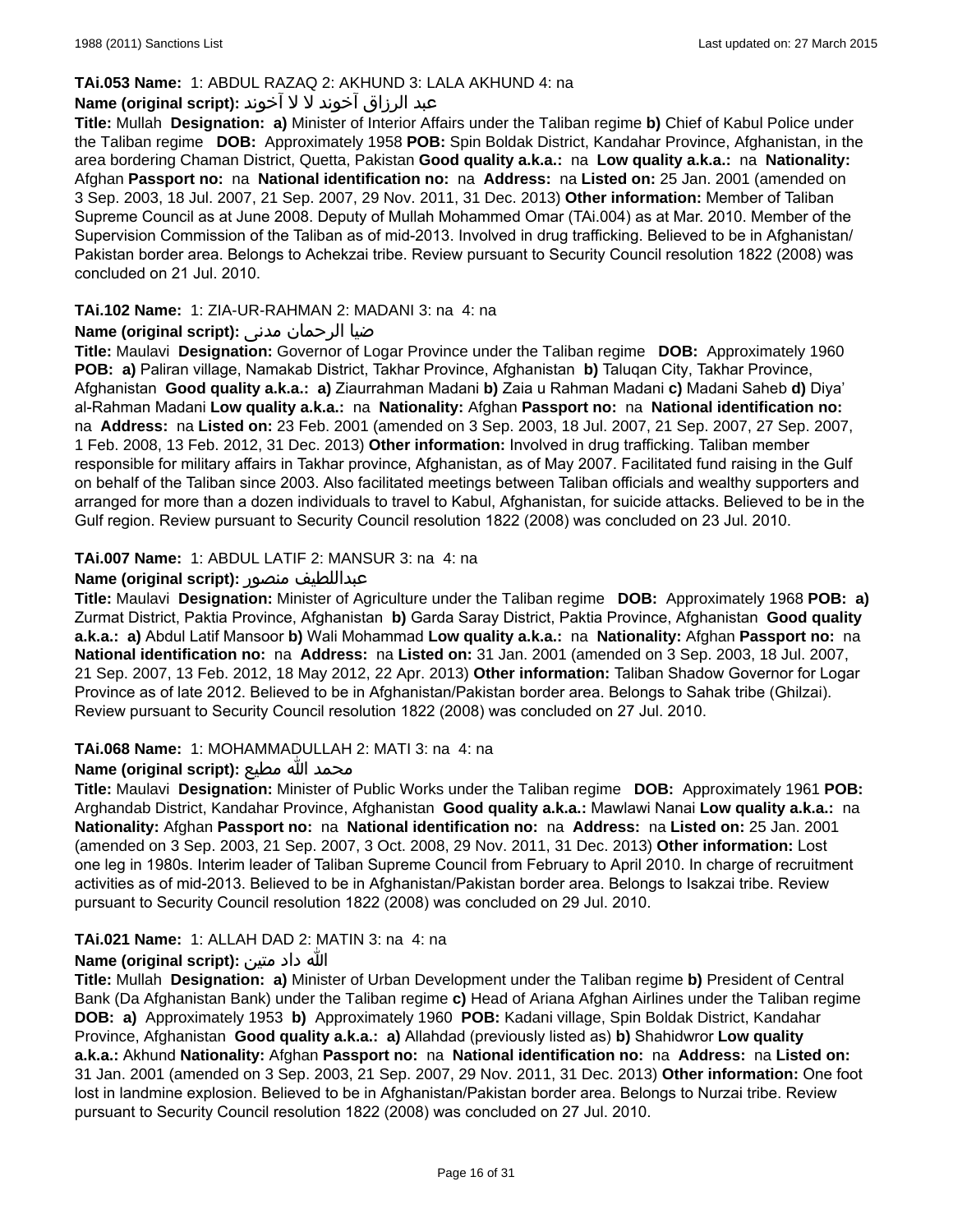#### **TAi.020 Name:** 1: MATIULLAH 2: na 3: na 4: na

# **Name (original script):** الله مطيع

**Title:** Mullah **Designation:** Director, Kabul Custom House under the Taliban regime **DOB:** Approximately 1973 **POB:** Daman District, Kandahar Province, Afghanistan **Good quality a.k.a.:** na **Low quality a.k.a.:** na **Nationality:** Afghan **Passport no:** na **National identification no:** na **Address:** na **Listed on:** 23 Feb. 2001 (amended on 3 Sep. 2003, 21 Sep. 2007, 3 Oct. 2008, 29 Nov. 2011, 31 Dec. 2013) **Other information:** Works on recruitment for the Taliban movement as of mid-2013. Believed to be in Afghanistan/Pakistan border area. Belongs to Popalzai tribe. Review pursuant to Security Council resolution 1822 (2008) was concluded on 23 Jul. 2010.

# **TAi.135 Name:** 1: ABDUL QUDDUS 2: MAZHARI 3: na 4: na

#### عبد القدوس مظهری **:(script original (Name**

**Title:** Maulavi **Designation:** Education Attache, Taliban Consulate General, Peshawar, Pakistan **DOB:** 1970 **POB:** Kunduz Province, Afghanistan **Good quality a.k.a.:** Akhtar Mohammad Maz-hari (previously listed as) **Low quality a.k.a.:** na **Nationality:** Afghan **Passport no:** Afghan passport number SE 012820, issued on 4 Nov. 2000 **National identification no:** na **Address:** Kushal Khan Mena, District Number 5, Kabul, Afghanistan **Listed on:** 25 Jan. 2001 (amended on 3 Sep. 2003, 25 Jul. 2006, 18 Jul. 2007, 21 Sep. 2007, 23 Nov. 2011) **Other information:** Belongs to Popalzai tribe. Review pursuant to Security Council resolution 1822 (2008) was concluded on 27 Jul. 2010.

# **TAi.023 Name:** 1: FAZL MOHAMMAD 2: MAZLOOM 3: na 4: na

### فضل محمد مظلوم **:(script original (Name**

**Title:** Mullah **Designation:** Deputy Chief of Army Staff of the Taliban regime **DOB:** Between 1963 and 1968 **POB:** Uruzgan, Afghanistan **Good quality a.k.a.: a)** Molah Fazl **b)** Fazel Mohammad Mazloom **Low quality a.k.a.:** na **Nationality:** Afghan **Passport no:** na **National identification no:** na **Address:** Guantanamo Bay prison**Listed on:** 23 Feb. 2001 (amended on 3 Sep. 2003, 21 Sep. 2007, 3 Oct. 2008, 31 Dec. 2013) **Other information:** In custody of the United States of America as at mid-2013. Review pursuant to Security Council resolution 1822 (2008) was concluded on 23 Jul. 2010.

#### **TAi.078 Name:** 1: MOHAMMAD WALI 2: MOHAMMAD EWAZ 3: na 4: na

#### محمد ولی محمد عوض **:(script original (Name**

**Title:** Maulavi **Designation:** Minister of Ministry of Preventing Vice and Propagating Virtue under the Taliban regime **DOB:** Approximately 1965 **POB: a)** Jelawur village, Arghandab District, Kandahar Province, Afghanistan **b)** Siyachoy village, Panjwai District, Kandahar Province, Afghanistan **Good quality a.k.a.:** Mohammad Wali (previously listed as) **Low quality a.k.a.:** na **Nationality:** Afghan **Passport no:** na **National identification no:**  na **Address:** na **Listed on:** 31 Jan. 2001 (amended on 3 Sep. 2003, 21 Sep. 2007, 29 Nov. 2011, 13 Aug. 2012, 31 Dec. 2013) **Other information:** Reportedly deceased in December 2006 and buried in Panjwai District, Kandahar Province, Afghanistan. Belonged to Ghilzai tribe. Review pursuant to Security Council resolution 1822 (2008) was concluded on 27 Jul. 2010.

#### **TAi.099 Name:** 1: MOHAMMAD SHAFIQ 2: MOHAMMADI 3: na 4: na

# محمد شفیق محمدی :**Name (original script)**

**Title:** Maulavi **Designation: a)** Governor of Khost Province under the Taliban regime **b)** Governor General of Paktia, Paktika, Khost and Ghazni Provinces under the Taliban regime **DOB:** Approximately 1948 **POB:** Tirin Kot District, Uruzgan Province, Afghanistan **Good quality a.k.a.:** na **Low quality a.k.a.:** na **Nationality:** Afghan **Passport no:** na **National identification no:** na **Address:** na **Listed on:** 25 Jan. 2001 (amended on 3 Sep. 2003, 21 Sep. 2007, 29 Nov. 2011, 31 Dec. 2013) **Other information:** Supervises two military training centers of the Taliban as of mid-2013. Believed to be in Afghanistan/Pakistan border area. Belongs to Hotak tribe. Review pursuant to Security Council resolution 1822 (2008) was concluded on 29 Jul. 2010.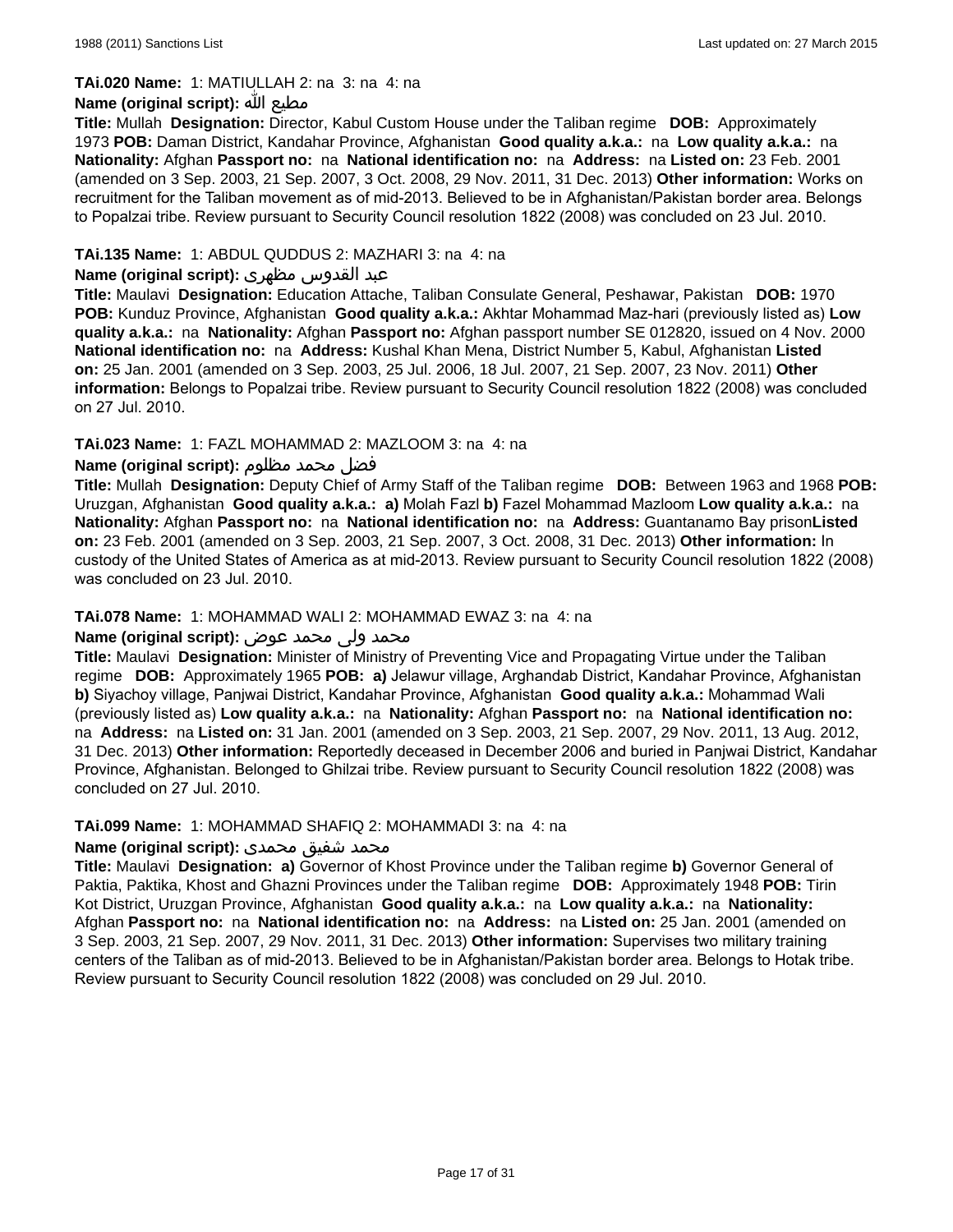#### **TAi.122 Name:** 1: ABDUL MANAN 2: MOHAMMAD ISHAK 3: na 4: na

#### عبدالمنان محمد اسحاق **:(script original (Name**

**Title:** Maulavi **Designation: a)** First Secretary, Taliban Embassy, Riyadh, Saudi Arabia **b)** Commercial Attache, Taliban Embassy, Abu Dhabi, United Arab Emirates **DOB:** 1940-1941 **POB:** Siyachoy village, Panjwai District, Kandahar Province, Afghanistan **Good quality a.k.a.:** na **Low quality a.k.a.:** na **Nationality:** Afghan **Passport no:** na **National identification no:** na **Address:** na **Listed on:** 25 Jan. 2001 (amended on 3 Sep. 2003, 21 Sep. 2007, 29 Nov. 2011, 15 Aug. 2012) **Other information:** Review pursuant to Security Council resolution 1822 (2008) was concluded on 27 Jul. 2010.

### **TAi.003 Name:** 1: ABDUL KABIR 2: MOHAMMAD JAN 3: na 4: na

# عبد الکبیر محمد جان **:(script original (Name**

**Title:** Maulavi **Designation: a)** Second Deputy, Economic Affairs, Council of Ministers under the Taliban regime **b)** Governor of Nangarhar Province under the Taliban regime **c)** Head of Eastern Zone under the Taliban regime **DOB:** Approximately 1963 **POB:** Pul-e-Khumri or Baghlan Jadid District, Baghlan Province, Afghanistan **Good quality a.k.a.:** A. Kabir **Low quality a.k.a.:** na **Nationality:** Afghan **Passport no:** na **National identification no:**  na **Address:** na **Listed on:** 25 Jan. 2001 (amended on 3 Sep. 2003, 20 Dec. 2005, 18 Jul. 2007, 21 Sep. 2007, 13 Feb. 2012, 13 Aug. 2012, 31 Dec. 2013) **Other information:** Active in terrorist operations in Eastern Afghanistan. Collects money from drug traffickers. Believed to be in Afghanistan/Pakistan border area. Member of the Taliban Supreme Council as at 2009. Family is originally from Neka District, Paktia Province, Afghanistan. Responsible for attack on Afghan parliamentarians in November 2007 in Baghlan; owns land in central Baghlan Province. Belongs to Zadran tribe. Review pursuant to Security Council resolution 1822 (2008) was concluded on 23 Jul. 2010.

### **TAi.141 Name:** 1: ABDULLAH 2: HAMAD 3: MOHAMMAD KARIM 4: na

### عبد الله حماد محمد كريم **:(script original (Name**

**Title:** Maulavi **Designation:** Consul General, Taliban Consulate General, Quetta, Pakistan **DOB:** 1972 **POB:** Darweshan village, Hazar Juft area, Garmser District, Helmand Province, Afghanistan **Good quality a.k.a.:** al-Hammad **Low quality a.k.a.:** na **Nationality:** Afghan **Passport no:** Afghanistan number D 000857, issued on 20 Nov. 1997 **National identification no:** Afghan national identification card (tazkira) number 300786 **Address:** na **Listed on:** 25 Jan. 2001 (amended on 3 Sep. 2003, 25 Jul. 2006, 21 Sep. 2007, 3 Oct. 2008, 29 Nov. 2011) **Other information:** Believed to be in Afghanistan/Pakistan border area. Belongs to Baloch ethnic group. Review pursuant to Security Council resolution 1822 (2008) was concluded on 29 Jul. 2010.

#### **TAi.126 Name:** 1: MOHAMMAD 2: SARWAR 3: SIDDIQMAL 4: MOHAMMAD MASOOD

#### محمد سرور صدیق مل محمد مسعود **:Name (original script)**

**Title:** na **Designation:** Third Secretary, Taliban Embassy, Islamabad, Pakistan **DOB:** 1963 **POB:** Jani Khel District, Paktia Province, Afghanistan **Good quality a.k.a.:** Mohammad Sarwar Siddiqmal (previously listed as) **Low quality a.k.a.:** na **Nationality:** Afghan **Passport no:** na **National identification no:** Afghan national identification card (tazkira) number 19657 na **Address:** na **Listed on:** 25 Jan. 2001 (amended on 3 Sep. 2003, 21 Sep. 2007, 29 Nov. 2011) **Other information:** Belongs to Mangal tribe. Review pursuant to Security Council resolution 1822 (2008) was concluded on 29 Jul. 2010.

#### **TAi.052 Name:** 1: MOHAMMAD YAQOUB 2: na 3: na 4: na

#### **Name (original script):** يعقوب محمد

**Title:** Maulavi **Designation:** Head of Bakhtar Information Agency (BIA) under the Taliban regime **DOB:**  Approximately 1966 **POB: a)** Shahjoi District, Zabul Province, Afghanistan **b)** Janda District, Ghazni Province, Afghanistan **Good quality a.k.a.:** na **Low quality a.k.a.:** na **Nationality:** Afghan **Passport no:** na **National identification no:** na **Address:** na **Listed on:** 23 Feb. 2001 (amended on 3 Sep. 2003, 21 Sep. 2007, 29 Nov. 2011, 1 Jun. 2012, 31 Dec. 2013) **Other information:** Member of Taliban Cultural Commission. Directs a Taliban "front" and coordinates all military activities of Taliban forces in Maiwand District, Kandahar Province, Afghanistan as of mid-2013. Believed to be in Afghanistan/Pakistan border area. Belongs to Kharoti (Taraki) tribe. Review pursuant to Security Council resolution 1822 (2008) was concluded on 23 Jul. 2010.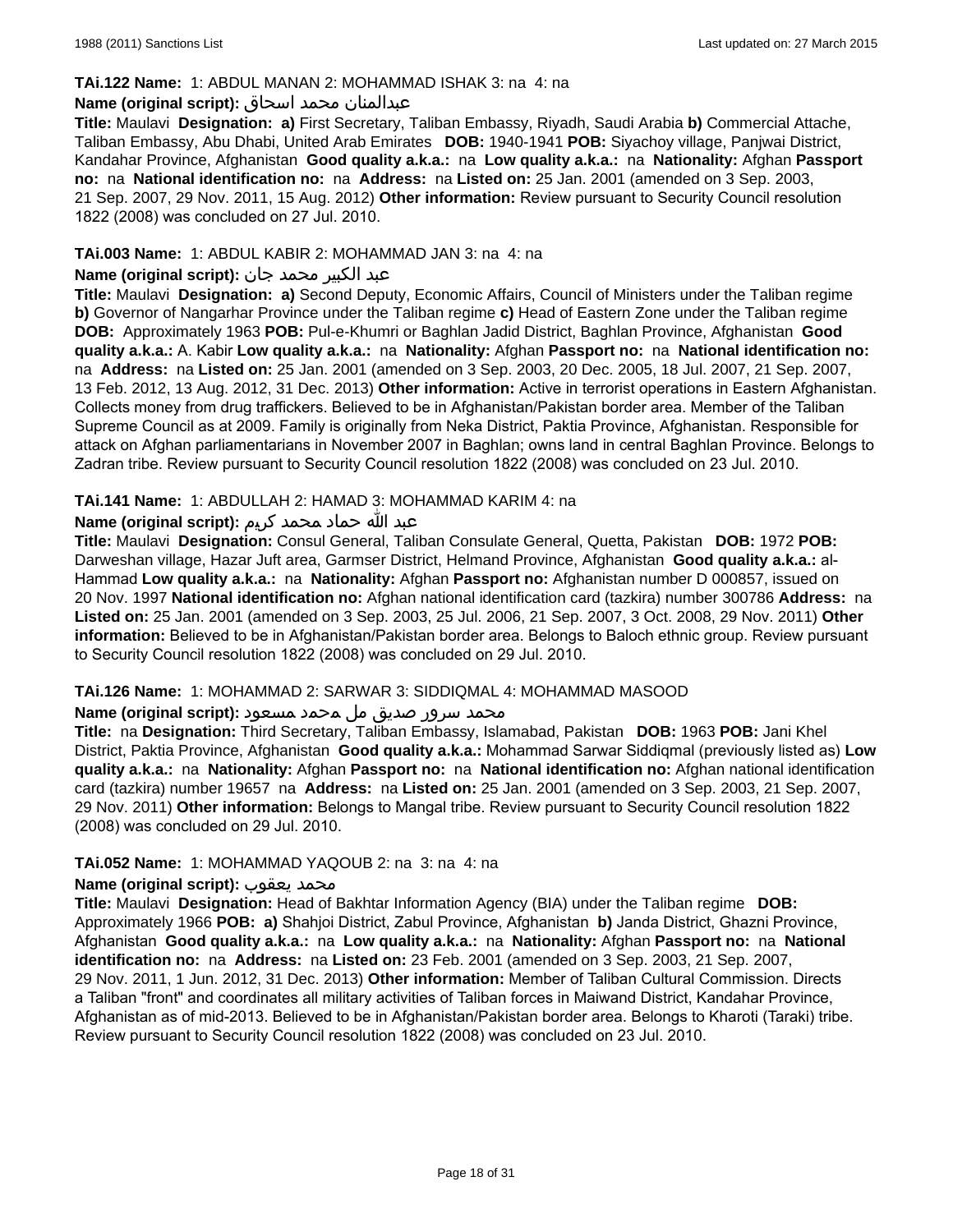### **TAi.026 Name:** 1: AMIR KHAN 2: MOTAQI 3: na 4: na

### امیر خان متقی **:(script original (Name**

**Title:** Mullah **Designation:** a) Minister of Education under the Taliban regime b) Taliban representative in UN-led talks under the Taliban regime **DOB:** Approximately 1968 **POB: a)** Zurmat District, Paktia Province, Afghanistan **b)** Shin Kalai village, Nad-e-Ali District, Helmand Province, Afghanistan **Good quality a.k.a.:** Amir Khan Muttaqi **Low quality a.k.a.:** na **Nationality:** Afghan **Passport no:** na **National identification no:** na **Address:** na **Listed on:** 25 Jan. 2001 (amended on 3 Sep. 2003, 21 Sep. 2007, 29 Nov. 2011) **Other information:** Member of the Taliban Supreme Council as at June 2007. Believed to be in Afghanistan/Pakistan border area. Belongs to Sulaimankhel tribe. Review pursuant to Security Council resolution 1822 (2008) was concluded on 21 Jul. 2010.

# **TAi.051 Name:** 1: ABDULHAI 2: MOTMAEN 3: na 4: na

# **Name (original script):** مطمئن عبدالحی

**Title:** Maulavi **Designation: a)** Director of the Information and Culture Department in Kandahar Province under the Taliban regime **b)** Spokesperson of the Taliban regime **DOB:** Approximately 1973 **POB: a)** Shinkalai village, Nad-e-Ali District, Helmand Province, Afghanistan **b)** Zabul Province, Afghanistan **Good quality a.k.a.:** Abdul Haq son of M. Anwar Khan (خان انور محمد ولد الحق عبد) (Afghan passport number OA462456, issued on 31 Jan. 2012 (11-11-1390) by the Afghan Consulate General in Peshawar, Pakistan) **Low quality a.k.a.:** na **Nationality:** Afghan **Passport no:** Afghanistan number OA462456, issued on 31 Jan. 2012 (issued under the name of Abdul Haq) **National identification no:** na **Address:** na **Listed on:** 23 Feb. 2001 (amended on 3 Sep. 2003, 21 Sep. 2007, 29 Nov. 2011, 31 Dec. 2013, 16 May 2014) **Other information:** Family is originally from Zabul, but settled later in Helmand. Member of the Taliban Supreme Council and spokesperson for Mullah Mohammed Omar (TAi.004) as of 2007. Believed to be in Afghanistan/Pakistan border area. Belongs to Kharoti tribe. Review pursuant to Security Council resolution 1822 (2008) was concluded on 23 Jul. 2010.

### **TAi.016 Name:** 1: ALLAH DAD 2: TAYEB 3: WALI 4: MUHAMMAD

# الله داد طیب ولی محمد **:(script original (Name**

**Title: a)** Mullah **b)** Haji **Designation:** Deputy Minister of Communication under the Taliban regime **DOB:**  Approximately 1963 **POB: a)** Ghorak District, Kandahar Province, Afghanistan **b)** Nesh District, Uruzgan Province, Afghanistan **Good quality a.k.a.: a)** Allah Dad Tayyab **b)** Allah Dad Tabeeb **Low quality a.k.a.:** na **Nationality:** Afghan **Passport no:** na **National identification no:** na **Address:** na **Listed on:** 25 Jan. 2001 (amended on 3 Sep. 2003, 18 Jul. 2007, 21 Sep. 2007, 29 Nov. 2011, 18 May 2012) **Other information:** Belongs to Popalzai tribe. Review pursuant to Security Council resolution 1822 (2008) was concluded on 29 Jul. 2010.

#### **TAI.171 Name:** 1: MUHAMMAD 2: OMAR 3: 4: ZADRAN

# محمد عمر ځدران :**Name (original script)**

**Title: a)** Maulavi **b)** Maulavi **Designation:** na **DOB:** 1958 **POB:** Sultan Kheyl Village, Spera District, Khost Province, Afghanistan **Good quality a.k.a.:** Mohammad-Omar Jadran **Low quality a.k.a.:** na **Nationality:**  na **Passport no:** na **National identification no:** na **Address:** (Afghanistan/Pakistan Border Area ) **Listed on:** 31 Jul. 2014 **Other information:** Haqqani Network (HQN) (TE.H.12.12.) leader in command of over 100 militants active in Khost Province, Afghanistan as of 2013. Involved in the preparation of attacks against Afghan and international forces in Afghanistan.

#### **TAi.073 Name:** 1: MOHAMMAD 2: MOSLIM 3: HAQQANI 4: MUHAMMADI GUL

# محمد مسلم حقانی محمدی گل **:Name (original script)**

**Title:** Maulavi **Designation: a)** Deputy Minister of Haj and Religious Affairs under the Taliban regime **b)** Deputy Minister of Higher Education under the Taliban regime **DOB:** 1965 **POB:** Gawargan village, Pul-e-Khumri District, Baghlan Province, Afghanistan **Good quality a.k.a.:** Moslim Haqqani **Low quality a.k.a.:** na **Nationality:** Afghan **Passport no:** na **National identification no:** Afghan national identification card (tazkira) number 1136 na **Address:** na **Listed on:** 25 Jan. 2001 (amended on 3 Sep. 2003, 18 Jul. 2007, 21 Sep. 2007, 3 Oct. 2008, 29 Nov. 2011, 31 Dec. 2013) **Other information:** Ethnic Pashtun from Baghlan Province. Believed to be in Afghanistan/Pakistan border area. Speaks fluent English, Urdu and Arabic. Review pursuant to Security Council resolution 1822 (2008) was concluded on 29 Jul. 2010.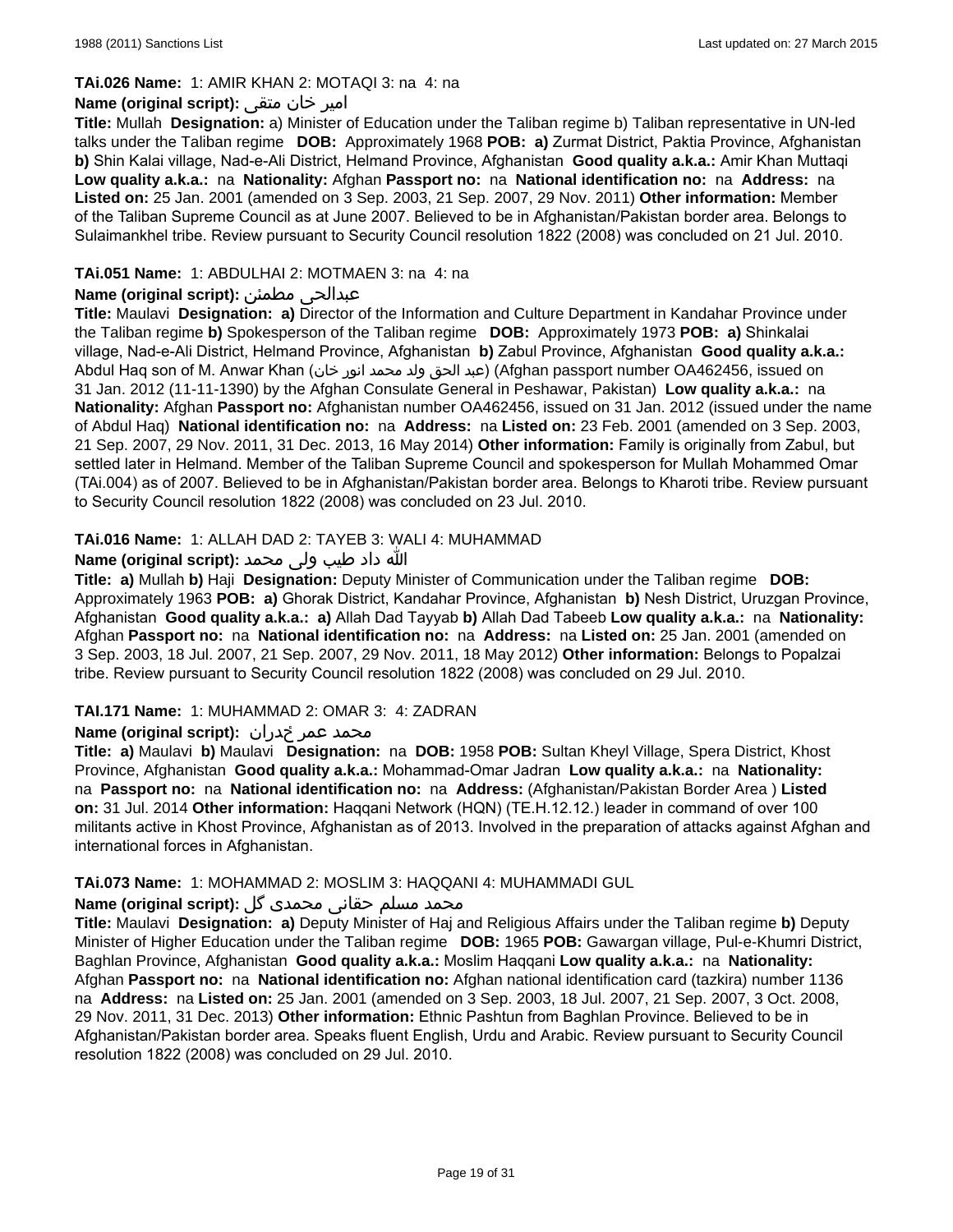#### **TAi.132 Name:** 1: NAJIBULLAH 2: MUHAMMAD JUMA 3: na 4: na

#### نجيب الله محمد جمعه **:(script original (Name**

**Title:** Maulavi **Designation:** Consul General, Taliban Consulate General, Peshawar, Pakistan **DOB:** 1958 **POB:** Zere Kohi area, Shindand District, Farah Province, Afghanistan **Good quality a.k.a.:** na **Low quality a.k.a.:** Najib Ullah **Nationality:** Afghan **Passport no:** Afghan number 000737, issued on 20 Oct. 1996 **National identification no:** na **Address:** na **Listed on:** 25 Jan. 2001 (amended on 3 Sep. 2003, 25 Jul. 2006, 23 Apr. 2007, 21 Sep. 2007, 29 Nov. 2011) **Other information:** Member of Taliban Peshawar Military Council as at 2010. Believed to be in Afghanistan/Pakistan border area. Review pursuant to Security Council resolution 1822 (2008) was concluded on 21 Jul. 2010.

# **TAi.044 Name:** 1: HAMDULLAH 2: NOMANI 3: na 4: na

# حمد الله نعمانى **:(script original (Name**

**Title:** Maulavi **Designation: a)** Minister of Higher Education under the Taliban regime **b)** Mayor of Kabul City under the Taliban regime **DOB:** Approximately 1968 **POB:** Sipayaw village, Andar District, Ghazni Province, Afghanistan **Good quality a.k.a.:** na **Low quality a.k.a.:** na **Nationality:** Afghan **Passport no:** na **National identification no:** na **Address:** na **Listed on:** 23 Feb. 2001 (amended on 3 Sep. 2003, 21 Sep. 2007, 3 Oct. 2008, 29 Nov. 2011) **Other information:** Member of the Taliban Supreme Council. Believed to be in Afghanistan/Pakistan border area. Review pursuant to Security Council resolution 1822 (2008) was concluded on 23 Jul. 2010.

### **TAi.138 Name:** 1: MOHAMMAD 2: ALEEM 3: NOORANI 4: na

### محمد علیم نورانی **:Name (original script)**

**Title:** Mufti **Designation:** First Secretary, Taliban Consulate General, Karachi, Pakistan **DOB:** Approximately 1963 **POB:** Ghazni Province, Afghanistan **Good quality a.k.a.:** na **Low quality a.k.a.:** na **Nationality:** Afghan **Passport no:** na **National identification no:** na **Address:** na **Listed on:** 25 Jan. 2001 (amended on 3 Sep. 2003, 21 Sep. 2007, 29 Nov. 2011) **Other information:** Review pursuant to Security Council resolution 1822 (2008) was concluded on 29 Jul. 2010.

#### **TAi.173 Name:** 1: ABDUL BASIR 2: NOORZAI 3: 4:

# عبد البصیر نورزی **:(script original (Name**

**Title:** Haji **Designation:** na **DOB: a)** 1965 **b)** 1960 **c)** 1963 **POB:** Baluchistan Province, Pakistan **Good quality a.k.a.: a)** Haji Abdul Basir **b)** Haji 'Abd Al-Basir **c)** Haji Basir Noorzai **d)** Abdul Baseer **e)** Abdul Basir **Low quality a.k.a.:** na **Nationality:** Afghan **Passport no:** Pakistani passport number AA3829182 **National identification no:** Pakistani national identification number 5420124679187 **Address:** Chaman, Baluchistan Province, Pakistan **Listed on:** 27 Mar. 2015 **Other information:** Owner of Haji Basir and Zarjmil Company Hawala (TAe.014), which provides financial services to Taliban in the region.

#### **TAi.154 Name:** 1: MALIK 2: NOORZAI 3: na 4: na

#### **Name (original script):** نورزى مالک

**Title:** Haji **Designation:** na **DOB: a)** 1957 **b)** 1960 **c)** 1 Jan. 1963 **POB: a)** Chaman border town, Pakistan **b)** Pishin, Baluchistan Province, Pakistan **Good quality a.k.a.: a)** نورزى مالك حاجى) Hajji Malik Noorzai; Hajji Malak Noorzai; Haji Malek Noorzai) **b)** Allah Muhammad **Low quality a.k.a.: a)** Haji Maluk **b)** Haji Aminullah **Nationality:** Afghan **Passport no:** FA0157612, issued on 23 Jul. 2009, issued in Pakistan (expires on 22 Jul. 2014 , officially cancelled as of 2013 , issued under name Allah Muhammad) **National identification no:** 54201-247561-5, issued in Pakistan (officially cancelled as of 2013) **Address: a)** Boghra Road, Miralzei Village, Chaman, Baluchistan Province, Pakistan **b)** Kalay Rangin, Spin Boldak District, Kandahar province, Afghanistan **Listed on:** 4 Oct. 2011 (amended on 29 Nov. 2011, 1 Jun. 2012, 11 Feb. 2014) **Other information:** Taliban financier. Owns businesses in Japan and frequently travels to Dubai, United Arab Emirates, and Japan. As of 2009, facilitated Taliban activities, including through recruitment and the provision of logistical support. Believed to be in the Afghanistan/Pakistan border area. Belongs to Noorzai tribe. Brother of Faizullah Khan Noorzai (TAi.153). Father's name is Haji Akhtar Muhammad.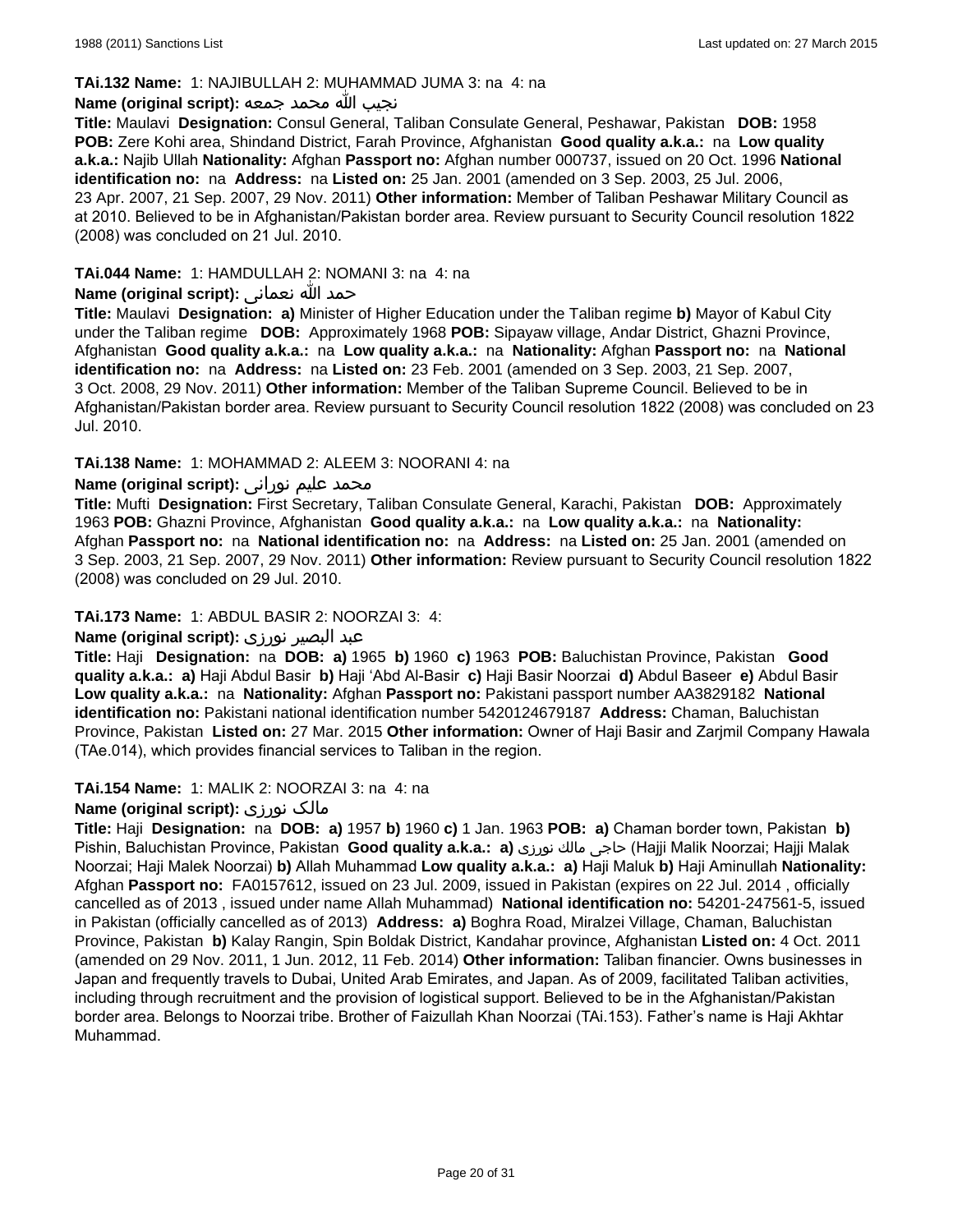#### **TAi.089 Name:** 1: NURULLAH 2: NURI 3: na 4: na

### نور الله نوری **:(script original (Name**

**Title:** Maulavi **Designation:** a) Governor of Balkh Province under the Taliban Regime b) Head of Northern Zone under the Taliban regime **DOB: a)** Approximately 1958 **b)** 1 Jan. 1967 **POB:** Shahjoe District, Zabul Province, Afghanistan **Good quality a.k.a.:** Norullah Noori **Low quality a.k.a.:** na **Nationality:** Afghan **Passport no:**  na **National identification no:** na **Address:** Guantanamo Bay prison**Listed on:** 25 Jan. 2001 (amended on 3 Sep. 2003, 21 Sep. 2007, 29 Nov. 2011, 31 Dec. 2013) **Other information:** In custody of the United States of America as at mid-2013. Belongs to Tokhi tribe. Review pursuant to Security Council resolution 1822 (2008) was concluded on 29 Jul. 2010.

# **TAi.097 Name:** 1: ABDUL MANAN 2: NYAZI 3: na 4: na

# **Name (original script):** نیازی عبدالمنان

**Title:** Mullah **Designation: a)** Governor of Kabul Province under the Taliban regime **b)** Governor of Balk Province under the Taliban regime **DOB:** Approximately 1968 **POB: a)** Pashtoon Zarghoon District, Herat Province, Afghanistan **b)** Sardar village, Kohsan District, Herat Province, Afghanistan **Good quality a.k.a.: a)** Abdul Manan Nayazi **b)** Abdul Manan Niazi **Low quality a.k.a.: a)** Baryaly **b)** Baryalai **Nationality:** Afghan **Passport no:** na **National identification no:** na **Address:** na **Listed on:** 25 Jan. 2001 (amended on 3 Sep. 2003, 18 Jul. 2007, 21 Sep. 2007, 12 Apr. 2010, 29 Nov. 2011, 13 Feb. 2012, 31 Dec. 2013) **Other information:** Taliban member responsible for Herat, Farah and Nimroz provinces as at mid-2013. Member of the Taliban Supreme Council and Quetta Shura. Believed to be in Afghanistan/Pakistan border area. Belongs to Achekzai tribe. Involved in transporting suicide bombers to Afghanistan. Review pursuant to Security Council resolution 1822 (2008) was concluded on 23 Jul. 2010.

# **TAi.166 Name:** 1: AHMED SHAH 2: NOORZAI 3: OBAIDULLAH 4: na

### احمد شاه نورزی عبیدالله **:(script original (Name**

**Title:** Mullah **Designation:** na **DOB: a)** 1 Jan. 1985 **b)** 1981 **POB:** Quetta, Pakistan **Good quality a.k.a.: a)** Mullah Ahmed Shah Noorzai **b)** Haji Ahmad Shah **c)** Haji Mullah Ahmad Shah **d)** Maulawi Ahmed Shah **e)** Mullah Mohammed Shah **Low quality a.k.a.:** na **Nationality:** na **Passport no:** Pakistan number NC5140251, issued on 23 Oct. 2009 (expires on 22 Oct. 2014, officially cancelled as of 2013) **National identification no:**  54401-2288025-9, issued in Pakistan (officially cancelled as of 2013) **Address:** Quetta, Pakistan **Listed on:** 26 Feb. 2013 (amended on 11 Feb. 2014) **Other information:** Owns and operates the Roshan Money Exchange (TAe.011). Provided financial services to Ghul Agha Ishakzai (TAi.147) and other Taliban in Helmand Province. Alternative title is Maulavi.

# **TAi.088 Name:** 1: ABDUL JABBAR 2: OMARI 3: na 4: na

# **Name (original script):** عمری عبدالجبار

**Title:** Maulavi **Designation:** Governor of Baghlan Province under the Taliban regime **DOB:** Approximately 1958 **POB:** Zabul Province, Afghanistan **Good quality a.k.a.:** na **Low quality a.k.a.: a)** Mullah Jabbar **b)** Muawin Jabbar **Nationality:** Afghan **Passport no:** na **National identification no:** na **Address:** na **Listed on:** 23 Feb. 2001 (amended on 3 Sep. 2003, 21 Sep. 2007, 29 Nov. 2011, 22 Apr. 2013) **Other information:** Belongs to Hottak tribe. Review pursuant to Security Council resolution 1822 (2008) was concluded on 1 Jun. 2010.

#### **TAi.042 Name:** 1: MOHAMMAD IBRAHIM 2: OMARI 3: na 4: na

#### محمد ابراهیم عمری **:Name (original script)**

**Title:** Alhaj **Designation:** Deputy Minister of Frontier Affairs under the Taliban regime **DOB:** Approximately 1958 **POB:** Garda Saray, Waza Zadran District, Paktia Province, Afghanistan **Good quality a.k.a.:** Ibrahim Haqqani **Low quality a.k.a.:** na **Nationality:** Afghan **Passport no:** na **National identification no:** na **Address:** na **Listed on:** 23 Feb. 2001 (amended on 3 Sep. 2003, 21 Sep. 2007, 29 Jul. 2011, 29 Nov. 2011) **Other information:** Brother of Jalaluddin Haqqani (TAi.040) Believed to be in Afghanistan/Pakistan border area. Review pursuant to Security Council resolution 1822 (2008) was concluded on 29 Jul. 2010.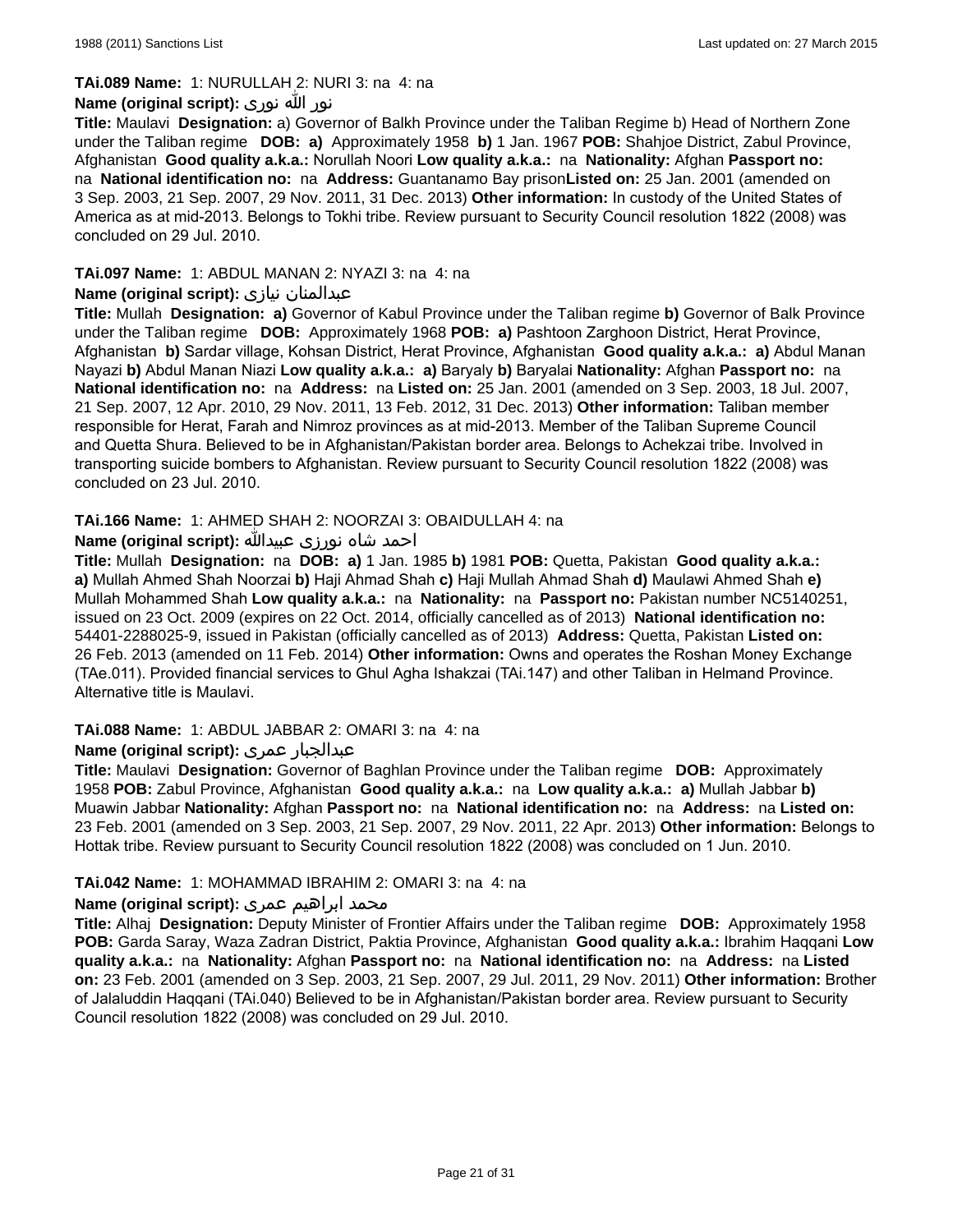#### **TAi.067 Name:** 1: SHER MOHAMMAD ABBAS 2: STANEKZAI 3: PADSHAH KHAN 4: na

# شیر محمد عباس استانکزی پادشاه خان **:(script original (Name**

**Title:** Maulavi **Designation: a)** Deputy Minister of Public Health under the Taliban regime **b)** Deputy Minister of Foreign Affairs under the Taliban regime **DOB:** Approximately 1963 **POB:** Qala-e-Abbas, Shah Mazar area, Baraki Barak District, Logar Province, Afghanistan **Good quality a.k.a.:** na **Low quality a.k.a.:** na **Nationality:** Afghan **Passport no:** na **National identification no:** na **Address:** na **Listed on:** 25 Jan. 2001 (amended on 3 Sep. 2003, 21 Sep. 2007, 29 Nov. 2011) **Other information:** Believed to be in Afghanistan/Pakistan border area. Review pursuant to Security Council resolution 1822 (2008) was concluded on 29 Jul. 2010.

# **TAi.172 Name:** 1: QARI 2: RAHMAT 3: 4:

#### **Name (original script):** رحمت قاری

**Title:** na **Designation:** na **DOB: a)** 1981 **b)** 1982 **POB:** Shadal (variant Shadaal) Bazaar, Achin District, Nangarhar Province, Afghanistan **Good quality a.k.a.:** Kari Rahmat **Low quality a.k.a.:** na **Nationality:**  na **Passport no:** na **National identification no:** na **Address: a)** Kamkai Village, Achin District, Nangarhar Province, Afghanistan **b)** Kamkai Village, Achin District, Nangarhar Province, Afghanistan **Listed on:** 21 Aug. 2014 **Other information:** A Taliban commander since at least Feb. 2010. Collects taxes and bribes on behalf of the Taliban. Liaises with and provides Taliban operatives in Nangarhar Province, Afghanistan, with information, guidance, housing and weapons and has emplaced improvised explosive devices (IED) and conducted attacks against International Security Assistance Force (ISAF) and Afghan forces.

### **TAi.058 Name:** 1: NOORUDDIN 2: TURABI 3: MUHAMMAD 4: QASIM

# نورالدین ترابی محمد قاسم **:(script original (Name**

**Title: a)** Mullah **b)** Maulavi **Designation:** Minister of Justice under the Taliban regime **DOB: a)** Approximately 1963 **b)** Approximately 1955 **c)** 1956 **POB: a)** Spin Boldak District, Kandahar Province, Afghanistan **b)** Chora District, Uruzgan Province, Afghanistan **c)** Dehrawood District, Uruzgan Province, Afghanistan **Good quality a.k.a.:** Noor ud Din Turabi **Low quality a.k.a.:** Haji Karim **Nationality:** Afghan **Passport no:** na **National identification no:** na **Address:** na **Listed on:** 25 Jan. 2001 (amended on 3 Sep. 2003, 21 Sep. 2007, 12 Apr. 2010, 29 Nov. 2011) **Other information:** Deputy to Mullah Mohammed Omar (TAi.004). Review pursuant to Security Council resolution 1822 (2008) was concluded on 21 Jul. 2010.

# **TAi.107 Name:** 1: AMINULLAH 2: AMIN 3: QUDDUS 4: na

# امین الله امین قدوس **:(script original (Name**

**Title:** Maulavi **Designation:** Governor of Saripul Province under the Taliban regime **DOB:** Approximately 1973 **POB:** Loy Karez village, Spin Boldak District, Kandahar Province, Afghanistan **Good quality a.k.a.: a)** Muhammad Yusuf **b)** Aminullah Amin (previously listed as) **Low quality a.k.a.:** na **Nationality:** Afghan **Passport no:** na **National identification no:** na **Address:** na **Listed on:** 23 Feb. 2001 (amended on 3 Sep. 2003, 21 Sep. 2007, 29 Nov. 2011) **Other information:** Member of Taliban Supreme Council as at 2011. Belongs to Nurzai tribe. Review pursuant to Security Council resolution 1822 (2008) was concluded on 27 Jul. 2010.

# **TAi.027 Name:** 1: ABDUL SALAM 2: HANAFI 3: ALI MARDAN 4: QUL

# عبدالسلام حنفی علی مردان قل **:(script original (Name**

**Title: a)** Mullah **b)** Maulavi **Designation:** Deputy Minister of Education under the Taliban regime **DOB:**  Approximately 1968 **POB: a)** Darzab District, Faryab Province, Afghanistan **b)** Qush Tepa District, Jawzjan Province, Afghanistan **Good quality a.k.a.: a)** Abdussalam Hanifi **b)** Hanafi Saheb **Low quality a.k.a.:** na **Nationality:** Afghan **Passport no:** na **National identification no:** na **Address:** na **Listed on:** 23 Feb. 2001 (amended on 3 Sep. 2003, 18 Jul. 2007, 21 Sep. 2007, 27 Sep. 2007, 1 Feb. 2008, 29 Nov. 2011) **Other information:** Taliban member responsible for Jawzjan Province in Northern Afghanistan until 2008. Involved in drug trafficking. Believed to be in Afghanistan/Pakistan border area. Review pursuant to Security Council resolution 1822 (2008) was concluded on 1 Jun. 2010.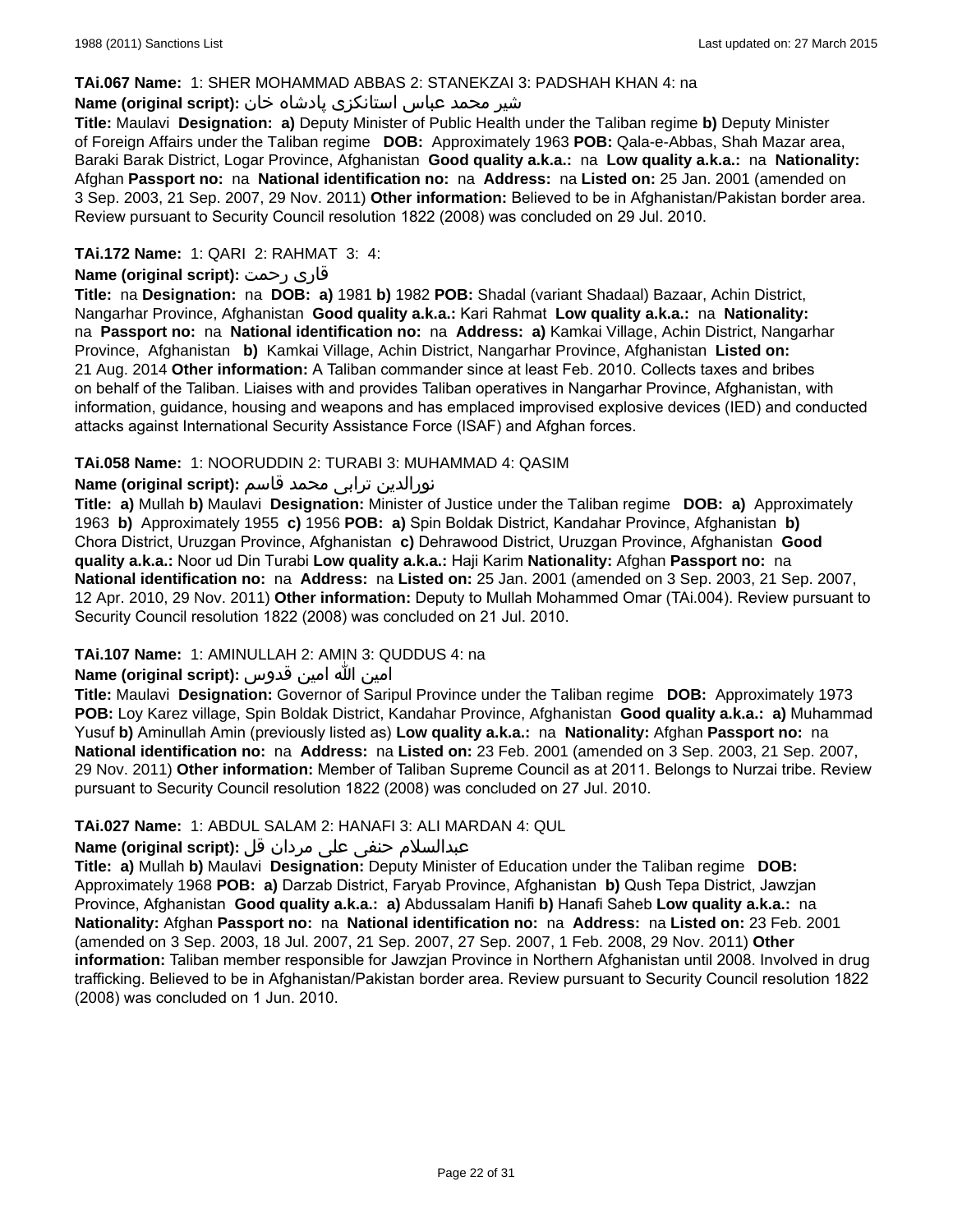### **TAi.015 Name:** 1: YAR MOHAMMAD 2: RAHIMI 3: na 4: na

# یار محمد رحیمی **:(script original (Name**

**Title:** Mullah **Designation:** Minister of Communication under the Taliban regime **DOB:** Approximately 1953 **POB:** Taluqan village, Panjwai District, Kandahar Province, Afghanistan **Good quality a.k.a.:** na **Low quality a.k.a.:**  na **Nationality:** Afghan **Passport no:** na **National identification no:** na **Address:** na **Listed on:** 25 Jan. 2001 (amended on 3 Sep. 2003, 21 Sep. 2007, 29 Nov. 2011) **Other information:** Member of Taliban Supreme Council as at 2009. Believed to be in Afghanistan/Pakistan border area. Belongs to Nurzai tribe. Review pursuant to Security Council resolution 1822 (2008) was concluded on 23 Jul. 2010.

### **TAi.096 Name:** 1: MOHAMMAD HASAN 2: RAHMANI 3: na 4: na

#### محمد حسن رحمانی **:Name (original script**)

**Title:** Mullah **Designation:** Governor of Kandahar Province under the Taliban regime **DOB:** Approximately 1963 **POB: a)** Deh Rawud District, Uruzgan Province, Afghanistan **b)** Chora District, Uruzgan Province, Afghanistan **c)** Charchino District, Uruzgan Province, Afghanistan **Good quality a.k.a.:** Gud Mullah Mohammad Hassan **Low quality a.k.a.:** na **Nationality:** Afghan **Passport no:** na **National identification no:** na **Address:** na **Listed on:** 23 Feb. 2001 (amended on 3 Sep. 2003, 21 Sep. 2007, 29 Nov. 2011, 31 Dec. 2013) **Other information:** Has a prosthetic right leg. Member of Taliban Supreme Council as of mid-2013, acted as deputy of Mullah Mohammed Omar (TAi.004) in Mar. 2010. Believed to be in Afghanistan/Pakistan border area. Belongs to Achekzai tribe. Review pursuant to Security Council resolution 1822 (2008) was concluded on 23 Jul. 2010.

### **TAi.084 Name:** 1: HABIBULLAH 2: RESHAD 3: na 4: na

### حبیب الله رشاد **:(script original (Name**

**Title:** Mullah **Designation:** Head of Investigation Department, Ministry of Security (Intelligence) under the Taliban regime **DOB:** Between 1968 and 1973 **POB:** Waghaz District, Ghazni Province, Afghanistan **Good quality a.k.a.:** na **Low quality a.k.a.:** na **Nationality:** Afghan **Passport no:** na **National identification no:** na **Address:** na **Listed on:** 23 Feb. 2001 (amended on 3 Sep. 2003, 21 Sep. 2007, 29 Nov. 2011) **Other information:** Deputy Head (Intelligence) of the Quetta Military Council as of 2009. Believed to be in Afghanistan/Pakistan border area. Review pursuant to Security Council resolution 1822 (2008) was concluded on 23 Jul. 2010.

# **TAi.170 Name:** 1: AIDULLAH 2: JAN 3: 4:

# **Name (original script):** جان سعيدالله

**Title:** na **Designation:** na **DOB:** 1982 **POB:** Giyan District, Paktika Province, Afghanistan **Good quality a.k.a.:** Abid Khan **Low quality a.k.a.:** na **Nationality:** na **Passport no:** na **National identification no:** na **Address: Listed on:** 31 Jul. 2014 **Other information:** Senior Haqqani Network (HQN) (TAe.012) member. Closely involved in the group's military, financial, and propaganda activities. Injured leg. Father's name is Hajji Meyawar Khan (deceased).

#### **TAi.108 Name:** 1: ABDULHAI 2: SALEK 3: na 4: na

#### **Name (original script):** سالک عبدالحی

**Title:** Maulavi **Designation:** Governor of Uruzgan Province under the Taliban regime **DOB:** Approximately 1965 **POB:** Awlyatak Village, Gardan Masjid Area, Chaki Wardak District, Maidan Wardak Province, Afghanistan **Good quality a.k.a.:** na **Low quality a.k.a.:** na **Nationality:** Afghan **Passport no:** na **National identification no:**  na **Address:** na **Listed on:** 23 Feb. 2001 (amended on 3 Sep. 2003, 21 Sep. 2007, 24 Mar. 2009, 29 Nov. 2011, 18 May 2012) **Other information:** Reportedly deceased in North Afghanistan in 1999. Belonged to Wardak tribe. Review pursuant to Security Council resolution 1822 (2008) was concluded on 27 Jul. 2010.

#### **TAi.110 Name:** 1: NOOR MOHAMMAD 2: SAQIB 3: na 4: na

#### نور محمد ثاقب **:(script original (Name**

**Title:** na **Designation:** Chief Justice of Supreme Court under the Taliban regime **DOB:** Approximately 1958 **POB: a)** Bagrami District, Kabul Province, Afghanistan **b)** Tarakhel area, Deh Sabz District, Kabul Province, Afghanistan **Good quality a.k.a.:** na **Low quality a.k.a.:** na **Nationality:** Afghan **Passport no:** na **National identification no:** na **Address:** na **Listed on:** 25 Jan. 2001 (amended on 3 Sep. 2003, 21 Sep. 2007, 29 Nov. 2011) **Other information:** Member of Taliban Supreme Council and Head of Taliban Religious Committee. Belongs to Ahmadzai tribe. Review pursuant to Security Council resolution 1822 (2008) was concluded on 23 Jul. 2010.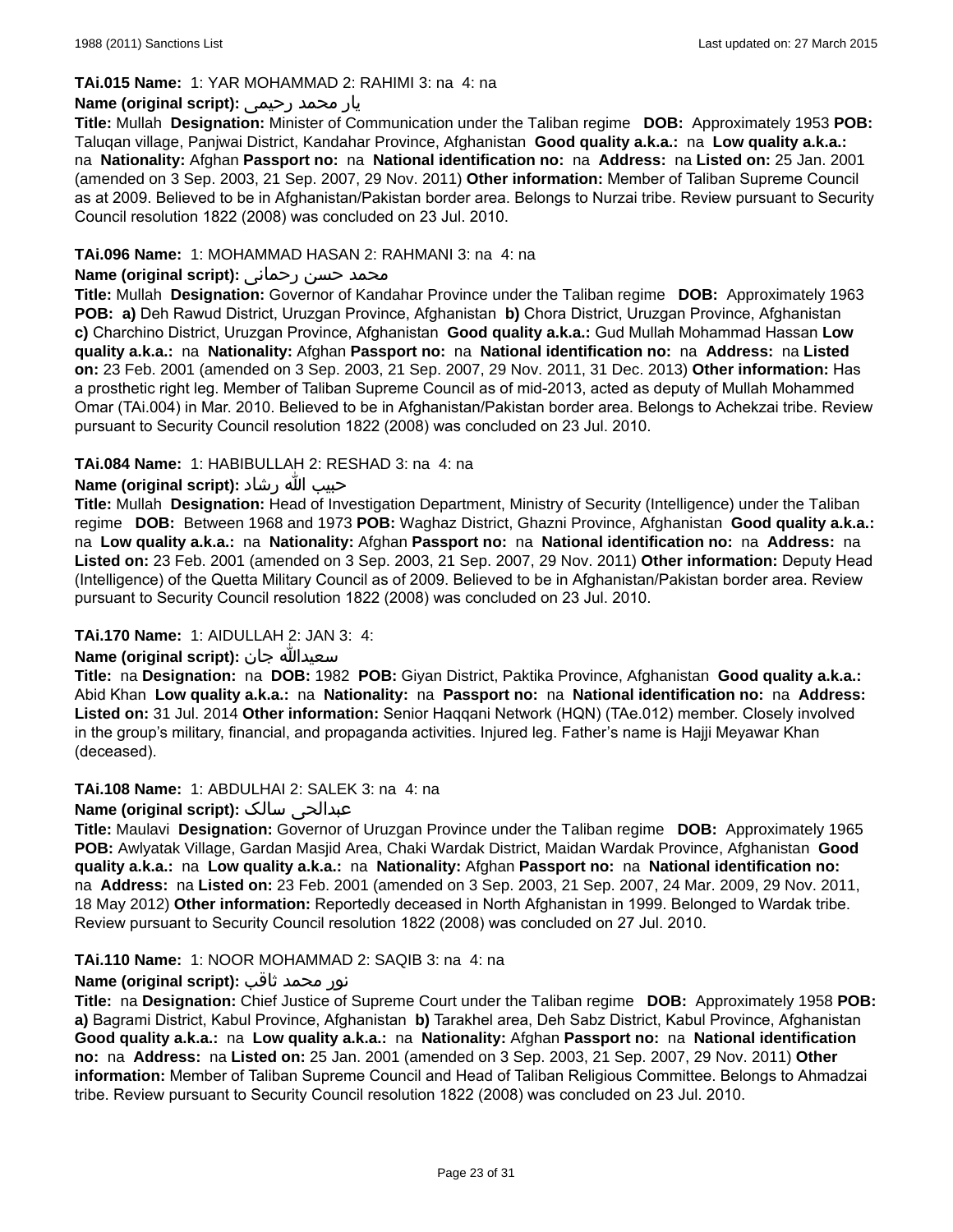#### **TAi.087 Name:** 1: SADUDDIN 2: SAYYED 3: na 4: na

# سعد الدين سيد **:(script original (Name**

**Title: a)** Maulavi **b)** Alhaj **c)** Mullah **Designation: a)** Vice-Minister of Work and Social Affairs under the Taliban regime **b)** Mayor of Kabul City under the Taliban regime **DOB:** Approximately 1968 **POB: a)** Chaman District, Pakistan **b)** Spin Boldak District, Kandahar Province, Afghanistan **Good quality a.k.a.: a)** Sadudin Sayed **b)** Sadruddin **Low quality a.k.a.:** na **Nationality:** Afghan **Passport no:** na **National identification no:** na **Address:** na **Listed on:** 25 Jan. 2001 (amended on 3 Sep. 2003, 21 Sep. 2007, 3 Oct. 2008, 29 Nov. 2011, 31 Dec. 2013) **Other information:** Advisor to the Taliban Supreme Council as of mid-2013. Believed to be in Afghanistan/Pakistan border area. Belongs to Barakzai tribe. Review pursuant to Security Council resolution 1822 (2008) was concluded on 21 Jul. 2010.

### **TAi.133 Name:** 1: ABDUL WALI 2: SEDDIQI 3: na 4: na

## **Name (original script):** صدیقی عبدالولی

**Title:** Qari **Designation:** Third Secretary, Taliban Consulate General, Peshawar, Pakistan **DOB:** 1974 **POB:** Zilzilay village, Andar District, Ghazni Province, Afghanistan **Good quality a.k.a.:** na **Low quality a.k.a.:** na **Nationality:** Afghan **Passport no:** D 000769, issued on 2 Feb. 1997, issued in Afghanistan **National identification no:** na **Address:** na **Listed on:** 25 Jan. 2001 (amended on 3 Sep. 2003, 25 Jul. 2006, 21 Sep. 2007, 29 Nov. 2011) **Other information:** Believed to be in Afghanistan/Pakistan border area. Review pursuant to Security Council resolution 1822 (2008) was concluded on 29 Jul. 2010.

### **TAi.098 Name:** 1: ABDUL WAHED 2: SHAFIQ 3: na 4: na

### عبد الواحد شفيق **:(script original (Name**

**Title:** Maulavi **Designation:** Deputy Governor of Kabul Province under the Taliban regime **DOB:** Approximately 1968 **POB:** Nangarhar Province, Afghanistan **Good quality a.k.a.:** na **Low quality a.k.a.:** na **Nationality:** Afghan **Passport no:** na **National identification no:** na **Address:** na **Listed on:** 23 Feb. 2001 (amended on 3 Sep. 2003, 21 Sep. 2007, 3 Oct. 2008, 29 Nov. 2011) **Other information:** Review pursuant to Security Council resolution 1822 (2008) was concluded on 27 Jul. 2010.

#### **TAi.028 Name:** 1: SAID AHMED 2: SHAHIDKHEL 3: na 4: na

#### سيد احمد شهید خیل **:(script original (Name**

**Title:** Maulavi **Designation:** Deputy Minister of Education under the Taliban regime **DOB:** Approximately 1975 **POB:** Spandeh (Espandi 'Olya) village, Andar District, Ghazni Province, Afghanistan **Good quality a.k.a.:** na **Low quality a.k.a.:** na **Nationality:** Afghan **Passport no:** na **National identification no:** na **Address:** na **Listed on:** 23 Feb. 2001 (amended on 3 Sep. 2003, 20 Dec. 2005, 21 Sep. 2007, 29 Nov. 2011, 31 Dec. 2013) **Other information:** In July 2003 he was in custody in Kabul, Afghanistan. Released from custody in 2007. Believed to be in Afghanistan/Pakistan border area. Member of the Taliban leadership council as of mid-2013. Belongs to Andar tribe. Review pursuant to Security Council resolution 1822 (2008) was concluded on 23 Jul. 2010.

#### **TAi.011 Name:** 1: AKHTAR 2: MOHAMMAD 3: MANSOUR 4: SHAH MOHAMMED

#### اختر محمد منصور شاه محمد **:(script original (Name**

**Title: a)** Maulavi **b)** Mullah **Designation:** Minister of Civil Aviation and Transportation under the Taliban regime **DOB: a)** Approximately 1960 **b)** 1966 **POB:** Band-e-Timur village, Maiwand District, Kandahar Province, Afghanistan **Good quality a.k.a.: a)** Akhtar Mohammad Mansour Khan Muhammad **b)** Akhtar Muhammad Mansoor **c)** Akhtar Mohammad Mansoor **Low quality a.k.a.:** Naib Imam **Nationality:** Afghan **Passport no:** SE-011697 , issued on 25 Jan. 1988, issued in Afghanistan (issued in Kabul, expired on 23 Feb. 2000) **National identification no:** na **Address:** na **Listed on:** 25 Jan. 2001 (amended on 3 Sep. 2003, 18 Jul. 2007, 21 Sep. 2007, 1 Feb. 2008, 29 Nov. 2011) **Other information:** Involved in drug trafficking as of 2011, primarily through Gerd-e-Jangal, Afghanistan. Active in the provinces of Khost, Paktia and Paktika, Afghanistan as of May 2007. Taliban "Governor" of Kandahar as of May 2007. Deputy to Mullah Abdul Ghani Baradar (TAi.024) in the Taliban Supreme Council as of 2009. Taliban official responsible for four southern provinces of Afghanistan. Following the arrest of Mullah Baradar in February 2010 he was temporarily-in-charge of the Taliban Supreme Council. Believed to be in Afghanistan/Pakistan border area. Belongs to Ishaqzai tribe. Review pursuant to Security Council resolution 1822 (2008) was concluded on 21 Jul. 2010.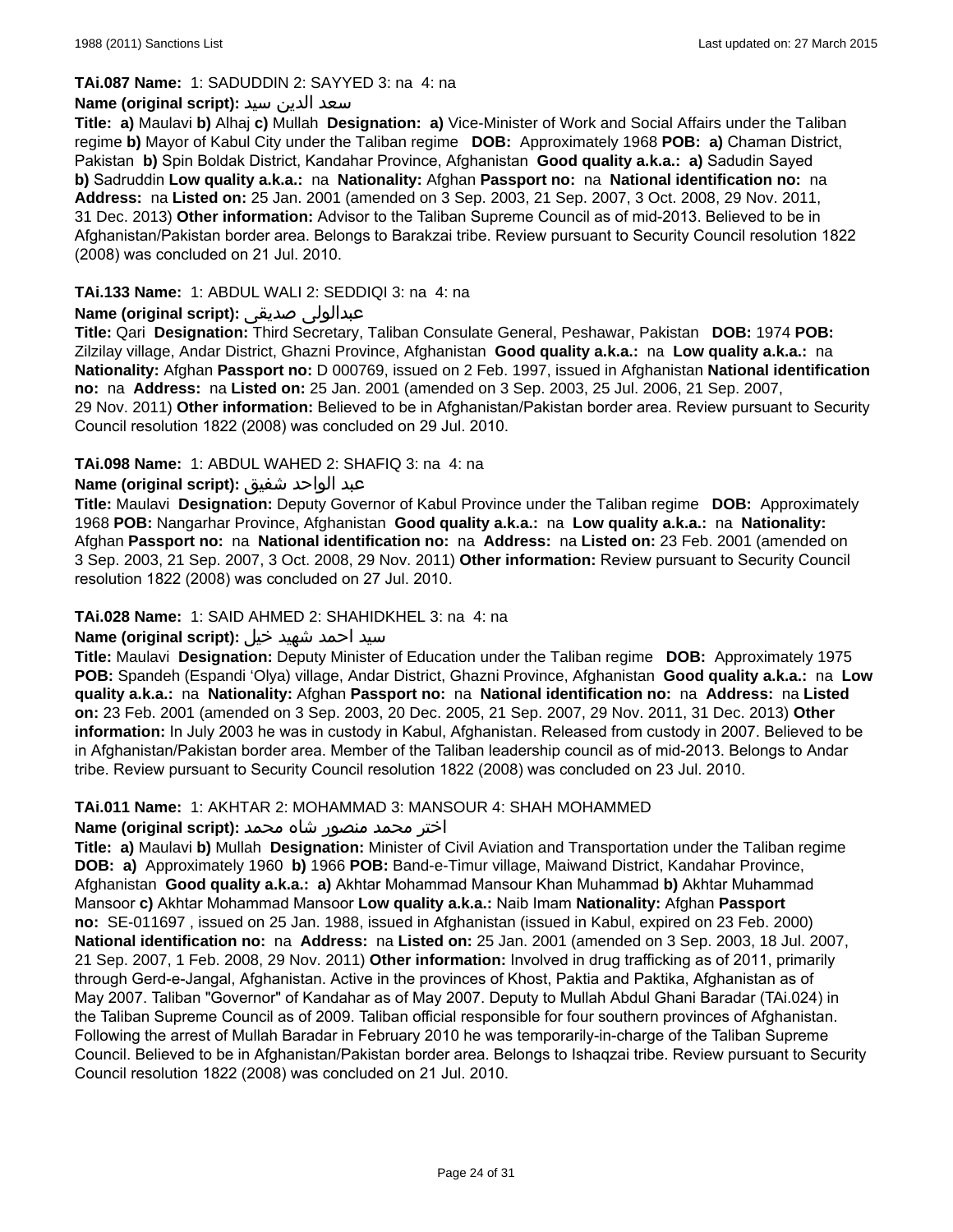#### **TAi.103 Name:** 1: SHAMSUDDIN 2: na 3: na 4: na

## **Name (original script):** الدین شمس

**Title: a)** Maulavi **b)** Qari **Designation:** Governor of Wardak (Maidan) Province under the Taliban regime **DOB:**  Approximately 1968 **POB:** Keshim District, Badakhshan Province, Afghanistan **Good quality a.k.a.:** Pahlawan Shamsuddin **Low quality a.k.a.:** na **Nationality:** Afghan **Passport no:** na **National identification no:** na **Address:** na **Listed on:** 23 Feb. 2001 (amended on 3 Sep. 2003, 21 Sep. 2007, 29 Nov. 2011, 31 Dec. 2013) **Other information:** Believed to be in Afghanistan/Pakistan/Iran border area. Review pursuant to Security Council resolution 1822 (2008) was concluded on 23 Jul. 2010.

### **TAi.118 Name:** 1: HAMIDULLAH 2: AKHUND 3: SHER MOHAMMAD 4: na

# حمید الله آخوند شیر محمد **:(script original (Name**

**Title:** Mullah **Designation:** Head of Ariana Afghan Airlines under the Taliban regime **DOB:** Between 1972 and 1973 **POB: a)** Sarpolad village, Washer District, Helmand Province, Afghanistan **b)** Arghandab District, Kandahar Province, Afghanistan **Good quality a.k.a.: a)** Janat Gul **b)** Hamidullah Akhund (previously listed as) **Low quality a.k.a.:** na **Nationality:** Afghan **Passport no:** na **National identification no:** na **Address:** Afghanistan **Listed on:** 25 Jan. 2001 (amended on 3 Sep. 2003, 9 Jul. 2007, 21 Sep. 2007, 29 Nov. 2011, 13 Aug. 2012) **Other information:** Belongs to Ghilzai tribe. Review pursuant to Security Council resolution 1822 (2008) was concluded on 21 Jul. 2010.

### **TAi.139 Name:** 1: ABDUL GHAFAR 2: SHINWARI 3: na 4: na

# **Name (original script):** شینواری عبدالغفار

**Title:** Haji **Designation:** Third Secretary, Taliban Consulate General, Karachi, Pakistan **DOB:** 29 Mar. 1965 **POB:** Nangarhar Province, Afghanistan **Good quality a.k.a.:** na **Low quality a.k.a.:** na **Nationality:** Afghan **Passport no:** Afghan number D 000763, issued on 9 Jan. 1997 **National identification no:** na **Address:** na **Listed on:** 25 Jan. 2001 (amended on 3 Sep. 2003, 25 Jul. 2006, 21 Sep. 2007, 29 Nov. 2011) **Other information:** Believed to be in Afghanistan/Pakistan border area. Belongs to Safi tribe. Review pursuant to Security Council resolution 1822 (2008) was concluded on 29 Jul. 2010.

# **TAi.111 Name:** 1: HAMDULLAH 2: SUNANI 3: na 4: na

# حمد الله سنانی **:(script original (Name**

**Title:** Maulavi **Designation:** Head of Dar-ul-Efta (Fatwa Department) of Supreme Court under the Taliban regime **DOB:** Approximately 1923 **POB:** Dai Chopan District, Zabul Province, Afghanistan **Good quality a.k.a.:** Sanani (previously listed as) **Low quality a.k.a.:** na **Nationality:** Afghan **Passport no:** na **National identification no:** na **Address:** na **Listed on:** 23 Feb. 2001 (amended on 3 Sep. 2003, 21 Sep. 2007, 29 Nov. 2011) **Other information:** Reportedly deceased in 2001. Belonged to Kakar tribe. Review pursuant to Security Council resolution 1822 (2008) was concluded on 27 Jul. 2010.

#### **TAi.075 Name:** 1: ABDUL RAQIB 2: TAKHARI 3: na 4: na

#### **Name (original script):** تخاری عبدالرقیب

**Title:** Maulavi **Designation:** Minister of Repatriation under the Taliban regime **DOB:** Between 1968 and 1973 **POB:** Zardalu Darra village, Kalafgan District, Takhar Province, Afghanistan **Good quality a.k.a.:** na **Low quality a.k.a.:** na **Nationality:** Afghan **Passport no:** na **National identification no:** na **Address:** na **Listed on:** 25 Jan. 2001 (amended on 3 Sep. 2003, 21 Sep. 2007, 29 Nov. 2011, 31 Dec. 2013, 16 May 2014) **Other information:** Member of Taliban Supreme Council responsible for Takhar and Badakhshan provinces as at Dec. 2009. Confirmed killed on 17 February in Peshawar, Pakistan and buried in Takhar Province, Afghanistan. Review pursuant to Security Council resolution 1822 (2008) was concluded on 21 Jul. 2010.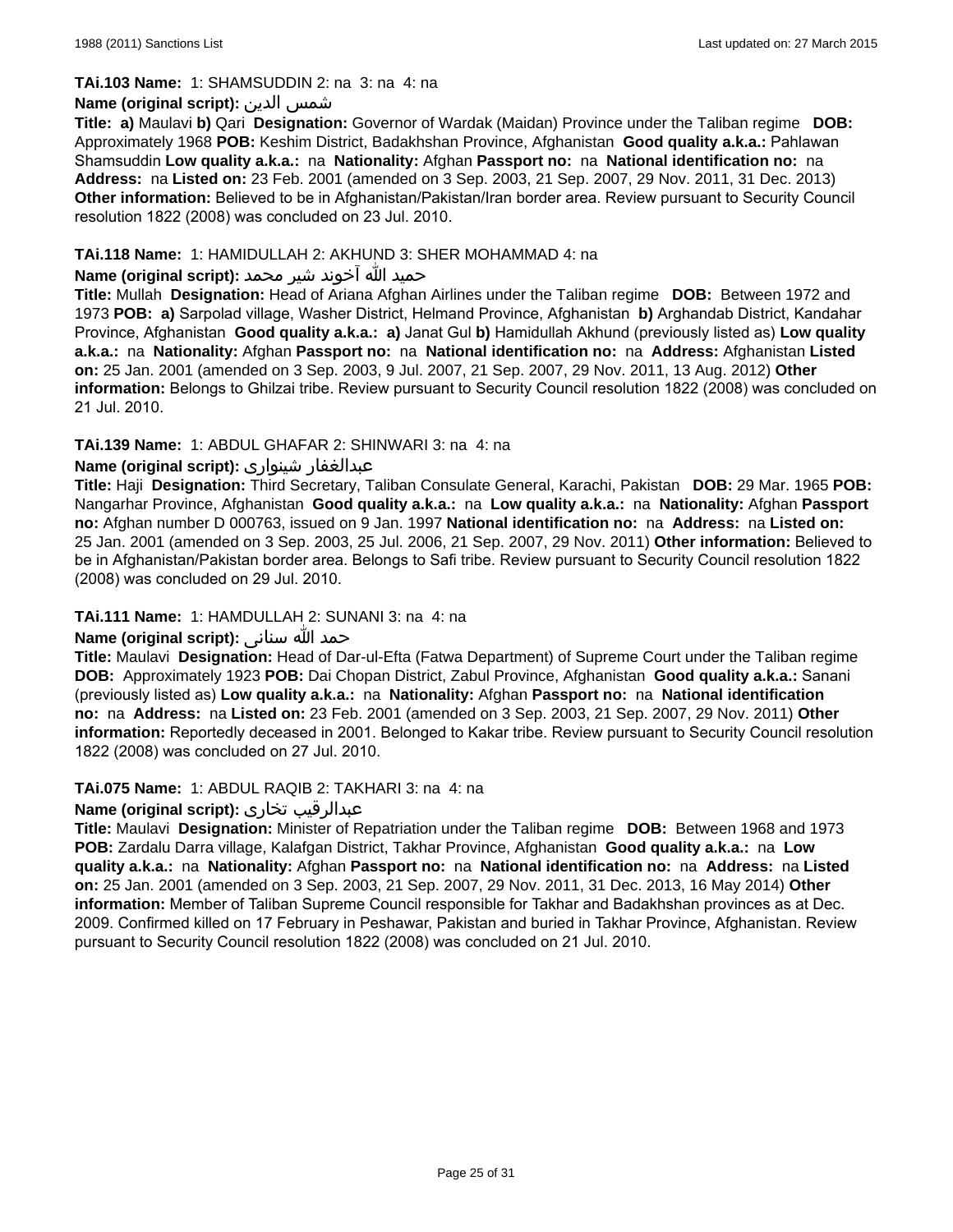# **TAi.168 Name:** 1: QARI 2: SAIFULLAH 3: TOKHI 4: na

# قاري سیف الله توخى **:(script original (Name**

**Title:** Qari **Designation:** na **DOB:** Approximately 1964 **POB:** Daraz Village, Jaldak wa Tarnak District, Zabul Province, Afghanistan **Good quality a.k.a.: a)** Qari Saifullah **b)** Qari Saifullah Al Tokhi **c)** Saifullah Tokhi **Low quality a.k.a.:** Qari Sahab **Nationality:** Afghan **Passport no:** na **National identification no:** na **Address:** Chalo Bawari area, Quetta City, Baluchistan Province, Pakistan **Listed on:** 19 Mar. 2014 (amended on 16 May 2014) **Other information:** Believed to be in Afghanistan/Pakistan border area. Taliban Shadow Deputy Governor and operational commander in Zabul Province, Afghanistan, responsible for the laying of improvised explosive devices and the organisation of suicide attacks. Physical description: height: 180 cm; weight: approximately 90 kg; build: athletic build; eye colour: brown; hair colour: red; complexion: medium brown. Distinguishing physical marks: large round face, full beard, and walks with a limp due to plastic prosthesis in place of his left lower leg. Ethnic background: Pashtun; Belongs to Tokhi tribe, Barkozai sub-tribe (alternative tribe spelling: Torchi). Barkozai (alternative tribe spelling: Bakorzai, باکورزی (sub-tribe, Kishta Barkorzai (lower Barkorzai) clan. Marital Status: married. Father's name: Agha Mohammad. Brother's name: Humdullah.

### **TAi.095 Name:** 1: WALIJAN 2: na 3: na 4: na

# **Name (original script):** جان ولی

**Title:** Maulavi **Designation:** Governor of Jawzjan Province under the Taliban regime **DOB:** Approximately 1968 **POB: a)** Quetta, Pakistan **b)** Nimroz Province, Afghanistan **Good quality a.k.a.:** na **Low quality a.k.a.:** na **Nationality:** Afghan **Passport no:** na **National identification no:** na **Address:** na **Listed on:** 23 Feb. 2001 (amended on 3 Sep. 2003, 21 Sep. 2007, 29 Nov. 2011) **Other information:** Member of the Taliban Gerd-e-Jangal Shura and Head of the Taliban Prisoners and Refugees Committee. Belongs to Ishaqzai tribe. Review pursuant to Security Council resolution 1822 (2008) was concluded on 23 Jul. 2010.

# **TAi.034 Name:** 1: ABDUL JALIL 2: HAQQANI 3: WALI MOHAMMAD 4: na

## عبد الجليل حقانی ولی محمد **:(script original (Name**

**Title: a)** Maulavi **b)** Mullah **Designation:** Deputy Minister of Foreign Affairs under the Taliban regime **DOB:**  Approximately 1963 **POB: a)** Khwaja Malik village, Arghandab District, Kandahar Province, Afghanistan **b)** Kandahar City, Kandahar Province, Afghanistan **Good quality a.k.a.: a)** Abdul Jalil Akhund **b)** Akhter Mohmad son of Noor Mohmad (محمد نور ولد محمد اختر) ( born in 1965 in Kandahar, Afghanistan passport number OR 1961825 issued on 4 Feb. 2003 by the Afghan Consulate in Quetta, Pakistan, expired 2 Feb. 2006) **c)** Haji Gulab Gul son of Haji Hazrat Gul (کاجی گلاب گل ولد حاجی حضرت گل) in Logar, Afghanistan (born in 1955, passport number TR024417 issued 20 Dec. 2003 by Central Passport Department in Kabul, Afghanistan, expired 29 Dec. 2006) **d)** Abdul Jalil Haqqani (previously listed as) **Low quality a.k.a.:** Nazar Jan in Logar, Afghanistan **Nationality:** Afghan **Passport no: a)** Afghanistan number OR1961825, issued on 4 Feb. 2003 (expired 2 Feb. 2006, under the name of Akhter Mohmad) **b)** Afghanistan number TR024417, issued on 20 Dec. 2003 (expired 29 Dec. 2006 under the name of Haji Gulab Gul) **National identification no:** na **Address:** na **Listed on:** 25 Jan. 2001 (amended on 3 Sep. 2003, 18 Jul. 2007, 21 Sep. 2007, 27 Sep. 2007, 13 Feb. 2012, 11 Feb. 2013, 31 Dec. 2013, 16 May 2014) **Other information:** Believed to be in Afghanistan/Pakistan border area. Member of the Taliban Supreme Council as of May 2007. Member of the Financial Commission of the Taliban Council. Responsible for logistics for the Taliban and also active as a businessman in his personal capacity as at mid-2013. Belongs to Alizai tribe. Brother of Atiqullah Wali Mohammad (TAi.070). Review pursuant to Security Council resolution 1822 (2008) was concluded on 21 Jul. 2010.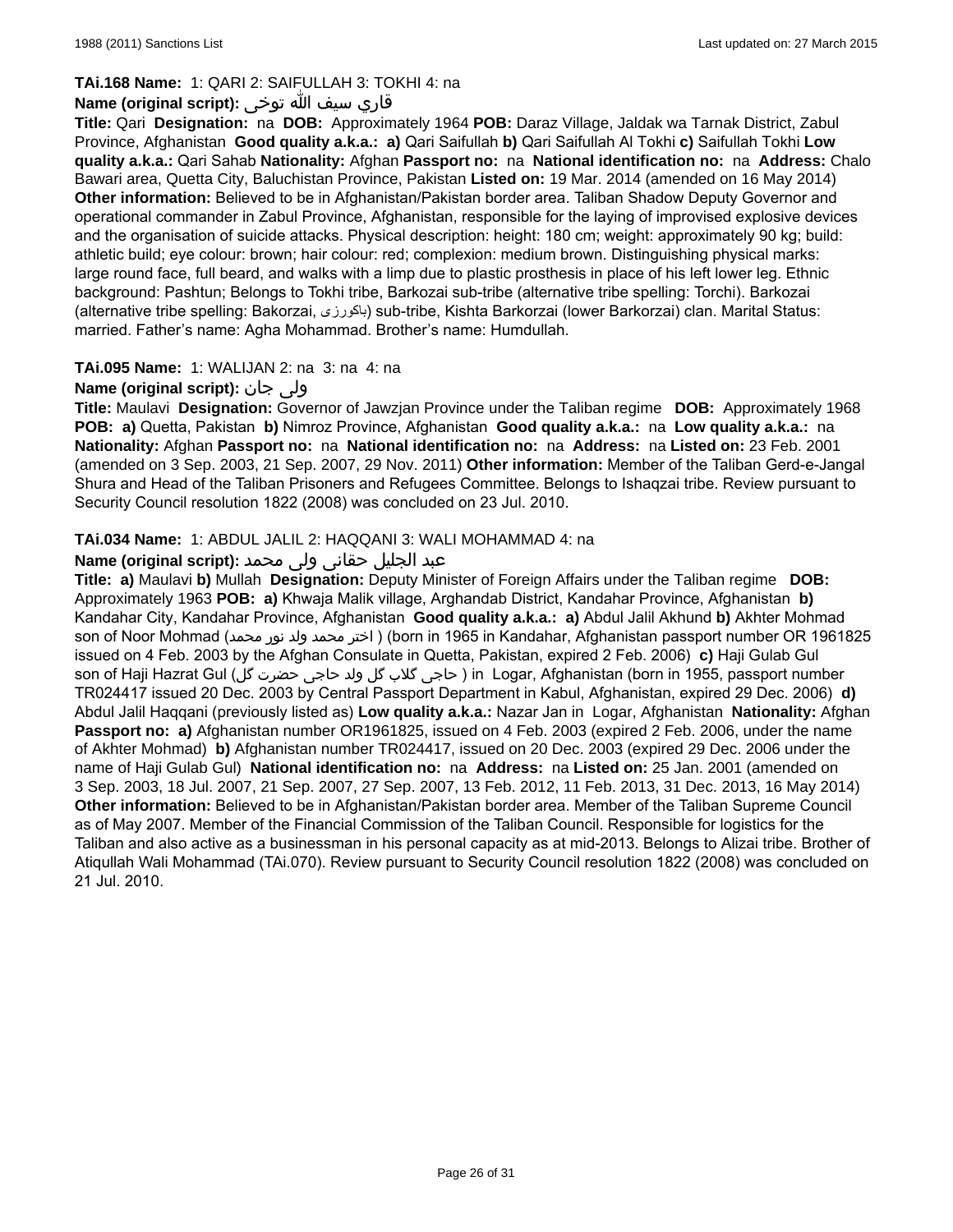# **TAi.070 Name:** 1: ATIQULLAH 2: WALI MOHAMMAD 3: na 4: na

# عتیق الله ولی محمد **:(script original (Name**

**Title: a)** Haji **b)** Mullah **Designation: a)** Director of Foreign Relations, Kandahar Province under the Taliban regime **b)** Director of Public Works, Kandahar Province under the Taliban regime **c)** First Deputy Minister of Agriculture under the Taliban regime **d)** Deputy Minister of Public Works under the Taliban regime **DOB:**  Approximately 1962 **POB: a)** Tirin Kot District, Uruzgan Province, Afghanistan **b)** Khwaja Malik village, Arghandab District, Kandahar Province, Afghanistan **Good quality a.k.a.:** Atiqullah (previously listed as) **Low quality a.k.a.:**  na **Nationality:** Afghan **Passport no:** na **National identification no:** na **Address:** na **Listed on:** 31 Jan. 2001 (amended on 3 Sep. 2003, 21 Sep. 2007, 29 Nov. 2011, 19 Oct. 2012, 11 Feb. 2013, 31 Dec. 2013) **Other information:** Originally from Uruzgan, settled and lived later in Kandahar. Was a member of Taliban Supreme Council Political Commission in 2010. No specific role in the Taliban movement, active as a businessman in his personal capacity as of mid-2013. Believed to be in Afghanistan/Pakistan border area. Belongs to Alizai tribe. Brother of Abdul Jalil Haqqani Wali Mohammad (TAi.034). Review pursuant to Security Council resolution 1822 (2008) was concluded on 27 Jul. 2010.

# **TAi.129 Name:** 1: NAZIRULLAH 2: HANAFI 3: WALIULLAH 4: na

# نذیر الله حنفى ولى الله **:(script original (Name**

**Title: a)** Maulavi **b)** Haji **Designation:** Commercial Attache, Taliban Embassy, Islamabad, Pakistan **DOB:** 1962 **POB:** Spin Boldak District, Kandahar Province, Afghanistan **Good quality a.k.a.:** Nazirullah Aanafi Waliullah **Low quality a.k.a.:** na **Nationality:** Afghan **Passport no:** Afghan number D 000912, issued on 30 Jun. 1998 **National identification no:** na **Address:** na **Listed on:** 25 Jan. 2001 (amended on 3 Sep. 2003, 25 Jul. 2006, 18 Jul. 2007, 21 Sep. 2007, 3 Oct. 2008, 29 Nov. 2011) **Other information:** Believed to be in Afghanistan/Pakistan border area. Review pursuant to Security Council resolution 1822 (2008) was concluded on 21 Jul. 2010.

# **TAi.082 Name:** 1: ABDUL-HAQ 2: WASSIQ 3: na 4: na

# عبد الحق وثيق **:(script original (Name**

**Title:** Maulavi **Designation:** Deputy Minister of Security (Intelligence) under the Taliban regime **DOB: a)** 1971 **b)**  Approximately 1975 **POB:** Gharib village, Khogyani District, Ghazni Province, Afghanistan **Good quality a.k.a.: a)** Abdul-Haq Wasseq **b)** Abdul Haq Wasiq **Low quality a.k.a.:** na **Nationality:** Afghan **Passport no:** na **National identification no:** na **Address:** Guantanamo Bay prison**Listed on:** 31 Jan. 2001 (amended on 3 Sep. 2003, 21 Sep. 2007, 3 Oct. 2008, 29 Nov. 2011, 31 Dec. 2013, 11 Feb. 2014) **Other information:** In custody of the United States of America as at 2011. Review pursuant to Security Council resolution 1822 (2008) was concluded on 27 Jul. 2010.

# **TAi.085 Name:** 1: AHMED JAN 2: AKHUNDZADA 3: WAZIR 4: na

# احمد جان آخوندزاده وزیر **:(script original (Name**

**Title:** Maulavi **Designation:** Minister of Water and Electricity under the Taliban regime **DOB:** Between 1953 and 1958 **POB: a)** Kandahar Province, Afghanistan **b)** Tirin Kot District, Uruzgan Province, Afghanistan **Good quality a.k.a.: a)** Haji Ahmad Jan **b)** Ahmed Jan Akhund (previously listed as) **Low quality a.k.a.:** na **Nationality:** Afghan **Passport no:** na **National identification no:** na **Address:** na **Listed on:** 25 Jan. 2001 (amended on 3 Sep. 2003, 21 Sep. 2007, 29 Nov. 2011) **Other information:** Member of Taliban Supreme Military Council as at 2009. Believed to be in Afghanistan/Pakistan border area. Review pursuant to Security Council resolution 1822 (2008) was concluded on 21 Jul. 2010.

# **TAi.039 Name:** 1: MOHAMMAD JAWAD 2: WAZIRI 3: na 4: na

# محمد جواد وزیری **:(Name (original script**

**Title:** na **Designation:** UN Department, Ministry of Foreign Affairs under the Taliban regime **DOB:** Approximately 1960 **POB: a)** Jaghatu District, Maidan Wardak Province, Afghanistan **b)** Sharana District, Paktia Province, Afghanistan **Good quality a.k.a.:** na **Low quality a.k.a.:** na **Nationality:** Afghan **Passport no:** na **National identification no:** na **Address:** na **Listed on:** 23 Feb. 2001 (amended on 3 Sep. 2003, 21 Sep. 2007, 29 Nov. 2011, 18 May 2012) **Other information:** Believed to be in Afghanistan/Pakistan border area. Belongs to Wazir tribe. Review pursuant to Security Council resolution 1822 (2008) was concluded on 23 Jul. 2010.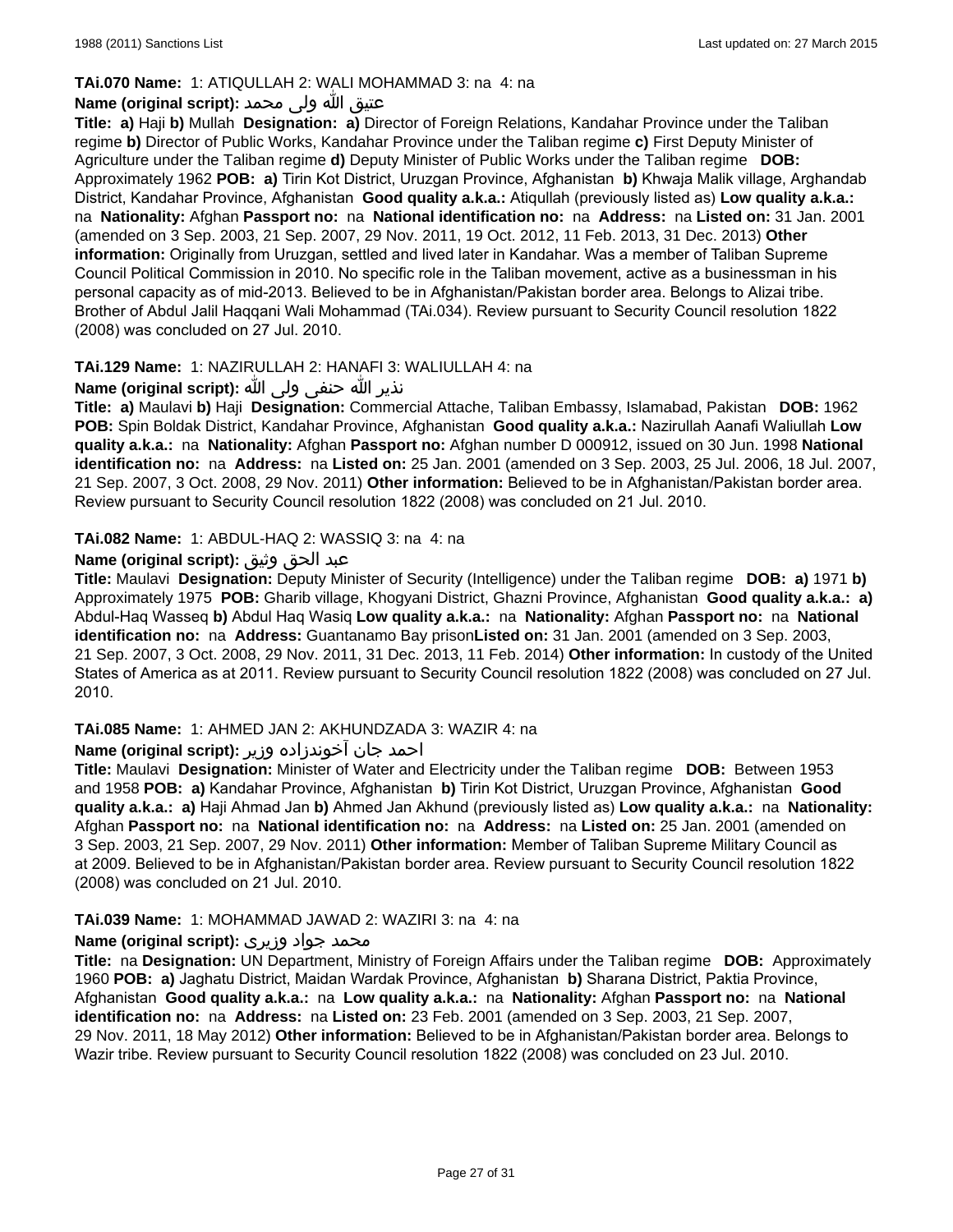#### **TAi.169 Name:** 1: YAHYA 2: HAQQANI 3: 4:

### **Name (original script):** حقانی يحيى

**Title:** na **Designation:** na **DOB: a)** 1982 **b)** 1978 **POB:** na **Good quality a.k.a.:** Yaya **Low quality a.k.a.:** Qari Sahab **Nationality:** Afghan **Passport no:** na **National identification no:** na **Address:** (A Haqqani Madrassa in the Afghanistan/Pakistan Border Area.) **Listed on:** 31 Jul. 2014 **Other information:** Senior Haqqani Network (HQN) (TAe.012) member. Closely involved in the group's military, financial, and propaganda activities. Injured leg. Father's name is Hajji Meyawar Khan (deceased).

### **TAi.022 Name:** 1: UBAIDULLAH 2: AKHUND 3: YAR MOHAMMAD AKHUND 4: na

# عبیدالله آخوند یار محمد آخوند **:(script original (Name**

**Title: a)** Mullah **b)** Hadji **c)** Maulavi **Designation:** Minister of Defence under the Taliban regime **DOB: a)**  Approximately 1968 **b)** 1969 **POB: a)** Sangisar village, Panjwai District, Kandahar Province, Afghanistan **b)** Arghandab District, Kandahar Province, Afghanistan **c)** Nalgham area, Zheray District, Kandahar Province, Afghanistan **Good quality a.k.a.: a)** Obaidullah Akhund **b)** Obaid Ullah Akhund **Low quality a.k.a.:** na **Nationality:** Afghan **Passport no:** na **National identification no:** na **Address:** na **Listed on:** 25 Jan. 2001 (amended on 3 Sep. 2003, 18 Jul. 2007, 21 Sep. 2007, 29 Nov. 2011, 18 May 2012, 31 Dec. 2013) **Other information:** He was one of the deputies of Mullah Mohammed Omar (TAi.004) and a member of the Taliban's Supreme Council, in charge of military operations. Arrested in 2007 and was in custody in Pakistan. Confirmed deceased in March 2010 and buried in Karachi, Pakistan. Linked by marriage to Saleh Mohammad Kakar Akhtar Muhammad (TAi.149). Belonged to Alokozai tribe. Review pursuant to Security Council resolution 1822 (2008) was concluded on 21 Jul. 2010.

### **TAi.033 Name:** 1: ABDUL RAHMAN 2: ZAHED 3: na 4: na

# **Name (original script):** زاهد عبدالرحمان

**Title:** Mullah **Designation:** Deputy Minister of Foreign Affairs under the Taliban regime **DOB:** Approximately 1963 **POB:** Kharwar District, Logar Province, Afghanistan **Good quality a.k.a.:** Abdul Rehman Zahid **Low quality a.k.a.:** na **Nationality:** Afghan **Passport no:** na **National identification no:** na **Address:** na **Listed on:** 25 Jan. 2001 (amended on 3 Sep. 2003, 18 Jul. 2007, 21 Sep. 2007, 29 Nov. 2011) **Other information:** Believed to be in Afghanistan/Pakistan border area. Review pursuant to Security Council resolution 1822 (2008) was concluded on 21 Jul. 2010.

#### **TAi.127 Name:** 1: MOHAMMAD 2: ZAHID 3: na 4: na

# **Name (original script):** زاهد محمد

**Title:** Mullah **Designation:** Third Secretary, Taliban Embassy, Islamabad, Pakistan **DOB:** 1971 **POB:** Logar Province, Afghanistan **Good quality a.k.a.:** na **Low quality a.k.a.:** na **Nationality:** Afghan **Passport no:** Afghan number D 001206, issued on 17 Jul. 2000 **National identification no:** na **Address:** na **Listed on:** 25 Jan. 2001 (amended on 3 Sep. 2003, 25 Jul. 2006, 21 Sep. 2007, 29 Nov. 2011) **Other information:** Believed to be in Afghanistan/Pakistan border area. Review pursuant to Security Council resolution 1822 (2008) was concluded on 29 Jul. 2010.

#### **TAi.164 Name:** 1: ABDUL RAUF 2: ZAKIR 3: na 4: na

#### عبد الروف ذاکر **:(script original (Name**

**Title:** Qari **Designation:** na **DOB:** Between 1969 and 1971 **POB:** Kabul Province, Afghanistan **Good quality a.k.a.:** Qari Zakir **Low quality a.k.a.:** na **Nationality:** Afghan **Passport no:** na **National identification no:** na **Address:** na **Listed on:** 5 Nov. 2012 (amended on 31 May 2013) **Other information:** Chief of suicide operations for the Haqqani Network (TAe.012) under Sirajuddin Jallaloudine Haqqani (TAi.144) and in charge of all operations in Kabul, Takhar, Kunduz and Baghlan provinces. Oversees training of suicide attackers and provides instructions on how to construct improvised explosives devices (IEDs).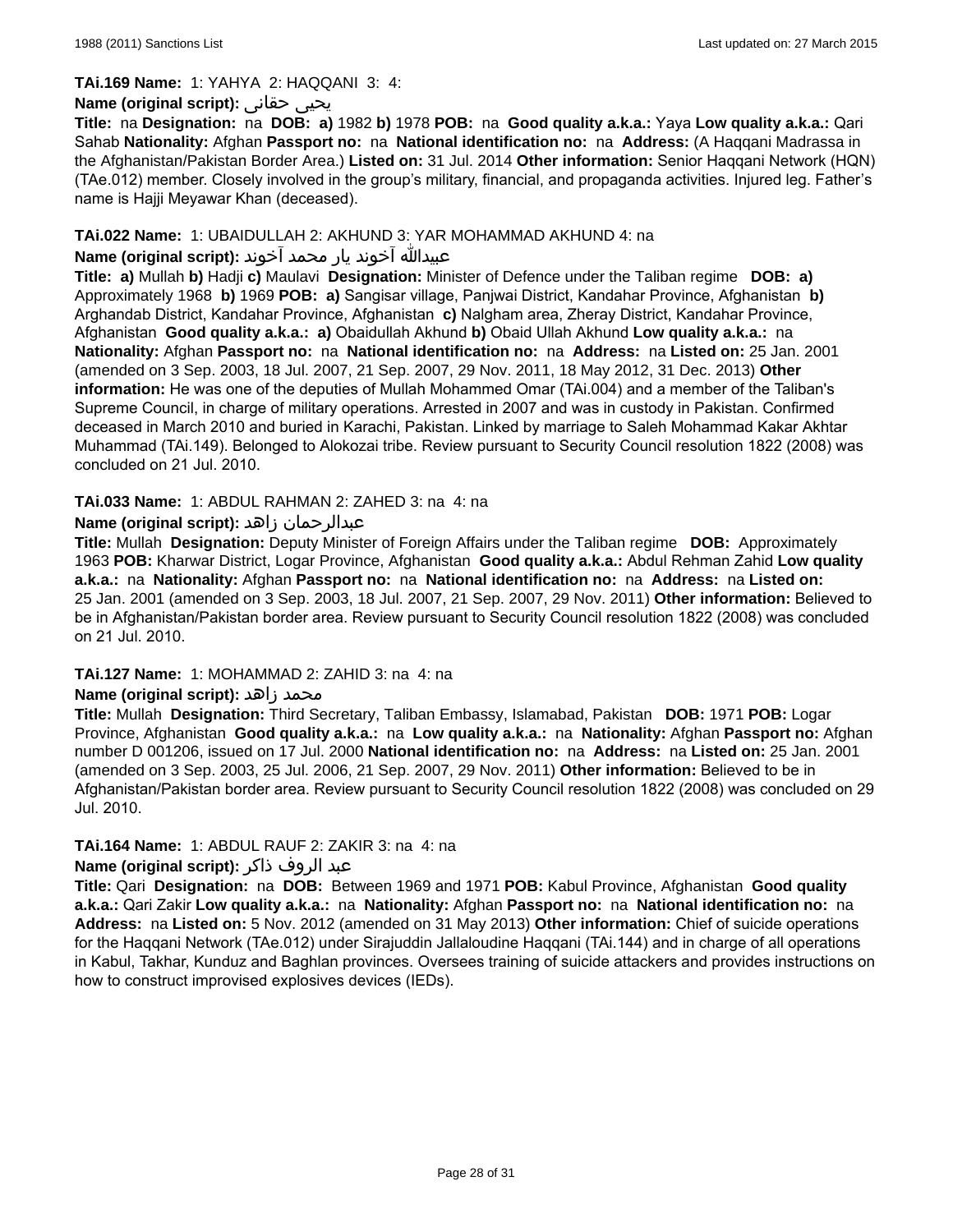### **TAi.153 Name:** 1: FAIZULLAH 2: KHAN 3: NOORZAI 4: na

## فیض الله خان نورزی **:(Name (original script**

**Title:** Haji **Designation:** na **DOB: a)** 1966 **b)** 1961 **c)** Between 1968 and 1970 **d)** 1962 **POB: a)** Lowy Kariz, Spin Boldak District, Kandahar Province, Afghanistan **b)** Kadanay, Spin Boldak District, Kandahar Province, Afghanistan **c)** Chaman, Baluchistan Province, Pakistan **Good quality a.k.a.: a)** Haji Faizullah Noor **b)** Faizullah Noorzai Akhtar Mohammed Mira Khan (previously listed as) **c)** نورزى خان الله فیض حاجى) Hajji Faizullah Khan Noorzai; Haji Faizuulah Khan Norezai; Haji Faizullah Khan; Haji Fiazullah) **d)** Haji Faizullah Noori **Low quality a.k.a.: a)** Haji Pazullah Noorzai **b)** Haji Mullah Faizullah **Nationality:** Afghan **Passport no:** na **National identification no:** na **Address: a)** Boghra Road, Miralzei Village, Chaman, Baluchistan Province, Pakistan **b)** Kalay Rangin, Spin Boldak District, Kandahar Province, Afghanistan **Listed on:** 4 Oct. 2011 (amended on 29 Nov. 2011, 1 Jun. 2012) **Other information:** Prominent Taliban financier. As of mid-2009, supplied weapons, ammunition, explosives and medical equipment to Taliban fighters; and raised funds for the Taliban, and provided training to them, in the Afghanistan/Pakistan border region. Has previously organized and funded Taliban operations in Kandahar Province, Afghanistan. As of 2010, travelled to and owned businesses in Dubai, United Arab Emirates, and Japan. Belongs to Noorzai tribe, Miralzai sub-tribe. Brother of Malik Noorzai (TAi.154). Father's name is Akhtar Mohammed (a.k.a.: Haji Mira Khan).

### **B. Entities and other groups**

### **TAe.014 Name:** HAJI BASIR AND ZARJMIL COMPANY HAWALA

### د حاجی بصیر او ضرجمیل کمپنی حواله **:(script original (Name**

**A.k.a.: a)** Haji Bashir and Zarjmil Hawala Company **b)** Haji Abdul Basir and Zar Jameel Hawala **c)** Haji Basir Hawala **d)** Haji Baseer Hawala **e)** Haji Abdul Basir Exchange Shop **f)** Haji Basir and Zarjamil Currency Exchange **g)** Haji Zar Jamil, Haji Abdul Baseer Money Changer **F.k.a.:** na **Address: a)** Branch Office 1: Sanatan (variant Sanatin) Bazaar, Sanatan Bazaar Street, near Trench (variant Tranch) Road, Chaman, Baluchistan Province, Pakistan **b)** Branch Office 2: Quetta, Pakistan **c)** Branch Office 3: Lahore, Pakistan **d)** Branch Office 4: Peshawar, Pakistan **e)** Branch Office 5: Karachi, Pakistan **f)** Branch Office 6: Islamabad, Pakistan **g)** Branch Office 7: Kandahar Province, Afghanistan **h)** Branch Office 8: Herat Province, Afghanistan **i)** Branch Office 9: Helmand Province, Afghanistan **j)** Branch Office 10: Dubai, United Arab Emirates **k)** Branch Office 11: Iran **Listed on:** 27 Mar. 2015 **Other Information:** Money service provider used by senior Taliban leaders to transfer funds to Taliban commanders in the region. Owned by Abdul Basir Noorzai (TAi.173).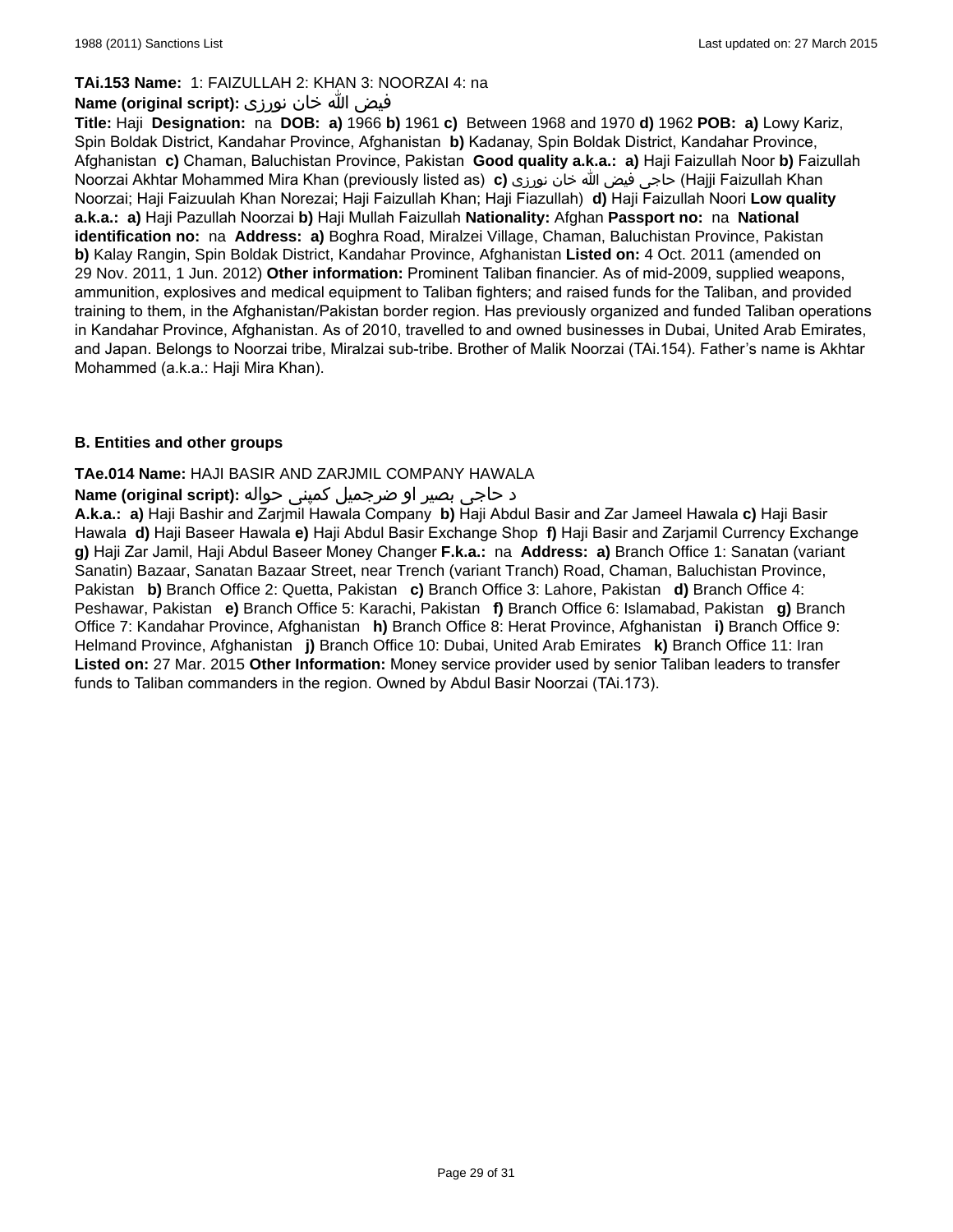# **TAe.010 Name:** HAJI KHAIRULLAH HAJI SATTAR MONEY EXCHANGE

# حاجی خيرالله و حاجی ستار صرافی **:(script original (Name**

**A.k.a.: a)** Haji Khairullah-Haji Sattar Sarafi **b)** Haji Khairullah and Abdul Sattar and Company **c)** Haji Khairullah Money Exchange **d)** Haji Khair Ullah Money Service **e)** Haji Salam Hawala **f)** Haji Hakim Hawala **g)** Haji Alim Hawala **h)** Sarafi-yi Haji Khairullah Haji Satar Haji Esmatullah **F.k.a.:** na **Address: a)** , (Branch Office 1: i) Chohar Mir Road, Kandahari Bazaar, Quetta City, Baluchistan Province, Pakistan; ii) Room number 1, Abdul Sattar Plaza, Hafiz Saleem Street, Munsafi Road, Quetta, Baluchistan Province, Pakistan iii) Shop number 3, Dr. Bano Road, Quetta, Baluchistan Province, Pakistan iv) Office number 3, Near Fatima Jinnah Road, Dr. Bano Road, Quetta, Baluchistan Province, Pakistan v) Kachara Road, Nasrullah Khan Chowk, Quetta, Baluchistan Province, Pakistan vi) Wazir Mohammad Road, Quetta, Baluchistan Province, Pakistan;) **b)** (Branch Office 2: Peshawar, Khyber Paktunkhwa Province, Pakistan;) **c)** (Branch Office 3: Moishah Chowk Road, Lahore, Punjab Province, Pakistan;) **d)** (Branch Office 4: Karachi, Sindh Province, Pakistan;) **e)** (Branch Office 5: i) Larran Road number 2, Chaman, Baluchistan Province, Pakistan ii) Chaman Central Bazaar, Chaman, Baluchistan Province, Pakistan) **f)** (Branch Office 6: Shop number 237, Shah Zada Market (also known as Sarai Shahzada), Puli Khishti area, Police District 1, Kabul, Afghanistan, Telephone: +93-202-103386, +93-202-101714, 0202-104748, Mobile: +93-797-059059, +93-702-222222, e-mail: helmand\_exchange\_msp@yahoo.com) **g)** (Branch Office 7: i) Shops number 21 and 22, 2nd Floor, Kandahar City Sarafi Market, Kandahar City, Kandahar Province, Afghanistan ii) New Sarafi Market, 2nd Floor, Kandahar City, Kandahar Province, Afghanistan iii) Safi Market, Kandahar City, Kandahar Province, Afghanistan) **h)** (Branch Office 8: Gereshk City, Nahr-e Saraj District, Helmand Province, Afghanistan) **i)** (Branch Office 9: i) Lashkar Gah Bazaar, Lashkar Gah, Lashkar Gah District, Helmand Province, Afghanistan ii) Haji Ghulam Nabi Market, 2nd Floor, Lashkar Gah District, Helmand Province, Afghanistan) **j)** (Branch Office 10: i) Suite numbers 196-197, 3rd Floor, Khorasan Market, Herat City, Herat Province, Afghanistan ii) Khorasan Market, Shahre Naw, District 5, Herat City, Herat Province, Afghanistan) **k)** (Branch Office 11: i) Sarafi Market, Zaranj District, Nimroz Province, Afghanistan ii) Ansari Market, 2nd Floor, Nimroz Province, Afghanistan) **l)** (Branch Office 12: Sarafi Market, Wesh, Spin Boldak District, Afghanistan) **m)** (Branch Office 13: Sarafi Market, Farah, Afghanistan) **n)** (Branch Office 14: Dubai, United Arab Emirates) **o)** (Branch Office 15: Zahedan, Iran) **p)** (Branch Office 16: Zabul, Iran) **Listed on:** 29 Jun. 2012 (amended on 13 Aug. 2012, 25 Oct. 2012 ) **Other Information:** Pakistan National Tax Number: 1774308; Pakistan National Tax Number: 0980338; Pakistan National Tax Number: 3187777; Afghan Money Service Provider License Number: 044. Haji Khairullah Haji Sattar Money Exchange was used by Taliban leadership to transfer money to Taliban commanders to fund fighters and operations in Afghanistan as of 2011. Associated with Abdul Sattar Abdul Manan (TAi.162) and Khairullah Barakzai Khudai Nazar (TAi.163).

# **TAe.012 Name:** HAQQANI NETWORK (HQN)

# **Name (original script):** حقانی شبکه

**A.k.a.:** na **F.k.a.:** na **Address:** na **Listed on:** 5 Nov. 2012 **Other Information:** Network of Taliban fighters centered around the border between Khost Province, Afghanistan and North Waziristan, Pakistan. Founded by Jalaluddin Haqqani (TAi.040) and currently headed by his son Sirajuddin Jallaloudine Haqqani (TAi.144). Other listed members include Nasiruddin Haqqani (TAi.146), Sangeen Zadran Sher Mohammad (TAi.152), Abdul Aziz Abbasin (TAi.155), Fazl Rabi (TAi.157), Ahmed Jan Wazir (TAi.159), Bakht Gul (TAi.161), Abdul Rauf Zakir (TAi.164). Responsible for suicide attacks and targeted assassination as well as kidnappings in Kabul and other provinces of Afghanistan. Linked to Al-Qaida (QDe.004), Islamic Movement of Uzbekistan (QDe.010), Tehrik-e Taliban Pakistan (QDe.132), Lashkar I Jhangvi (QDe.096), and Jaish-IMohammed (QDe.019).